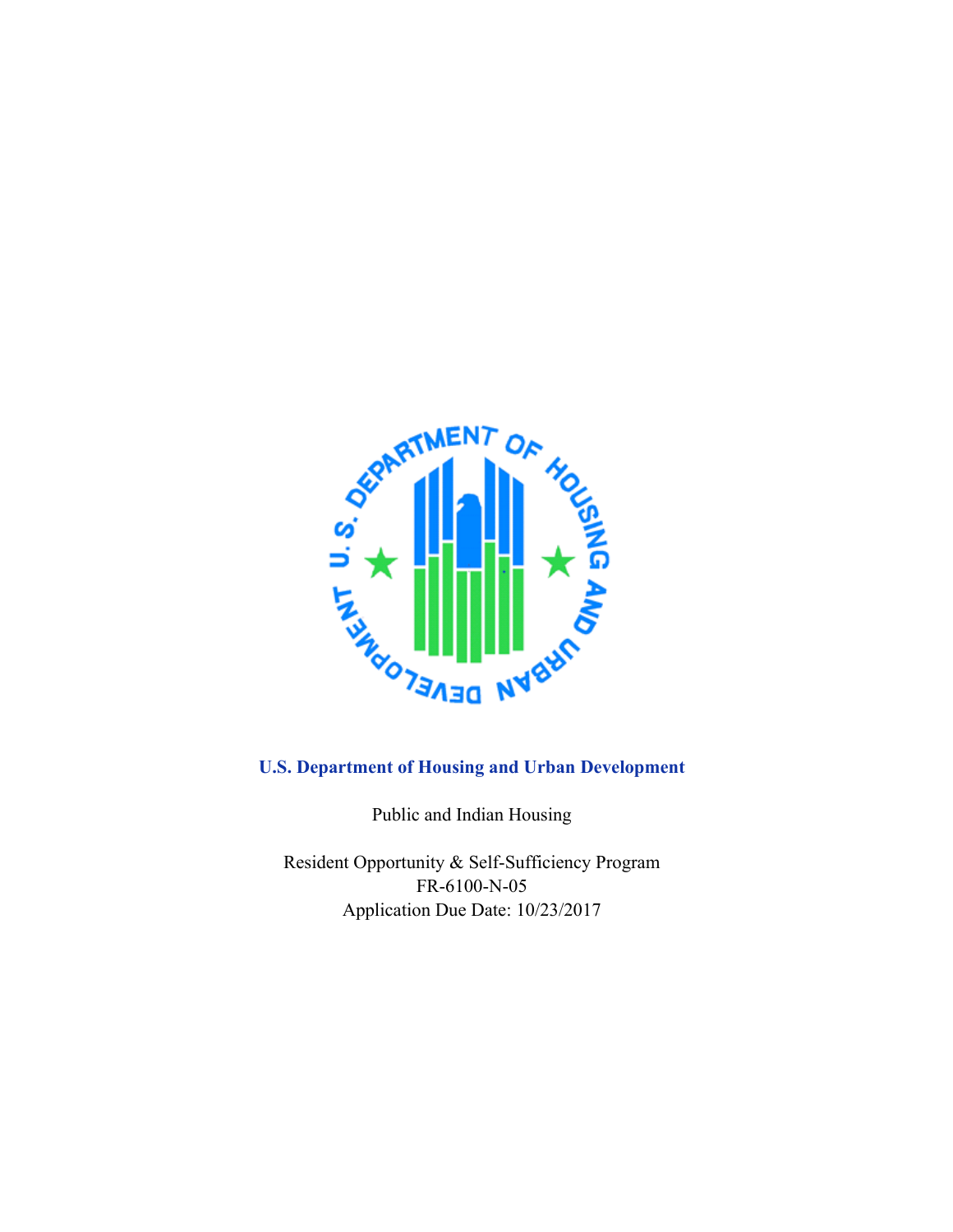# Resident Opportunity & Self-Sufficiency Program FR-6100-N-05 TABLE OF CONTENTS

- I. Funding Opportunity [Description.](#page-2-0)
- II. Award [Information.](#page-12-0)
- III. Eligibility [Information.](#page-14-0)
	- A. Eligible Applicants.
		- B. Cost Sharing or Matching.
		- C. Other.
- IV. Application and Submission [Information.](#page-30-0)
	- A. Obtaining an Application Package.
	- B. Content and Form of Application Submission.
	- C. System for Award Management (SAM) and Dun and Bradstreet
		- Universal Numbering System (DUNS) Number.
	- D. Application Submission Dates and Times.
	- E. Intergovernmental Review.
	- F. Funding Restrictions.
	- G. Other Submission Requirements.
- V. Application Review [Information.](#page-42-0)
	- A. Criteria.
	- B. Review and Selection Process.
	- C. Anticipated Announcement and Award Dates.
- VI. Award [Administration](#page-47-0) Information.
	- A. Award Notices.
	- B. Administrative, National and Departmental Policy R equirements.
	- C. Reporting.
- VII. Agency [Contact\(s\).](#page-52-0)
- VIII. Other [Information.](#page-52-1)
- IX. [Appendix.](#page-53-0)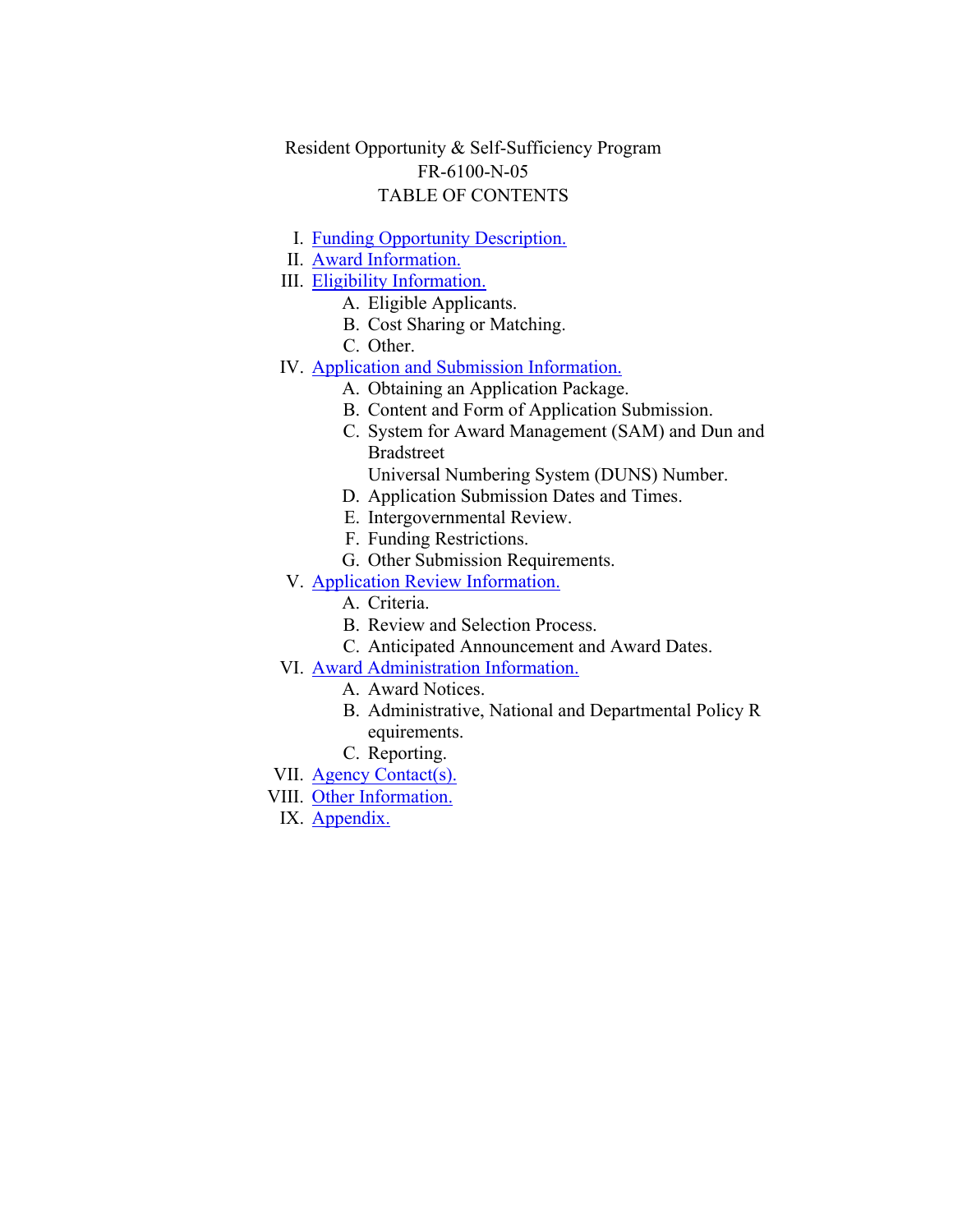#### **U.S. Department of Housing and Urban Development**

| <b>Program Office:</b>             | Public and Indian Housing                                  |  |
|------------------------------------|------------------------------------------------------------|--|
| <b>Funding Opportunity Title:</b>  | Resident Opportunity & Self-<br><b>Sufficiency Program</b> |  |
| <b>Announcement Type:</b>          | Modification                                               |  |
| <b>Funding Opportunity Number:</b> | FR-6100-N-05                                               |  |
| <b>Primary CFDA Number:</b>        | 14.870                                                     |  |
| <b>Due Date for Applications:</b>  | 10/23/2017                                                 |  |

#### **Overview**

**For Further Information Contact:** Please direct questions regarding the specific program requirements of this Program Notice of Funding Availability (NOFA) to the agency contact identified in Section VII. Please direct general questions regarding the FY2017 NOFAs to the Office of Strategic Planning and Management, Grants Management and Oversight Division, at [AskGMO@hud.gov](mailto:AskGMO@hud.gov).

#### **Additional Overview Information**

Incorporation of the General Section. HUD publishes a General Section each fiscal year that contains requirements for all applicants to HUD's various competitive grant programs, including this NOFA. Applications must meet all of the requirements of the General Section in addition to the requirements of this NOFA to be considered and potentially receive funding. The full title of the General Section is the General Section to HUD's Fiscal Year 2017 Notices of Funding Availability for Discretionary Programs. Copies are available at [Grants.gov](https://www.grants.gov) and HUD's Funds [Available](https://portal.hud.gov/hudportal/HUD?src=/program_offices/administration/grants/fundsavail) page.

1. Participative Planning and Implementation. HUD encourages applicants to ensure, where applicable, public decision making and meaningful participation throughout the visioning, development, and implementation of funded projects. HUD encourages applicants to work with all residents of affected areas, especially communities traditionally marginalized from planning processes. In seeking public participation, applicants and grantees must ensure that all communications are provided in a manner that is effective for persons with hearing, visual, and other communications-related disabilities consistent with Section 504 of the Rehabilitation Act of 1973 and, as applicable, the Americans with Disabilities Act. In addition, Title VI of the Civil Rights Act of 1964, 42 U.S.C. 2000d and Executive Order 13166 require that grantees take responsible steps to ensure meaningful access to services, programs, and activities by persons with Limited English Proficiency (LEP persons).

2. OMB Approval Number(s): 2577-0229

#### <span id="page-2-0"></span>**I. Funding Opportunity Description.**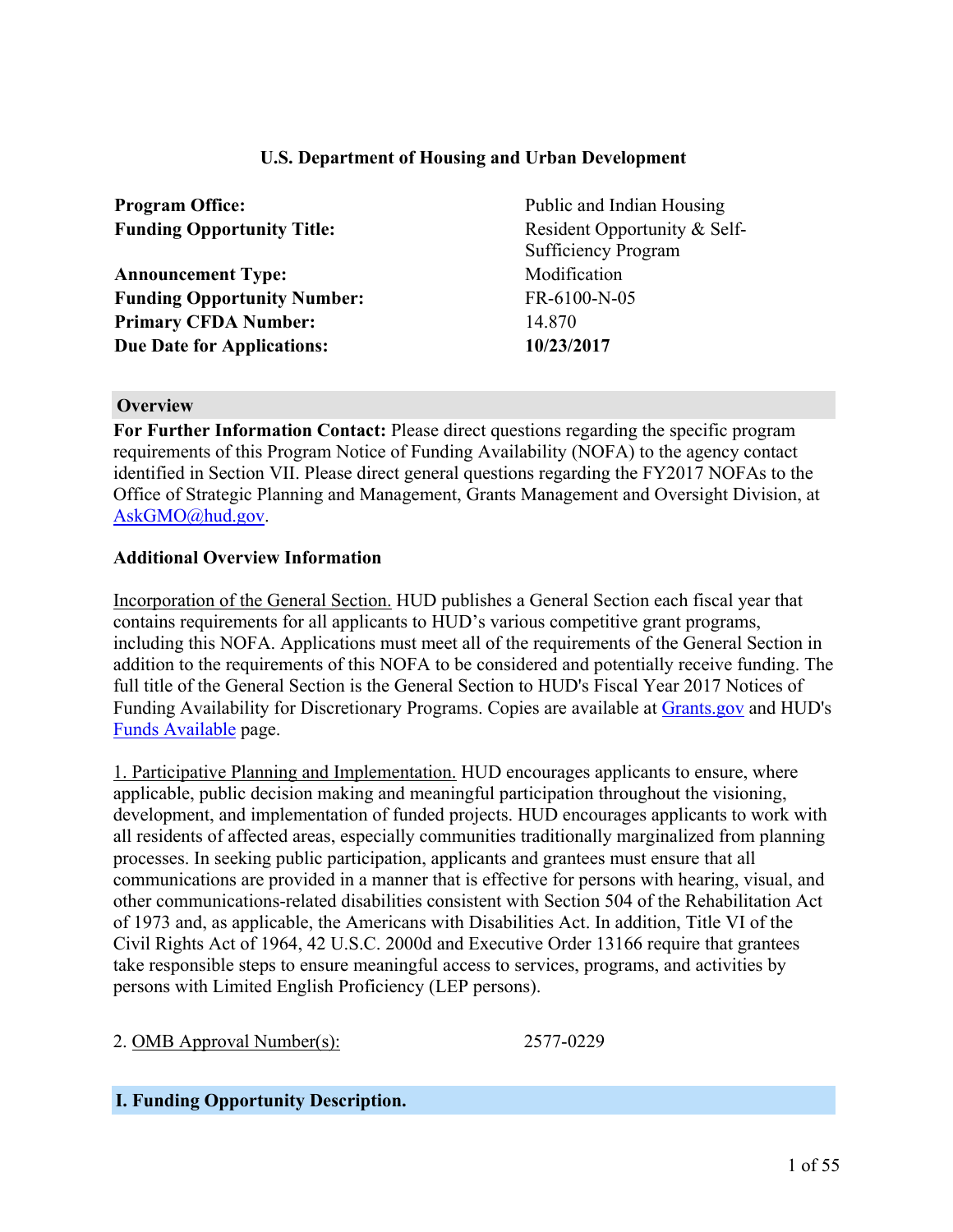## **A. Program Description.**

#### **1. Purpose and Summary.**

**a. Overview**. The Resident Opportunity & Self Sufficiency Service Coordinator (ROSS-SC) program is designed to assist residents of Public and Indian housing make progress towards economic and housing self-sufficiency. To accomplish this goal, ROSS provides grant funding to eligible applicants to hire Service Coordinators to assess the needs of Public and Indian housing residents and link them to supportive services that enable participants to increase earned income, reduce or eliminate the need for welfare assistance, and make progress toward achieving economic independence and housing self-sufficiency. In the case of elderly/disabled residents, the Service Coordinator links participants to supportive services which enable them to age/remain in-place thereby avoiding more costly forms of care.

This program works to promote the development of local strategies to coordinate the use of assistance under the Public Housing program with public and private resources, for supportive services and resident empowerment activities. ROSS-SC funds may be used for coordinator's salary and fringe benefits, traveling and training expenses, and administrative costs.

**b. Service Coordinator Functions.** The role of each ROSS-SC shall be designed to meet the needs of the local community he/she will serve; however, below is a listing of recommended functions for a ROSS-SC:

Coordination: The ROSS-SC must build partnerships with local service providers and work with the local Program Coordinating Committee (PCC) and with local service providers to ensure that program participants are linked to supportive services. ROSS-SC may also coordinate educational and/or community events that help residents become more selfsufficient. Grantees are encouraged to work with other organizations or internal staff to improve access to service delivery and decrease chances of duplication of services for residents.

Case Management: Provide general case management to residents which includes intake, assessment, education, and referral of residents to service providers in the local community.

Outreach: Grantees are encouraged to outreach to all residents in developments they are serving which includes single parent heads of household, elderly, person(s) with disabilities, formerly incarcerated persons, and transition age youth.

Evaluation: Grantees must evaluate the success of the program by using a reporting tool as directed by HUD.

## **2. Changes from Previous NOFA.**

a. **HUD-52768:** The primary application form continues to be a required document that all applicants must complete and submit. This mandatory form is now an electronic fillable form on Grants.gov. Additionally, the form has been revised to require input of salary comparability information. See Section IV.B.2.c of this NOFA instructions on completing this form.

**b. HUD-52769:** Applicants no longer submit this form. The HUD-52768 has been revised to include the match information. See Section III.C.3.d of this NOFA for more information

**c. Determination of Need:** Under this NOFA applicants are not required to identify a minimum of ten need categories. However, all applicants must still identify the needs of residents the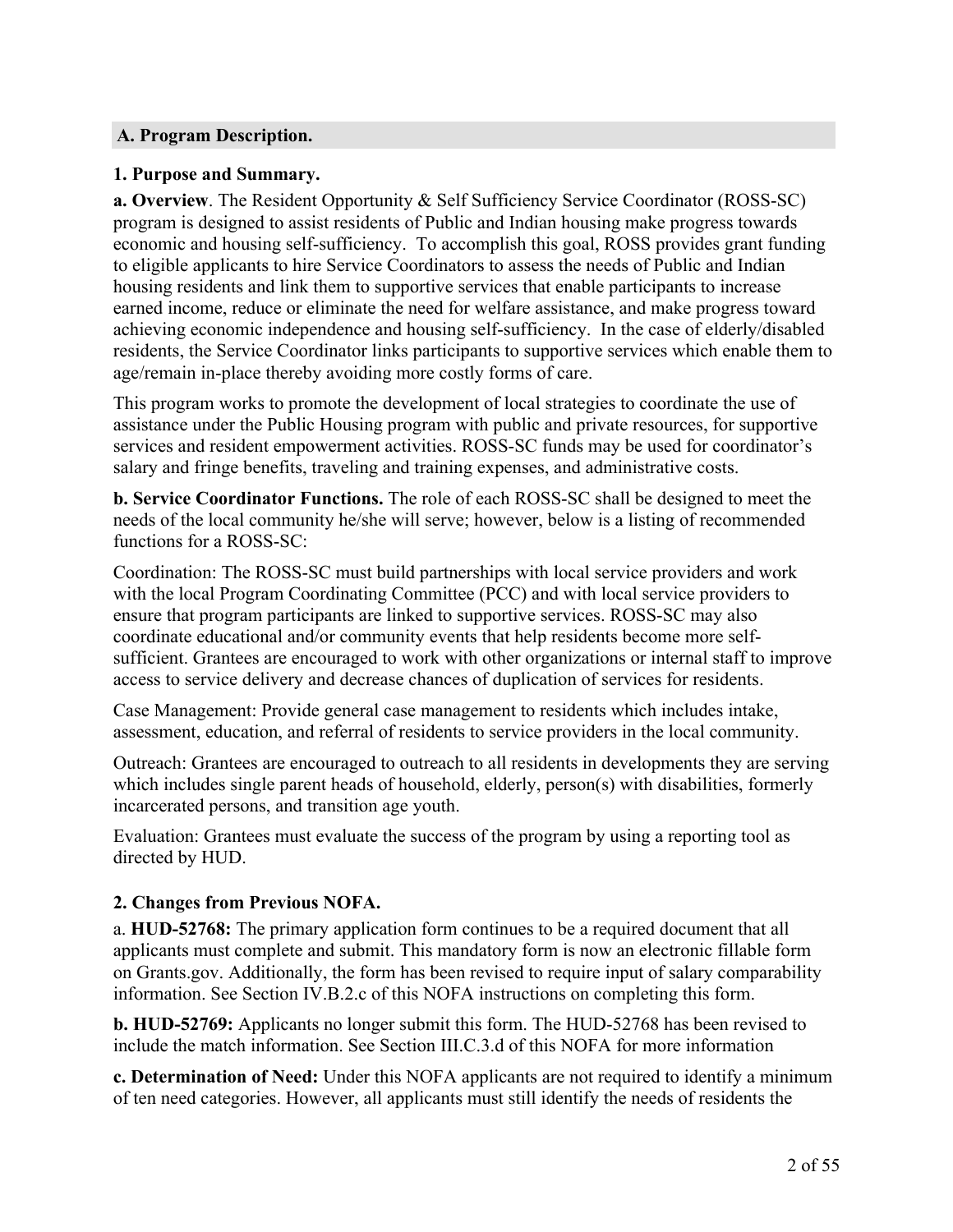ROSS-SC will address on the HUD-52768 form. This NOFA specifies the mandatory services to be coordinated and mandatory metrics that HUD will use to evaluate the progress of each grantee. See Section III.C.3.d of this NOFA for more information.

**d. Salary Comparability Information:** In the past, HUD has asked applicants to keep documentation on file demonstrating that the salary that they are requesting is comparable to local wages for similar professions. Under this NOFA, you are required to submit salary comparability information as part of your application by completing Part III of the HUD-52768 application form. See Section IV.B.2.c of this NOFA for more information.

**e. Current nonprofit status:** All Resident Associations (RA) and Nonprofits must either be a locally-incorporated nonprofit organization or a federally-designated 501(c)(3) tax-exempt nonprofit organization by the application deadline of this NOFA. All renewal applicants must certify that their nonprofit status is current and in good standing on the HUD-52768 application form. All new applicants that are RAs and Nonprofits must submit a copy of the 2016 federal annual information return submitted to the IRS (for  $501(c)(3)$ ) applicants) or for locallyincorporated nonprofit organizations, the 2016 submission of the state or tribal equivalent. If this information is not included as part of the grant submission, it will not be requested during the deficiency period and the applicant will be deemed ineligible for ROSS-SC funding. Please see section IV.B.1.c for more information.

**f. Resident Association Funding Set-aside:** If RA applicants wish to submit additional applications on behalf of other entities, such as other RAs or PHAs, they cannot avail themselves of the 25% set-aside. Though not a change from last year, this requirement may be unfamiliar to FY17 renewal applicants. Please see Section V.B.4.a. for more information.

**g. Limit of ROSS-SC per PHA or Tribe/TDHE:** This NOFA explicitly limits the number of ROSS-SCs to any PHA or tribe/TDHE to three. Though not a change from last year, this requirement may be unfamiliar to FY17 renewal applicants. Please see Section III.E.4 for more information.

**h. Rental Assistance Demonstration (RAD) Conversions:** The NOFA specifies that PHAs may not apply to serve units that have received a RAD Commitment to enter into a Housing Assistance Payment (CHAP) at the time of application. This stipulation was included in the FY16 ROSS NOFA, but it will be new to FY17 applicants. Please see Section III.F.3 for more information.

**i. Threshold Requirements:** Past Performance and Capacity of Applicant are program requirements. All other thresholds-- match and letters of support for nonprofit applicants- remain threshold requirements. This change was included in the FY16 ROSS NOFA, but it will be new to FY17 applicants. See Section III.C for more information.

**j. Narrative requirement for Tribes Designated as High-Risk.** Tribes that have been informed of performance deficiencies or designated by their area ONAP as "high risk grantees" per 2 CFR Part 200.205 must submit a narrative of no more than 10 pages (double-spaced, Times New Roman font size 12, with one inch margins) addressing the corrective actions they have put in place in response to the area ONAP's findings. Please see Section V.A.1.A.3 for more information.

**k. Eliminated Third Funding Category**. This category was targeted to applicants with current ROSS grants that wanted to apply for additional funding to serve properties that were not being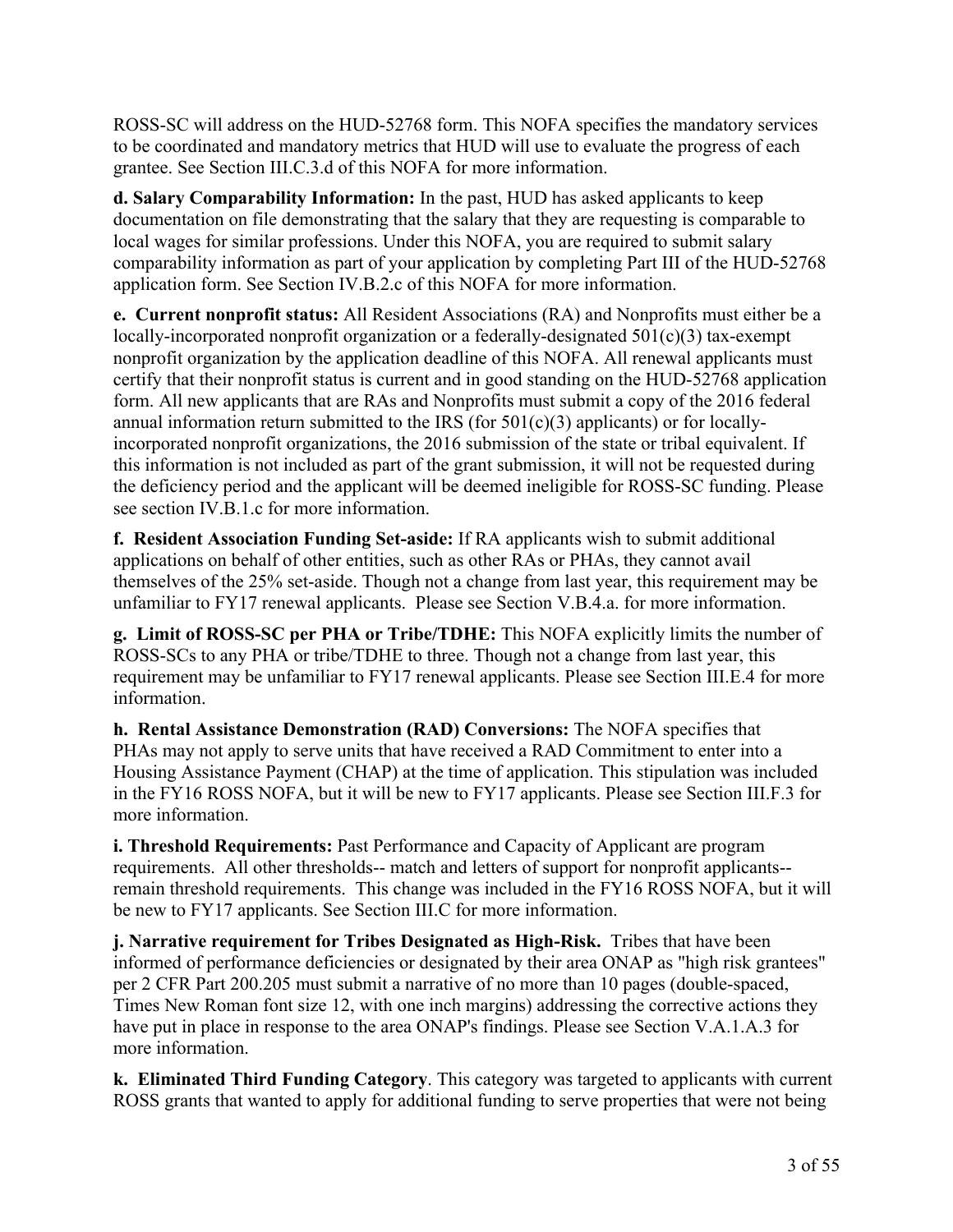serviced by their existing ROSS grant. Due to historical insufficient funding to address this category, it has been eliminated. This change was included in the FY16 ROSS NOFA, but it will be new to FY17 applicants. Please see Section V.B.5 for more information.

**l. Unexpended Balance Threshold.** Renewal applicants that have an unexpended balance of 70% or more of their FY14 ROSS funds by the application deadline are ineligible for FY17 ROSS funding. See Section II.C.2.a for more information.

**m. Reduced Awards:** HUD reserves the right to adjust requested funding amounts downward, as determined necessary by HUD, in its sole discretion, based on an applicant's demonstrated financial need, capacity, and prior performance.

**n. Grant Term:** The term of the FY17 ROSS grant is 36 months from the effective date of the grant agreement. See section III.E.9 for more information.

# **3. Definitions.**

a. Standard Definitions

Analysis of Impediments to Fair Housing Choice (AI) is a review of impediments or barriers that affect the rights related to fair housing choice, and pertains to program participants in jurisdictions operating under a current Consolidated Plan and public housing agencies operating under a PHA Plan.

Assessment of Fair Housing (AFH) is the analysis undertaken pursuant to 24 CFR 5.154. AFH includes an analysis of fair housing data, an assessment of fair housing issues and contributing factors, the prioritization of contributing factors, and the identification of fair housing goals. It is conducted and submitted to HUD using the Assessment Tool. Entities obligated to prepare and submit an AFH are: (1) Jurisdictions and Insular Areas that are required to submit Consolidated Plans for the following programs: (i) The Community Development Block Grant (CDBG) program (see 24 CFR part 570, subparts D and I); (ii) The Emergency Solutions Grants (ESG) program (see 24 CFR part 576); (iii) The HOME Investment Partnerships (HOME) program (see 24 CFR part 92); and (iv) The Housing Opportunities for Persons With AIDS (HOPWA) program (see 24 CFR part 574); and (2) Public housing agencies (PHAs) receiving assistance under sections 8 or 9 of the United States Housing Act of 1937 (42 U.S.C. 1437f or 42 U.S.C.1437g).

Authorized Organization Representative (AOR) is the person authorized by the E-Biz point of contact in the System for Award Management to submit applications on behalf of the organization. The AOR is listed in item 21 on the SF-424.

Catalog of Federal Domestic Assistance (CFDA) is a directory of the various Federal programs, projects, services and activities that offer financial and non financial assistance and benefits to the American public. CFDA Number is the unique number assigned to each program, project, service or activity listed in the Catalog of Federal Domestic Assistance (CFDA).

Consolidated Plan is a document developed by states and local jurisdictions, which they complete by engaging in a participatory process to assess their affordable housing and community development needs and market conditions, and to make data-driven, place-based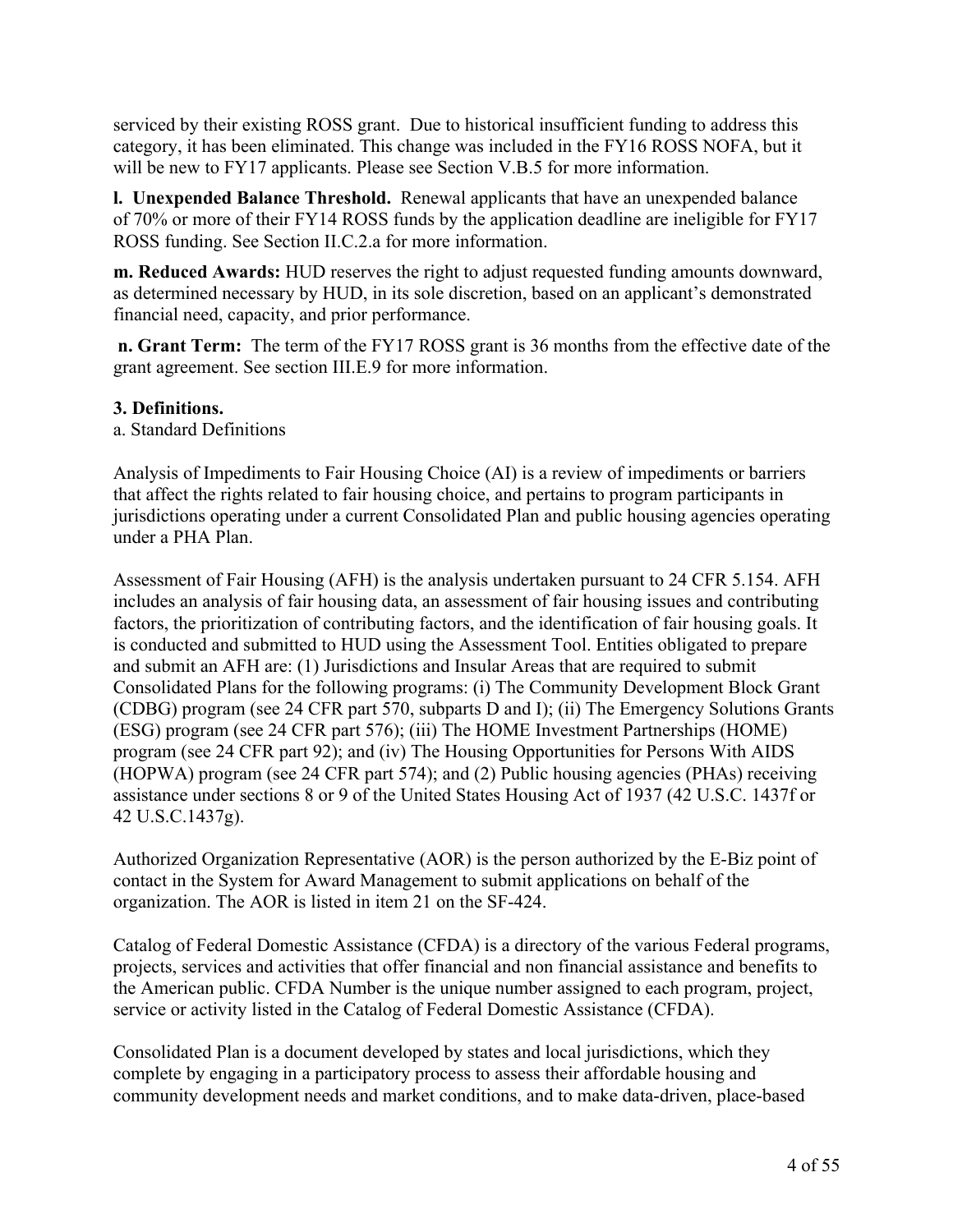investment decisions with funding from formula grant programs. (See 24 CFR 91 for more information about the Consolidated Plan and related Annual Action Plan.)

Contract means a legal instrument by which a non-Federal entity purchases property or services needed to carry out the project or program under a Federal award. The term as used with respect to awards, subawards, and cooperative agreements subject to 2 CFR part 200 does not include a legal instrument, even if the non-Federal entity considers it a contract, when the substance of the transaction meets the definition of a Federal award or subaward. (See 2 CFR 200.22 and 200.92.)

Contractor means an entity that receives a contract.

Deficiency – Deficiency is information missing or omitted within a submitted application. Deficiencies typically involve missing documents, information on a form, or some other type of unsatisfied information requirement (e.g., an unsigned form, unchecked box, etc.). Depending on specific criteria, deficiencies may be either curable or non-curable.

- Curable Deficiency Applicants may correct a curable deficiency with timely action. To be curable the deficiency must:
	- Not be a threshold requirement;
	- Not influence how an applicant is ranked or scored versus other applicants; and - Be remedied within the time frame specified in the notice of deficiency.
- Non-Curable Deficiency An applicant cannot correct a non-curable deficiency after the submission deadline. Non-curable deficiencies are deficiencies that if corrected would change an applicant's score or rank versus other applicants. Non-curable deficiencies may result in an application being marked ineligible, or otherwise adversely affect an application's score and final determination

DUNS Number is the nine-digit identification number assigned to a business or organization by Dun & Bradstreet and provides a means of identifying business entities on a location-specific basis. Requests for a DUNS number can be made by visiting the Online DUNS Request Portal.

Eligibility Requirements – Eligibility requirements are those requirements that must be met for an application to be eligible for funding. Deficiencies in meeting an eligibility requirement may be categorized as either curable or non-curable.

Federal Awardee Performance and Integrity Information System (FAPIIS) is a database that has been established to track contractor misconduct and performance.

Grants.gov is the website that serves as the Federal government's central portal for searching for and applying for grants throughout the Federal government.

Non-Federal Entity means a state, local government, Indian tribe, institution of higher education (IHE), or non-profit organization that carries out a Federal award as a recipient or subrecipient.

Pass-through Entity means a non-Federal entity that provides a subaward to a subrecipient to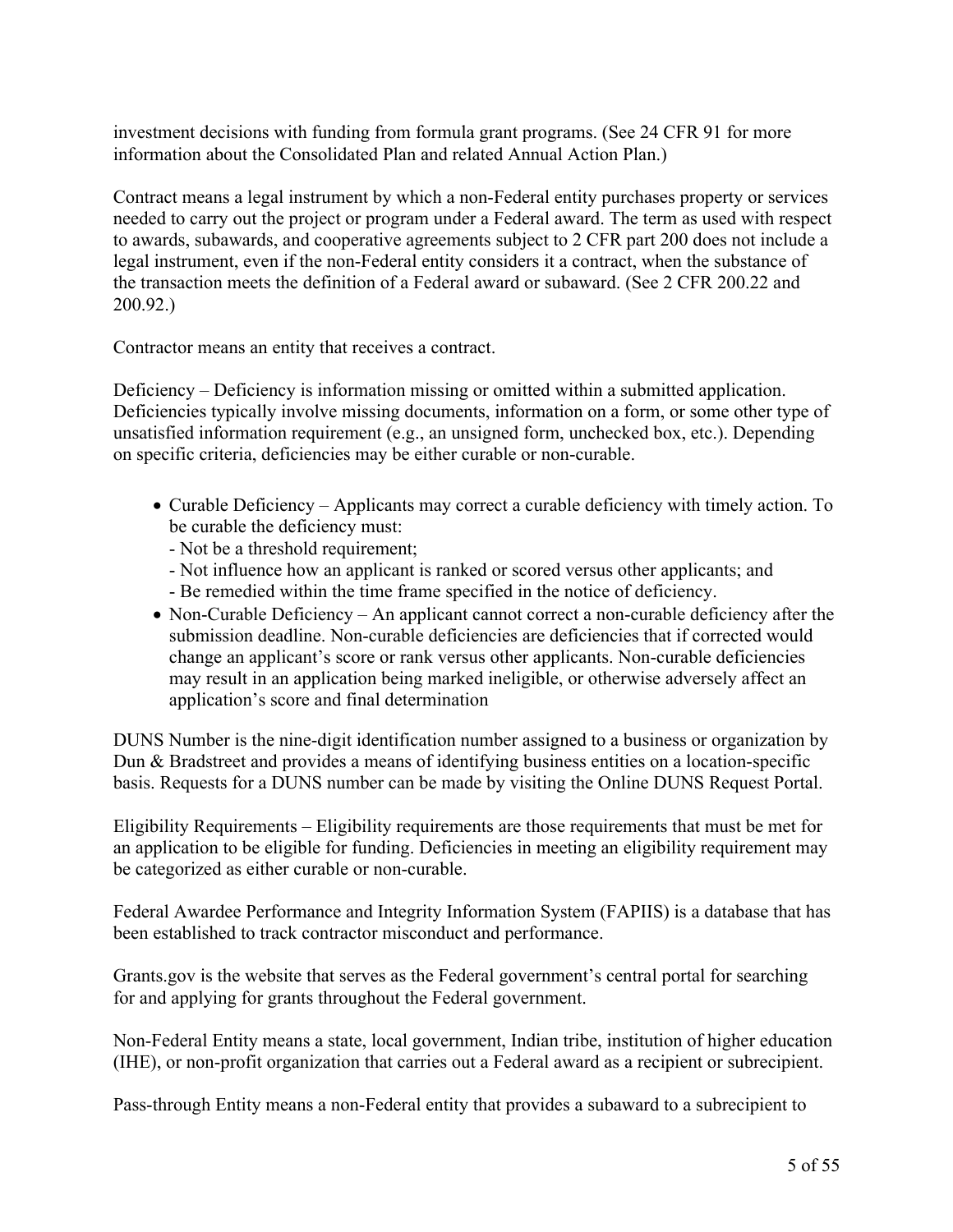carry out part of a Federal program.

Personally identifiable information (PII), as defined in Office of [Management](https://www.bia.gov/cs/groups/xocio/documents/text/idc-041032.pdf) and Budget M-[07-16,](https://www.bia.gov/cs/groups/xocio/documents/text/idc-041032.pdf) is any information which can be used to distinguish or trace an individual's identity, such as their name, social security number, biometric records, etc. alone, or when combined with other personal or identifying information which is linked or linkable to a specific individual, such as date and place of birth, mother's maiden name, etc.

Point of Contact (POC) is the person who may be contacted with questions about the application submitted by the AOR. The point of contact is listed in item 8F on the SF-424.

Preferred Sustainability Status Communities (PSS) for the purposes of HUD's FY2017 funding competitions, are communities that have received PSS under HUD's FY2011 Sustainable Communities Regional Planning Grant Program and/or HUD's FY2011 Community Challenge Planning Grant Program. [Click](https://portal.hud.gov/hudportal/documents/huddoc?id=PSS_POCs.pdf) here for list. Promise Zones are federally-designated, highpoverty urban, rural and tribal communities where the Federal government will partner with and invest in communities to accomplish these goals: create jobs, leverage private investment, increase economic activity, expand educational opportunities, and reduce violent crime.

Promotores/Promotoras are Spanish-speaking Community Health Workers who work in their communities to reduce barriers to health services and make health care systems more responsive.

Recipient means a non-Federal entity that receives an award directly from HUD to carry out an activity under a HUD program.

Section 3 Business Concern means a business concern (1) that is 51 percent or more owned by Section 3 residents; or (2) of which at least 30 percent of permanent, full-time employees are currently Section 3 residents, or were Section 3 Residents within three years of the date of first employment with the business concern; or (3) that provides evidence of a commitment to subcontract over 25 percent of the dollar award of all subcontracts to be awarded to business concerns that meet the qualifications in this definition.

Section 3 Residents means: 1) Public housing residents; or 2) Low and very-low income persons, as defined in 24 CFR 135.5, who live in the metropolitan area or non-metropolitan county where a HUD-assisted project for housing or community development is located.

Standard Form 424 (SF-424) is the Application for Federal Assistance Programs required by discretionary grant programs.

Subaward means an award provided by a pass-through entity to a subrecipient for the subrecipient to carry out part of a Federal award received by the pass-through entity. It does not include payments to a contractor or payments to an individual that is a beneficiary of a Federal program. A subaward may be provided through any form of legal agreement, including an agreement that the pass-through entity considers a contract.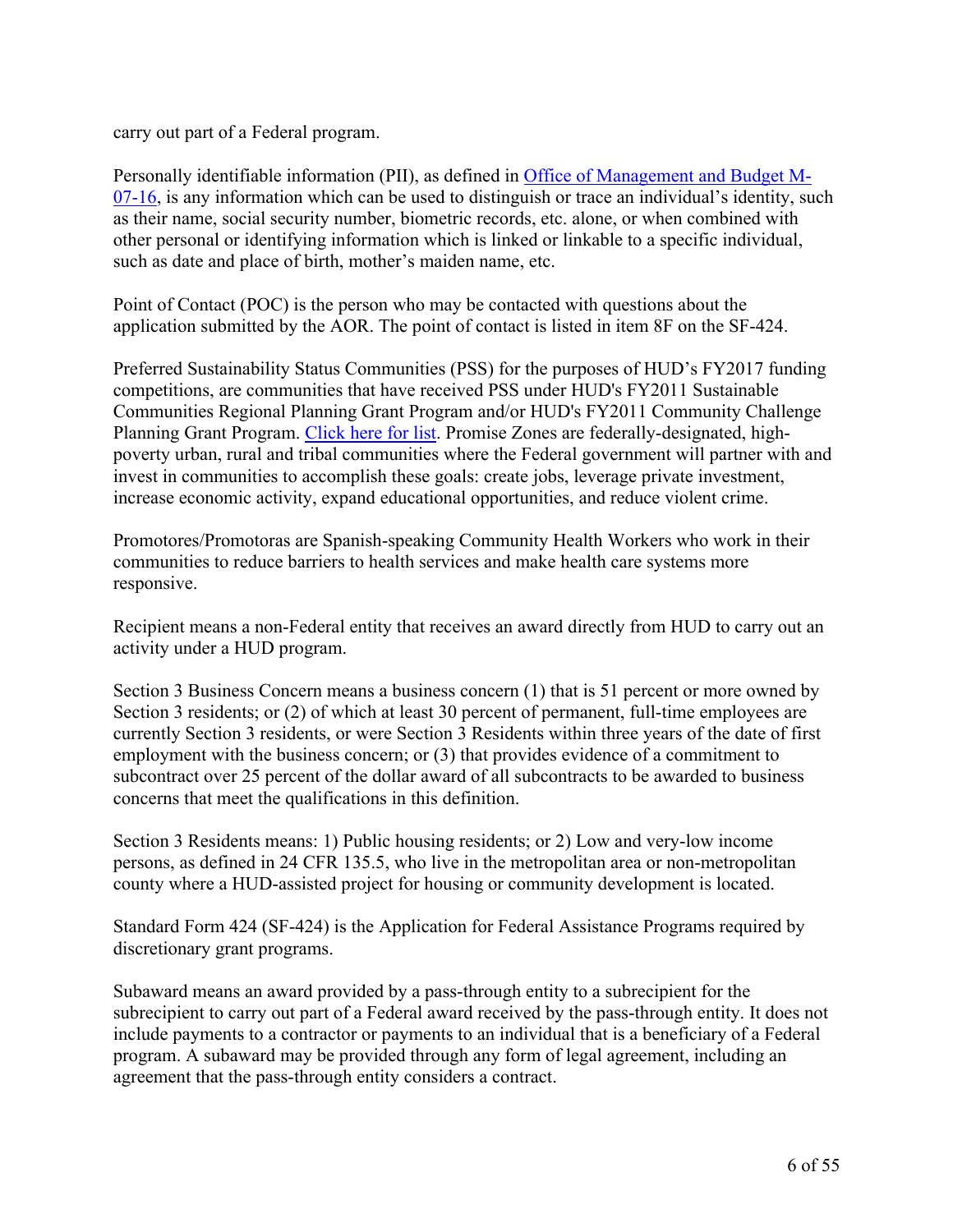Subrecipient means a non-Federal entity that receives a subaward from a pass-through entity to carry out part of a HUD program; but does not include an individual that is a beneficiary of such program. A subrecipient may also receive other Federal awards directly from a Federal awarding agency (including HUD).

System for Award Management (SAM), located at the website sam.gov, is the official U.S. Government system that consolidated the capabilities of Central Contractor Registry (CCR), Excluded Parties List System (EPLS) and the Online Representations and Certifications Application (ORCA). Registration with Sam.gov is required for submission of applications via grants.gov.

Threshold Requirement – Threshold requirements are a type of eligibility requirement. Threshold requirements must be met in order for an application to be reviewed. Threshold requirements are not curable. Threshold requirements are listed in Section III.C.1. Threshold Requirements of this Program NOFA.

Applicants must ensure their application package addresses all threshold requirements. Please check your application carefully!

#### b. Program Definitions

**Contract Administrator** is an overall grant administrator or a financial management agent (or both) that oversees the implementation of the grant and/or the financial aspects of the grant. Troubled applicants and all RA applicants are required to submit a Contract Administrator Partnership Agreement (CAPA) with their application. See Section III.E.1 for more information.

**Elderly person** is any person 62 years of age or older.

**Grant Term** of the FY17 ROSS grant is 36 months. If awarded ROSS funds, the grant term will start the effective date of the grant agreement. The grant term is the period that HUD will use to review any reports and other relevant information needed to evaluate the grantee's performance.

**Indian Tribe** is a federally-recognized or state recognized tribe as defined in section 4(13) of the Native American Housing and Self-Determination Act (NAHASDA) 42 U.S.C. 4104, et seq.

**Lottery** means a random sample selection process, without replacement, through which each qualified applicant or qualified application has the same probability of being chosen. Once an applicant or application is selected from the pool, it will not be reintroduced to the pool when additional selections are to be made so as to deliberately avoid selecting the same applicant or application a second time.

**NAHASDA-Assisted Resident** is a eligible person who has been assisted under NAHASDA.

**New/Other Applicant** is an applicant that has never received ROSS funding or a previously awarded ROSS grantee with no ROSS funds remaining by the application deadline. FY15 and FY16 ROSS grantees will not be considered as new/other applicants and therefore ineligible for FY17 ROSS funding. Note: funding from the Public Housing Family Self-Sufficiency (FSS)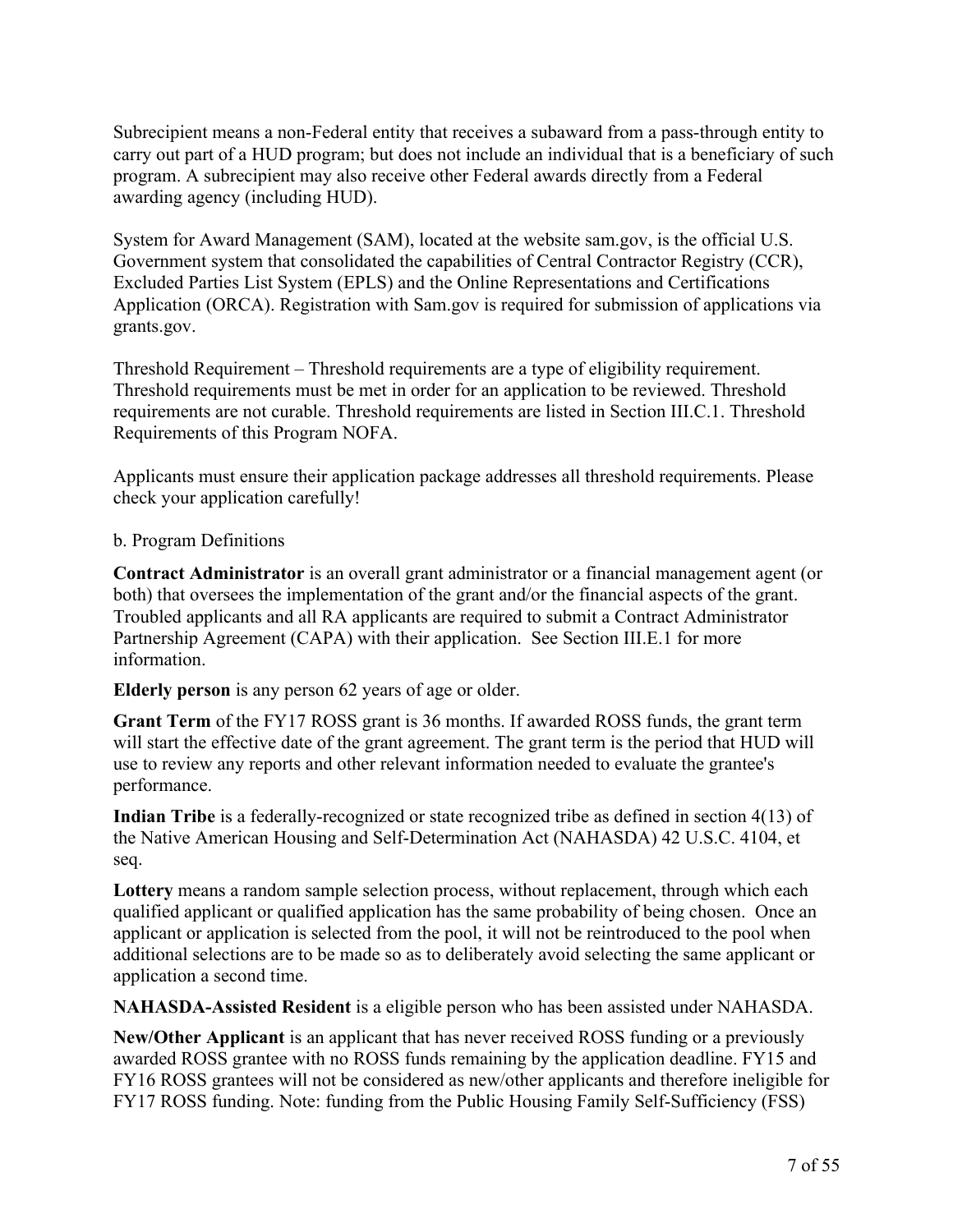program is not considered ROSS funding.

**Nonprofit Organization** for the purposes of this NOFA refers to these two types of organizations:

**(1) Locally Incorporated Non-profit Organization** – A non-profit organization that has filed *articles of incorporation* with the state office (usually the Secretary of State or Attorney General) or tribal government responsible for incorporations and has been granted such status and has maintained this status by complying with state or tribal government requirements. Resident Association (RA) applicants, including tribal resident organizations, who are in the process of incorporating as a non-profit organization and have not been approved of such status by the time of the application deadline will not be eligible for a ROSS grant. All new incorporated non-profit applicants must submit evidence of their incorporated non-profit status and a copy of their 2016 annual state filing or tribal equivalent as evidence of this status being current. Please see definitions of *Resident Association* and *Tribal/TDHE Resident Group* below for more information; or

**(2) Tax-Exempt Nonprofit Organization** is an organization that has been granted taxexempt status by the IRS pursuant to 26 U.S.C.  $\S$  501(c)(3) before the deadline for submission of this application and is therefore exempt from federal taxation. For more information about tax-exempt status, go to www.irs.gov. Applicants who are in the process of applying for tax-exempt status and have not received this designation from the IRS by the deadline for submission will not be eligible, but may be eligible as an incorporated nonprofit if they are a Resident Association and submit documentation attesting to having this status as of the application deadline. Tax-exempt nonprofits that are new applicants must submit their IRS determination letter to prove their tax-exempt status and a copy of their 2016 federal annual information return ([https://www.irs.gov/Charities-&;-Non-Profits](https://www.irs.gov/Charities-&-Non-Profits/Annual-Reporting-&-Filing-1) [/Annual-Reporting-&;-Filing-1](https://www.irs.gov/Charities-&-Non-Profits/Annual-Reporting-&-Filing-1)) submitted to the IRS.

If this information is not provided with your application, it will not be requested as a curable deficiency.

**Person with Disabilities** is a person who:

(1) Has a condition defined as a disability in section 223 of the Social Security Act; or

(2) Has a developmental disability as defined in section 102 of the Developmental Disabilities Assistance Bill of Rights Act.

The term "person with disabilities" does not exclude persons who have acquired immunodeficiency syndrome (HIV/AIDS) or any conditions arising from the etiologic agent for AIDS. In addition, no individual shall be considered a person with disabilities, for purposes of eligibility for low-income housing, solely on the basis of any drug or alcohol dependence. The definition of "person with disabilities" for certain program purposes (e.g., income determination, eligibility) under 24 C.F.R. 5.403 is different from the definition of "individual with handicaps" under Section 504 of the Rehabilitation Act of 1973. Where Section 504 applies, the definition of "individual with handicaps" under 24 C.F.R. 8.3 will apply.

**PHAS Troubled** is an applicant that carries a designation by HUD as "troubled" under the Public Housing Assessment System (PHAS) on the national PHAS Operational List of Troubled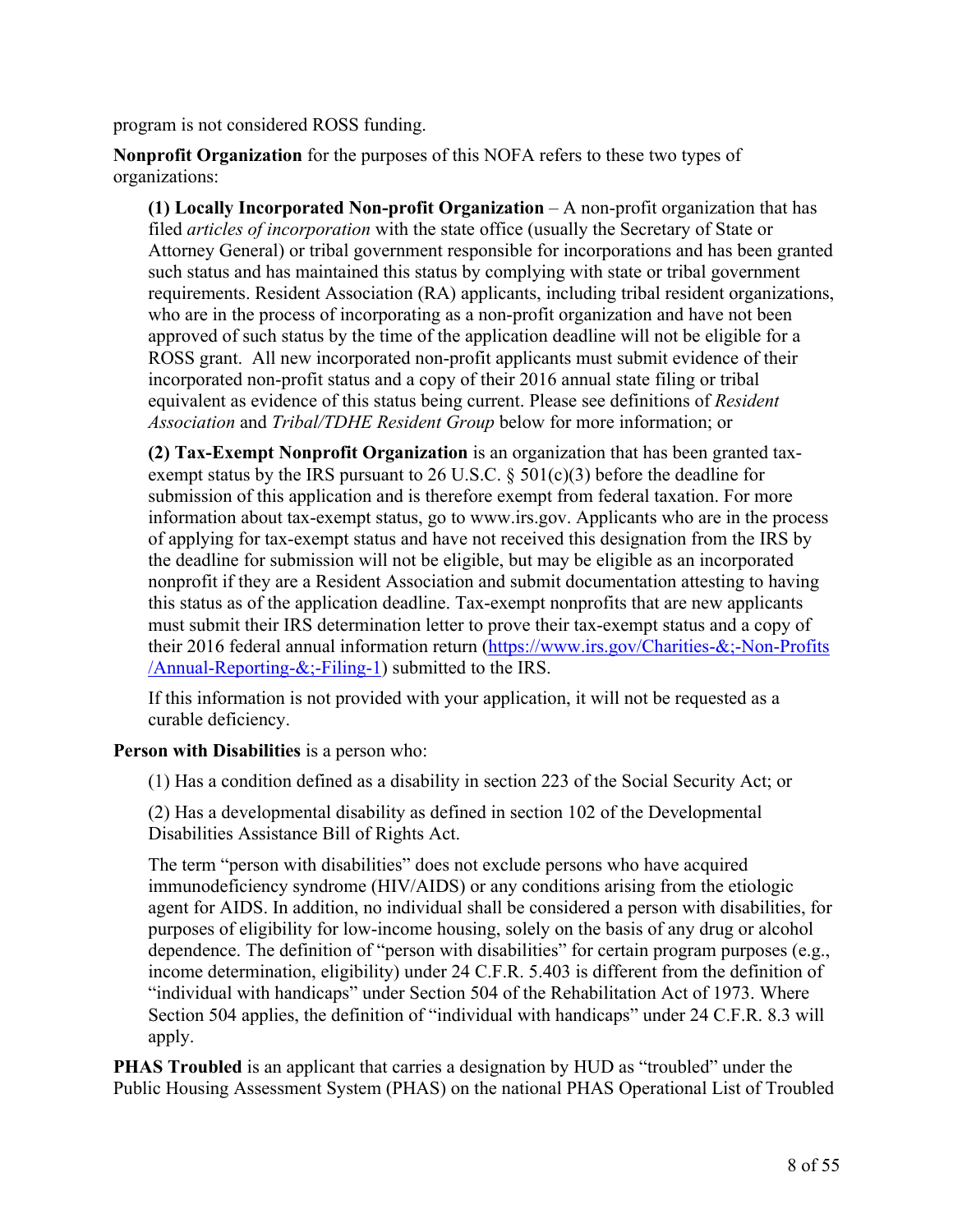PHAs on the deadline date of the application. NOTE: In accordance with 24 CFR 902.66(a) a "high performance" or "standard performance" rating may be withheld, denied, or rescinded if fair housing/civil rights requirements are not met. Any applicant that is unsure of whether they are considered troubled by HUD should contact the Office of Public Housing in the local HUD field office/area and/or ONAP to determine whether they are required to have a Contract Administrator Partnership agreement.

**Project** is specific to PHAs, this term means a group of properties as defined in PIH Notice 2007-28, "Changes in the Project Numbering System and Process for Requesting Changes in Project Identifications." The term "new project number" will refer to the new project number that will be assigned to each Asset Management Project (AMP). Henceforward, the terms 'AMP,' 'project,' and 'new project number' will be synonymous. These projects are identified in PIC with 11-digit codes. For tribes/TDHEs previously funded through the 1937 Housing Act, a project is identified by the 11-digit project code. For tribes/TDHEs funded by NAHASDA, a project is identified by an official project name. If there is not an official project name in use, please develop a unique project identifier that can be used in this application and future applications.

**Renewal Applicants** are applicants that were grantees funded under the FY2014 ROSS-SC NOFA. If an applicant is a new PHA with a new PHA identifying number and an ACC created by the consolidation of two or more divesting PHAs, the PHA's application shall be considered a renewal under this NOFA if at least one of the divesting PHAs had a ROSS Service Coordinators Program grant under the FY2014 ROSS-SC NOFA.

To view a list of grantees and projects funded under the FY14 ROSS-SC NOFA, applicants should review the "Previously Funded Development Report." This report will be included with the ROSS-SC application materials in the "Applications Instructions" download on Grants.gov. The report will also be posted on the FY17 ROSS NOFA web page which will be accessible at: <http://www.hud.gov/offices/adm/grants/fundsavail.cfm>.

If the number of ROSS-SCs for which an applicant is eligible has changed since its FY14 application, a renewal applicant is eligible to apply only for the number of ROSS-SCs for which it is currently eligible.

A renewal applicant may make changes from its FY14 grant as to budget, projects served, number of SCs, serving family or elderly/disabled, partners, etc., and will be considered a renewal if it is a grantee applying to serve the same PHA(s) or Tribe(s) for which it was originally funded.

**Renewal Funding Category** is reserved for renewal applicants. After the RA 25% set-aside category is funded, eligible renewal applicants with FY14 ROSS grants will be funded using the lottery system. Applicants in the renewal funding category have priority over applicants in the new funding category.

**Resident Association (RA)** includes but is not limited to any of the following types of resident organizations:

City-Wide Resident Councils, Intermediary Resident Organizations, Jurisdiction-Wide Resident Organizations, Regional Resident Organizations (RRO), Resident Councils (RC),Statewide Resident Organizations (SRO), Site-Based Resident Associations, Resident Management Corporations, and National Resident Organizations (NRO). The NOFA will use "Resident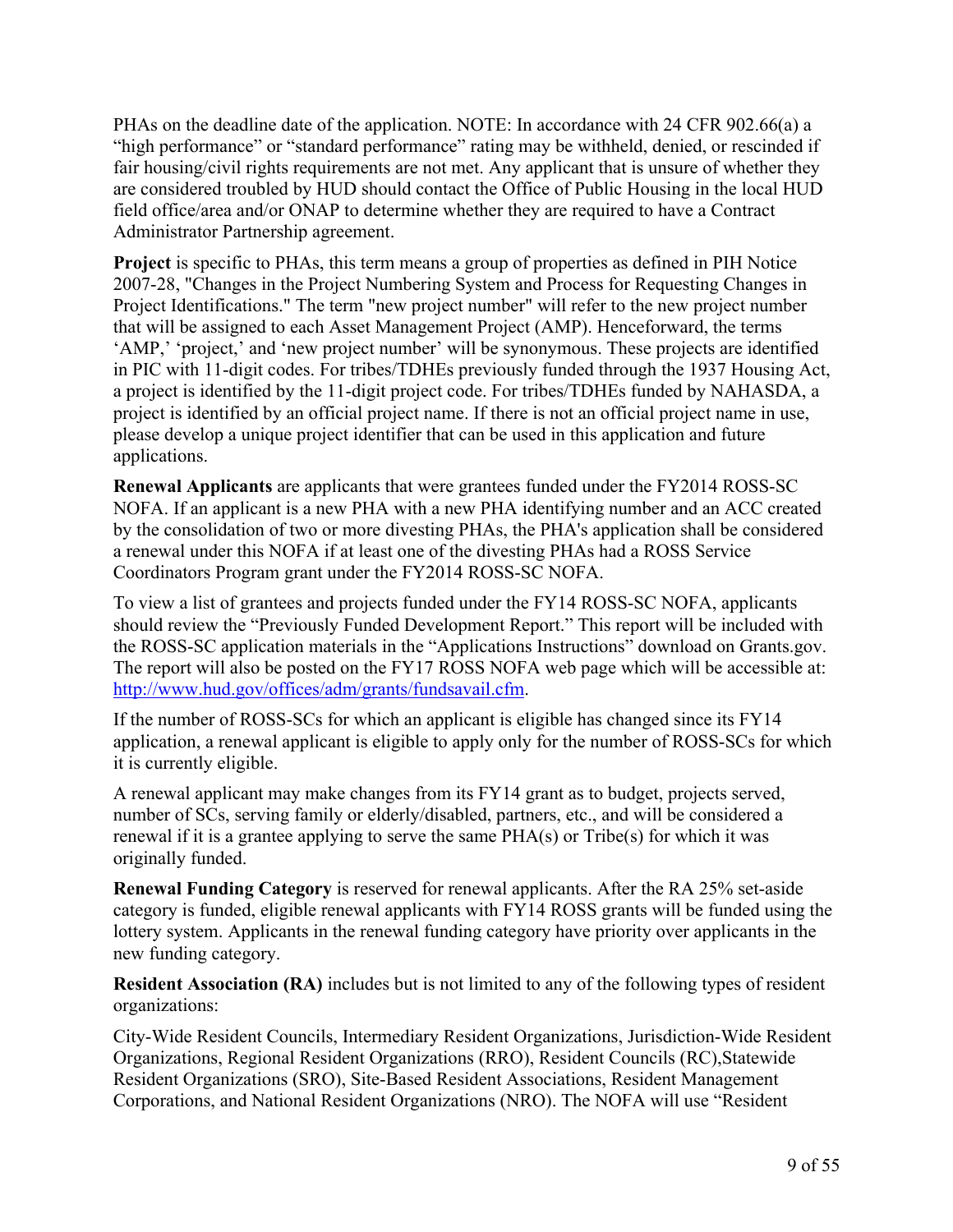Association" or "RA" to refer to all eligible types of resident organizations. All RA applicants must also submit formHUD-52753 "Certification of Election of Resident Council Board" and must indicate their RA type on theHUD-52768 "ROSS-SC Application Form." All RAs must also be incorporated as a nonprofit organization as defined above in this NOFA

**Resident Management Corporation** (RMC) must consist of residents residing in public housing who propose to enter, or have entered into a contract to conduct one or more management activities of a PHA; and meet the characteristics outlined in 24 CFR 964.120 including being a non-profit organization that is validly incorporated under the laws of the State in which it is located.

**Site-Based Resident Association** (or Local Resident Association) is a 501(c)(3) tax-exempt non-profit organization or a locally-incorporated non-profit organization of resident councils or resident management corporations representing a specific public housing project. A site-based RA may only apply for one SC position. A maximum of three site-based RAs serving the same PHA may be funded through this NOFA.

**Tribes Designated High Risk** are Tribes that have been informed of performance deficiencies or desingated by their area ONAP as "high risk grantees" per 2 CFR Part 200.205. Please Section V.A.1.A.3 for more information.

**Tribally Designated Housing Entity (TDHE)** is an entity authorized or established by one or more Indian tribes to act on behalf of each such tribe as defined in section 4(22) of NAHASDA.

**Tribal/TDHE Resident Group** refers to tribal/TDHE resident groups that are democratically elected groups such as tribe/TDHE-wide resident groups, area-wide resident groups, single project groups, or resident management corporations (RMCs). In order to be eligible for ROSS funding, these organizations much have either a state or tribal government designated incorporated nonprofit status or federally designated 501(c)(3) nonprofit status.

# **4. Resources.**

- [Grants.gov](https://www.grants.gov/)
- HUD Funds [available](https://portal.hud.gov/hudportal/HUD?src=/program_offices/administration/grants/fundsavail)
- Code of [Conduct](https://portal.hud.gov/hudportal/HUD?src=/program_offices/administration/grants/conduct) list
- [SAM](https://www.sam.gov/)
- Dun & [Bradstreet](https://fedgov.dnb.com/webform)
- Do [Not](https://donotpay.treas.gov/) Pay
- [FAPIIS](https://www.fapiis.gov/fapiis/index.action)

## **B. Authority.**

ROSS is authorized under Section 34 of the United States Housing Act of 1937 (42 U.S.C.1437z-6). ROSS is also governed by 24 CFR Part 964 and this NOFA. The funding authority for ROSS grants under this NOFA is provided by the Consolidated Appropriations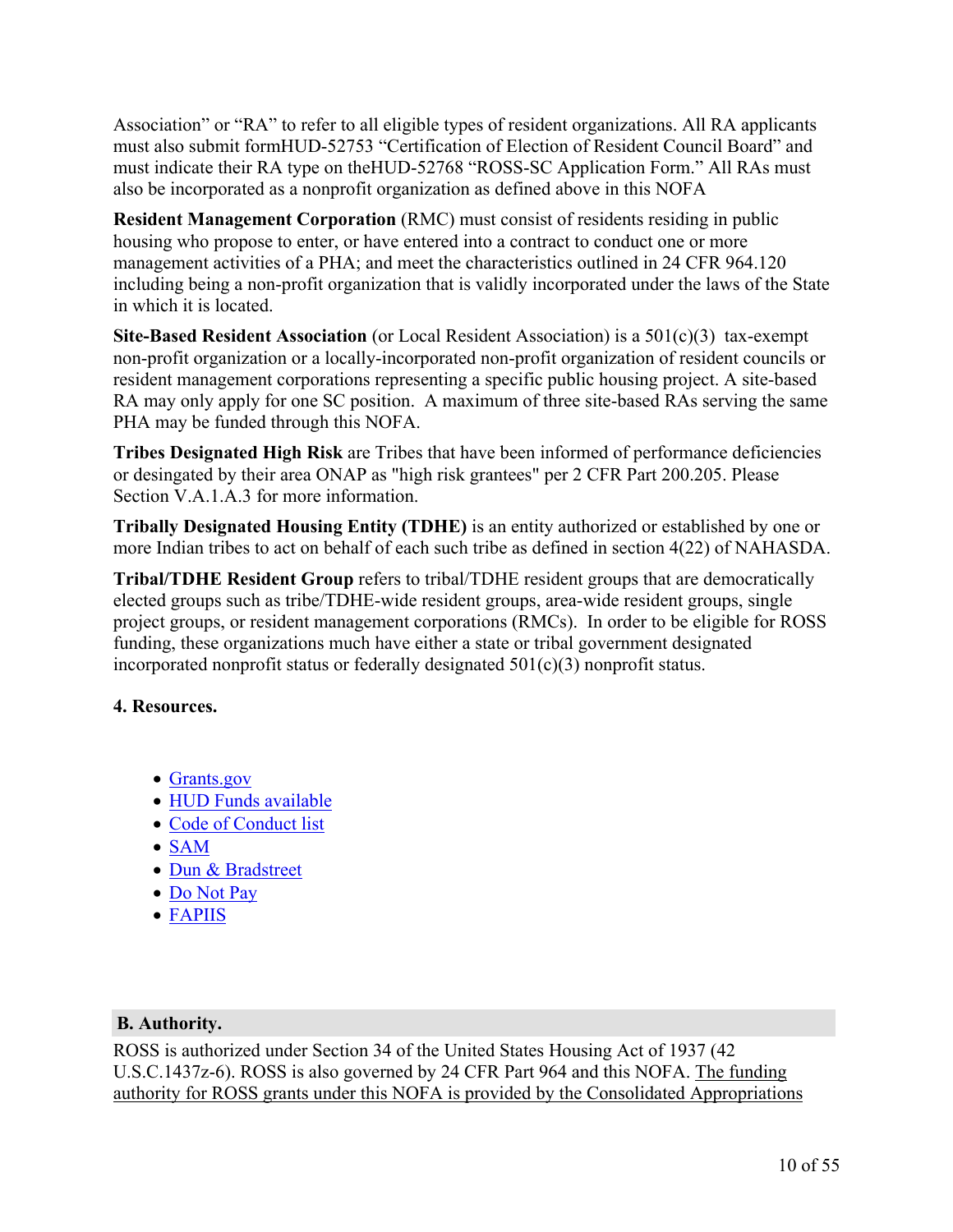# Act, 2017 (Public Law 115-31), approved May 5, 2017.

#### <span id="page-12-0"></span>**II. Award Information.**

#### **A. Available Funds.**

**\$35,000,000** is available through this NOFA.

Additional funds may become available for award under this NOFA as a result of HUD's efforts to recapture unused funds, use carryover funds, or because of the availability of additional appropriated funds. Use of these funds is subject to statutory constraints. All awards are subject to the applicable funding restrictions described in the General Section and to those contained in this NOFA.

#### **1. Eligible Use of Funds:**

**a. Salary and Fringe Benefits:** Funds awarded to grantees under this NOFA will be used to pay the salary and fringe benefits of ROSS Service Coordinators (ROSS-SC).

**b. Training and Travel Related to Professional and/or Program Development:** Funds may also be used to pay for training and travel cost only if related to professional and/or program development of the FY17 ROSS program and service coordinator(s). All training and associated travel for the ROSS-SC staff person must be approved by the HUD Field Office or Area ONAP prior to incurring expenses.

**c. Administrative Costs.** The funds HUD awards to ROSS-SC grantees to cover administrative costs may only be used to support the ROSS program. **These funds may not be used by grantees' Central Office Cost Centers to cover other grantee costs.**

Please see **Section IV.F** for more information on allowable cost and funding restrictions.

#### **B. Number of Awards.**

HUD expects to make approximately 110 awards from the funds available under this NOFA. The chart below identifies the total funding available in the three most recent funding cycles and awards based on the funding category.

|      | <b>Funds</b><br>Available<br>(Approximate) Awards | Number<br>of | <b>Resident</b><br><b>Associations</b> | Renewal      | New/Other    |
|------|---------------------------------------------------|--------------|----------------------------------------|--------------|--------------|
| 2016 | \$32,500,000                                      | 111          | \$2,145,032                            | \$18,086,595 | \$12,064,454 |
| 2015 | \$34,000,000                                      | 117          | \$4,541,977                            | \$19,641,188 | \$8,033,810  |
| 2014 | \$36,000,000                                      | 110          | \$5,121,847                            | \$25,371,805 | \$5,254,032  |

#### **C. Minimum/Maximum Award Information.**

Per the chart below, you must base your request for SCs on the number of occupied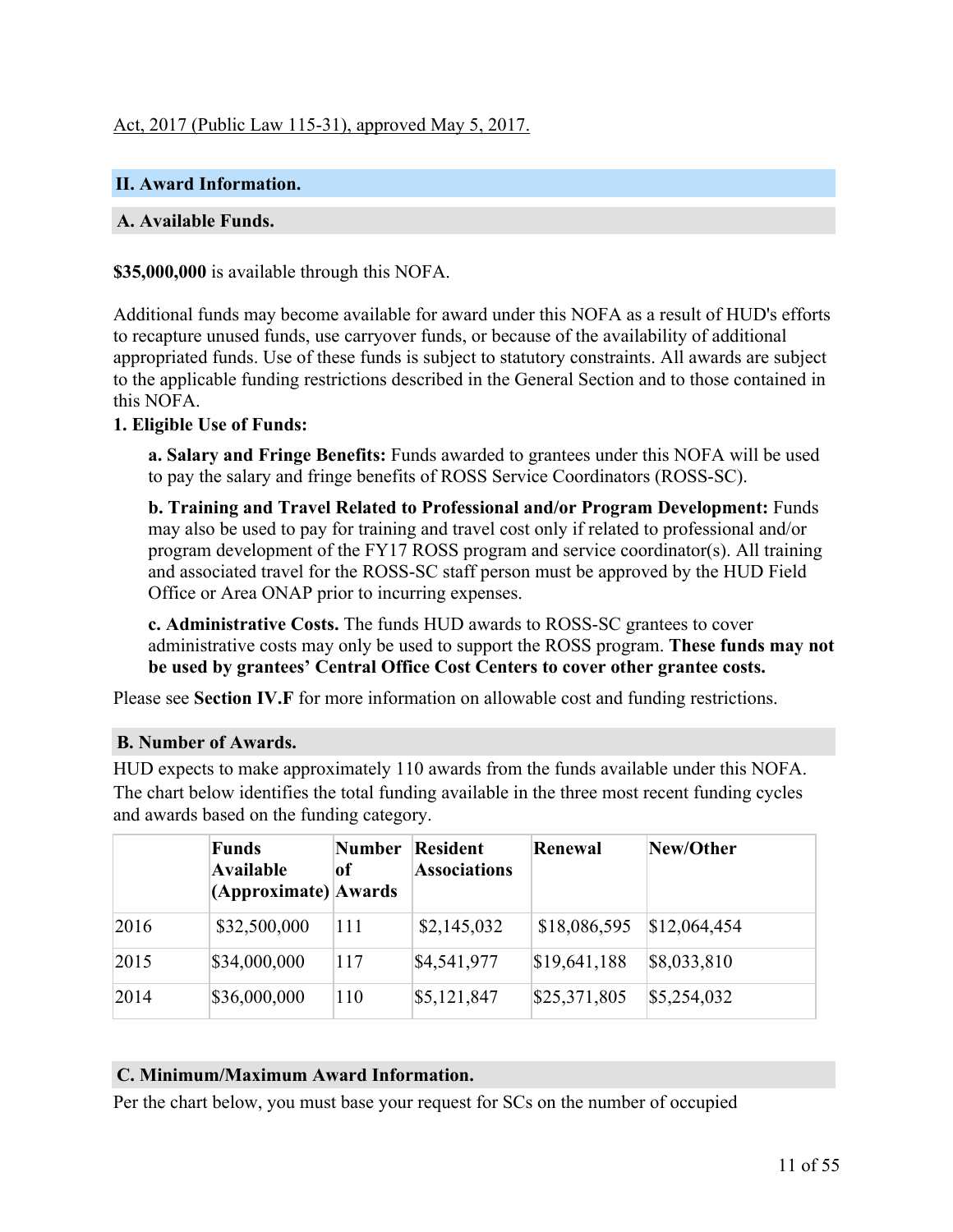ACC/NAHASDA- assisted units in the PHA's/tribe/TDHE's portfolio as of September 30, 2016. All applicants must have a minimum of 50 units to be eligible for ROSS-SC funding.

| Number of PHA/tribe/TDHE Units | Max # of SCs | Max Grant* |
|--------------------------------|--------------|------------|
| $50-1,000$                     |              | \$246,000  |
| $ 1,001-2,500 $                |              | \$492,000  |
| $2,501$ or more                |              | \$738,000  |

**1. Salary Comparability Information:** Award amounts will vary depending on HUD's determination of information provided in applicants' salary requests for the Service Coordinator positions. Applicants must request funding that is commensurate with local wages for professions comparable to that of a ROSS-Service Coordinator, and submit salaries for three comparable positions. **NOTE**: A salary request will be considered commensurate if it does not exceed the average of the three salaries submitted for comparability purposes by more than 10%. We encourage you to use CareerOneStop salary finder

(http://www.careeronestop.org/toolkit/wages/find-salary.aspx), but this tool can only be used as documentation for one of the comparable salaries. Please see Section IV.B.2.c

## **2. To promote the most efficient, effective and timely use of ROSS program funds, HUD is implementing the following changes for renewal applicants:**

**a. Unexpended Balance Threshold:** Renewal applicants that have an unexpended balance of 70% or more of their FY14 ROSS grant funds by the application deadline are ineligible for FY17 ROSS funding. These applications will not be reviewed.

**b. Reduced Awards:** HUD reserves the right to adjust requested funding amounts downward as determined necessary by HUD, in its sole discretion, based on an applicant's demonstrated financial need, capacity, and prior performance. In reducing the FY17 award amount, HUD may take into consideration the applicant's FY14 award balance, grant term end date, and any grant extension(s) on the FY14 or prior ROSS grants that may have been provided, among other factors.

**c. Unexpended Funds:** HUD encourages FY17 ROSS renewal grantees to expend all FY14 ROSS funds awarded by the end of their grant term. This will avoid any further delays to the start of their FY17 grant since FY17 renewal grantees cannot expend funds from FY14 (or prior) and FY17 ROSS-SC grants at the same time.

d. **FY14 Grantees Awarded ROSS Funds After the Announcement Date:** A FY14 grantees that was not listed as a recipient of a FY14 ROSS award on the announcement press release dated February, 26 2015 [\(https://archives.hud.gov/news/2015/pr15-021.cfm\)](https://archives.hud.gov/news/2015/pr15-021.cfm), may still be eligible for funding if they have an unexpended balance of 70% or more of their FY14 ROSS grant funds by the application deadline. If any applicant believes they were announced as a recipient of FY14 ROSS funds after the FY14 ROSS announcement date (February 2015), they must contact HUD at ROSS-PIH@hud.gov before the application deadline.

Estimated Total Funding:  $$35,000,000$ Minimum Award Amount: \$0 Per Project Period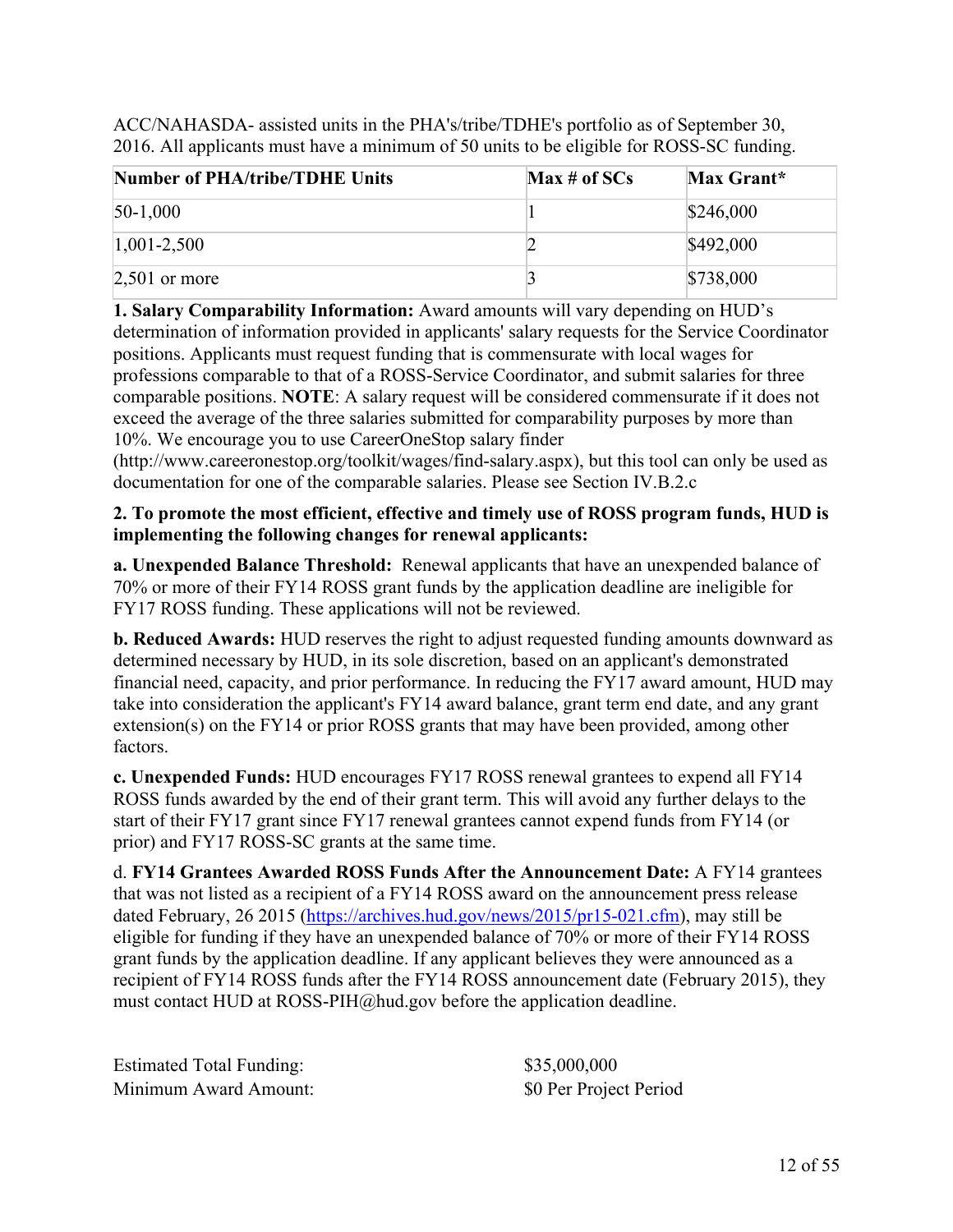#### **D. Period of Performance.**

Estimated Project Start Date: 03/01/2018 Estimated Project End Date: 02/28/2021

Length of Project Periods Explanation of Other: **Grant Extensions**. Requests to extend

Length of Project Periods: 36-month project period with three 12 month budget periods the grant term beyond 36 months must be submitted in writing to the Deputy Assistant Secretary of the Office of Public Housing Investments at HUD at least 60 days prior to the end of the grant term. Requests must explain why the extension is necessary, what work remains to be completed, a timeline for completing remaining work, and what work and progress was accomplished to date. Extensions may be granted, at HUD's sole discretion for good cause and subject to the applicable appropriations are requirements. Denials of extension requests are reserved for the Deputy Assistant Secretary of the Office of Public Housing Investments. Please note that grantees who receive extensions may receive unfavorable evaluations as part of reviews of future ROSS applications. Grant extensions may also affect future award amounts. Requests for grant extensions will be examined closely and are highly discouraged.

#### **E. Type of Funding Instrument.**

Funding Instrument Type: Grant

#### <span id="page-14-0"></span>**III. Eligibility Information.**

**A. Eligible Applicants.**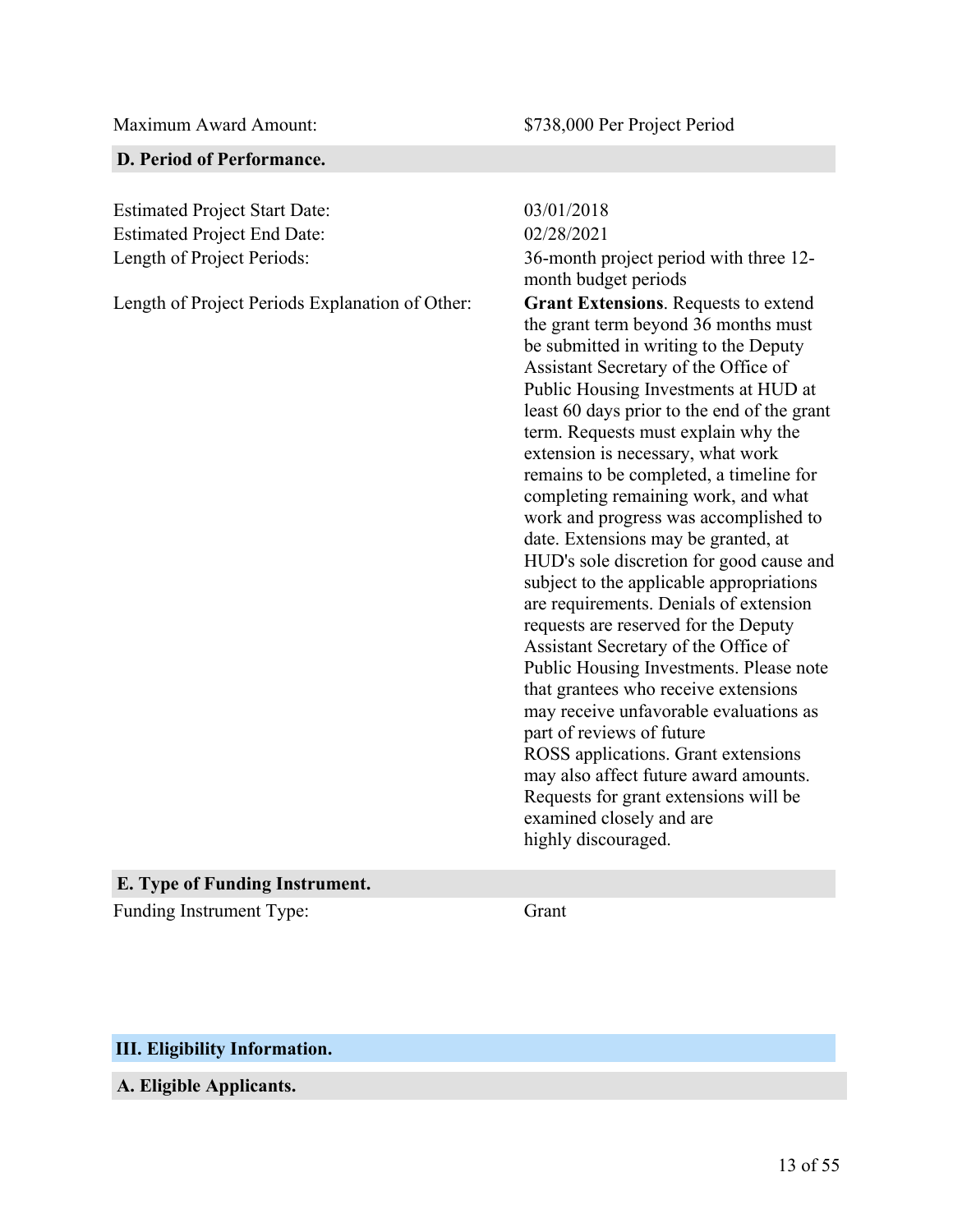Native American tribal governments (Federally recognized)

Public housing authorities/Indian housing authorities

Nonprofits having a  $501(c)(3)$  status with the IRS, other than institutions of higher education Nonprofits without  $501(c)(3)$  status with the IRS, other than institutions of higher education The following entities are eligible to apply for FY17 ROSS-SC Funding:

- Native American tribal governments (federally recognized)
- Indian Housing Authorities/ Tribally Designated Housing Entities (TDHEs)
- Public Housing Agencies (PHAs)
- Nonprofits, including Resident Associations (RAs), having a  $501(c)(3)$  status with the IRS, other than institutions of higher education
- Nonprofits, including Resident Associations (RAs), locally incorporated without  $501(c)(3)$  status with the IRS, other than institutions of higher education

All applicants should see Section III.C " Threshold Requirements" and Section IV.B "Content and Form of Application Submission" for more information on eligibility for funding requirements.

**EDSC Provision:** PHAs that are currently eligible to receive annual funding under the Elderly/Disabled Service Coordinator (EDSC) program from the Public Housing Operating Fund that apply to serve elderly/disabled resident through this NOFA will forgo all future eligibility for EDSC funding through the Operating Fund. If you are receiving EDSC funds, you may apply to serve families only on the HUD-52768 to not risk your EDSC funding. To confirm if your PHA is affected by this EDSC provision, please see the list of PHAs that are eligible to receive EDSC funding ([http://portal.hud.gov/hudportal/documents/huddoc?id=EDSC-FY16-ROSS-](http://portal.hud.gov/hudportal/documents/huddoc?id=EDSC-FY16-ROSS-AWARDS.xls)[AWARDS.xls\)](http://portal.hud.gov/hudportal/documents/huddoc?id=EDSC-FY16-ROSS-AWARDS.xls).

HUD does not award grants to individuals. HUD will not evaluate applications from ineligible applicants.

## **B. Cost Sharing or Matching.**

This Program requires an applicant to leverage resources through cost sharing or matching as described below.

The required match is 25 percent of total requested ROSS funds. Please see section III.C.1 for more information on what is necessary to satisfy the match threshold.

## **C. Threshold Requirements.**

Applicants who fail to meet any of the following threshold eligibility requirements will be deemed ineligible. Applications from ineligible applicants will not be evaluated. See also Section I.A.3. Definitions.

1. Timely Submission of Applications – Applications submitted after the deadline stated within this NOFA and that do not meet the requirements of the grace period policy will be marked late.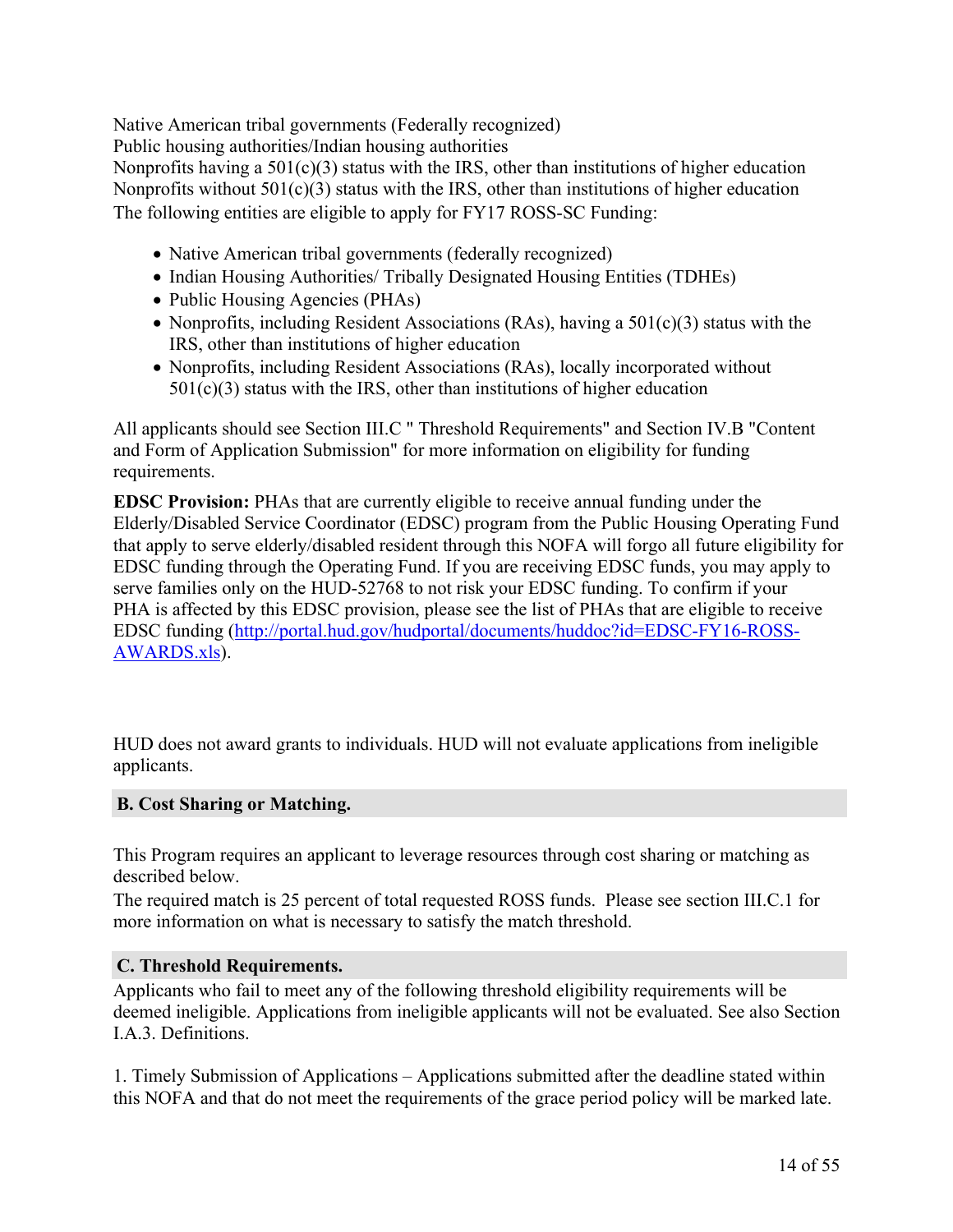Late applications are deemed ineligible and will not be considered for funding. See also Section IV Application and Submission Information, part D. Application Submission Dates and Times.

2. Resolution of Civil Rights Matters. Outstanding civil rights matters must be resolved before the application deadline. Applicants who after review are confirmed to have civil rights matters unresolved at the application deadline will be deemed ineligible; the application will receive no further review, will not be rated and ranked, and will not receive funding.

a. Applicants having any of the charges, cause determinations, lawsuits, or letters of findings referenced in subparagraphs  $(1) - (5)$  that have not been resolved to HUD's satisfaction before or on the application deadline date are ineligible for funding. Such matters include:

(1) Charges from HUD concerning a systemic violation of the Fair Housing Act or receipt of a cause determination from a substantially equivalent state or local fair housing agency concerning a systemic violation of a substantially equivalent state or local fair housing law proscribing discrimination because of race, color, religion, sex, national origin, disability or familial status;

(2) Status as a defendant in a Fair Housing Act lawsuit filed by the Department of Justice alleging a pattern or practice of discrimination or denial of rights to a group of persons raising an issue of general public importance under 42 U.S.C. 3614(a);

(3) Status as a defendant in any other lawsuit filed or joined by the Department of Justice, or in which the Department of Justice has intervened, or filed an amicus brief or statement of interest, alleging a pattern or practice or systemic violation of Title VI of the Civil Rights Act of 1964, Section 504 of the Rehabilitation Act of 1973, Section 109 of the Housing and Community Development Act of 1974, the Americans with Disabilities Act or a claim under the False Claims Act related to fair housing, non-discrimination, or civil rights generally including an alleged failure to affirmatively further fair housing;

(4) Receipt of a letter of findings identifying systemic non-compliance with Title VI of the Civil Rights Act of 1964, Section 504 of the Rehabilitation Act of 1973, Section 109 of the Housing and Community Development Act of 1974; or the Americans with Disabilities Act; or

(5) Receipt of a cause determination from a substantially equivalent state or local fair housing agency concerning a systemic violation of provisions of a state or local law prohibiting discrimination in housing based on sexual orientation, gender identity, or lawful source of income.

b. HUD will determine if actions to resolve the charge, cause determination, lawsuit, or letter of findings taken before the application deadline date will resolve the matter. Examples of actions that may be sufficient to resolve the matter include, but are not limited to:

- Current compliance with a voluntary compliance agreement signed by all the parties;
- Current compliance with a HUD-approved conciliation agreement signed by all the parties;
- Current compliance with a conciliation agreement signed by all the parties and approved by the state governmental or local administrative agency with jurisdiction over the matter;
- Current compliance with a consent order or consent decree;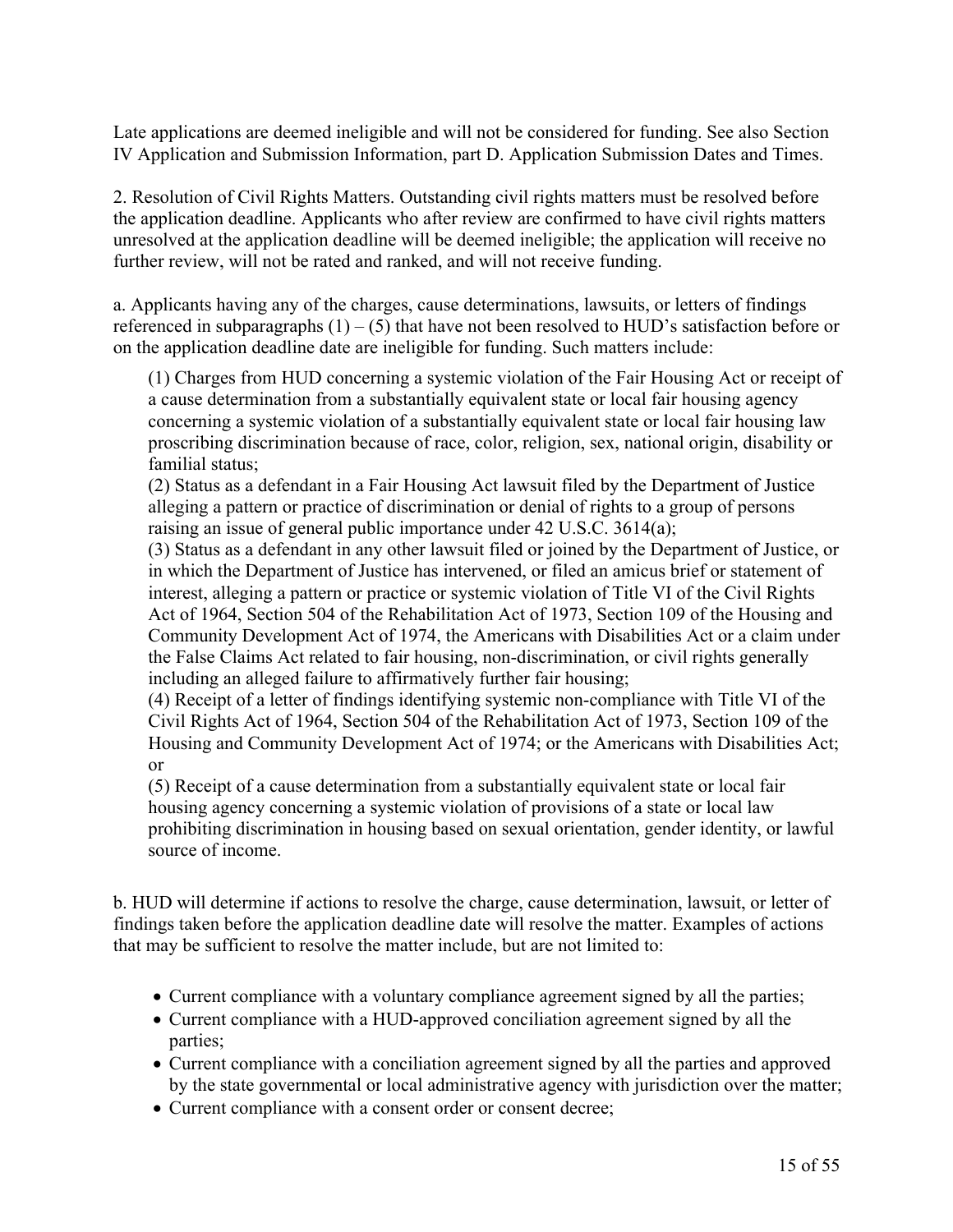- Current compliance with a final judicial ruling or administrative ruling or decision; or
- Dismissal of charges.

#### **3. Match**.

**a.** The purpose of the match is to ensure your ROSS program includes committed partners who are able to address the needs of residents. All applicants are required to have in place a firmly committed match contribution equivalent to 25 percent of the total grant amount requested in order to be considered for funding. The match may be provided as a cash or in-kind donation. Resources/in-kind services that can be committed include: in-kind services provided to the applicant; funds from federal sources (not including ROSS funds) that by statute allow those funds to be used for matching purposes, including, for example, Community Development Block Grant (CDBG) funds, Indian Housing Block Grant (IHBG) funds; funds from any state or local government sources; and funds from private contributions.

In the past, applicants were required to identify match funds on the HUD-52769 form. However, this form is no longer utilized with this NOFA. The HUD-52768 form has been revised to require submission of match information from applicants. Match amounts must be included in this form. Applicants must maintain all letters from partners attesting to match contributions (please see **Section IV.B** for additional information on required forms). Applicants contributing their own resources to the match, in whole or in part, must also write a letter attesting to the match contribution they are making and keep it on file. **NOTE**: **At any time during the grant term, HUD may ask to review match letters and a log of actual match contributions made.**

Match may be for the value of services provided by partner organizations as well as for the eligible activities under this grant (e.g. salary, fringe, admin and training). The value of space provided for activities related to carrying out the ROSS-SC program may also be counted towards the value of match.

## **b. Things to remember when preparing to submit your match information:**

- The match certification on the HUD-52768 must be signed by the applicant's Executive Director, Resident Association Board President, Tribal Chairman or other person authorized to make the stated commitment and/or attest to the match contribution from other partners.
- Joint applicants must together have at least a 25 percent match.
- The value of volunteer time and services shall be computed by using the normal professional rate for the local area or the national minimum wage rate (\$7.25) multiplied by the number of staff to be provided to the grant, multiplied by the total number of hours, multiplied by the number of years the commitment will be provided. (**Example**: (\$7.25 per hour) x (2 volunteers) x (50 total hours per year) x (3 years) =  $$2,175.00$
- The value of any donated material, equipment, building space, or lease, shall be provided in a letter from the organization making the donation stating the value of the contribution **and** the duration of the commitment. (**Example**: community center space monthly rent valued at:  $$1000$  per month x 12 months x 3 years =  $$36,000$ )

## **c. Match Letters:**

Match donations must be firmly committed and explicit in writing, on the organization's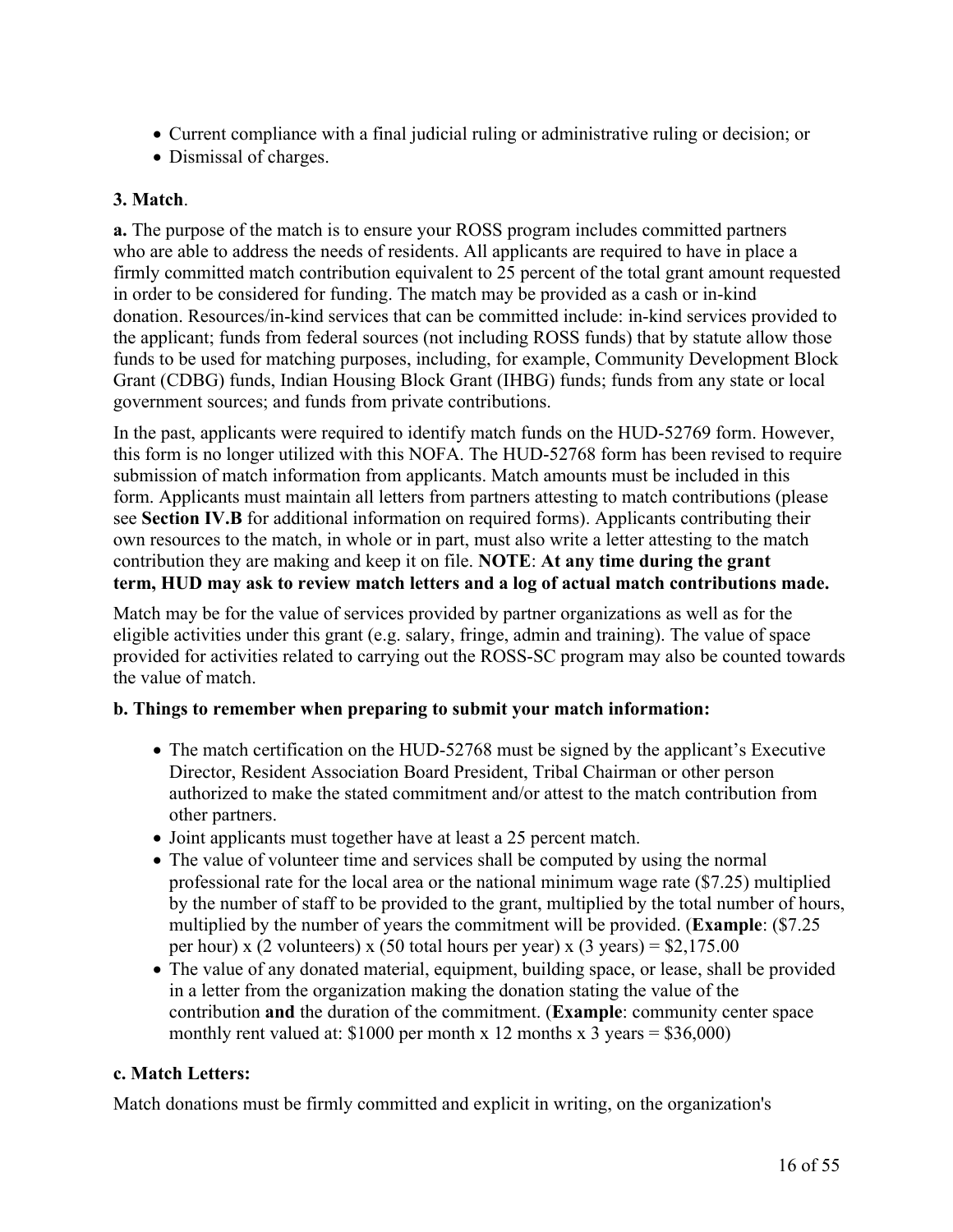letterhead, and signed by a person authorized to make the commitment. The match letters must be kept on file for verification and audit purposes. The letters of commitment/MOUs/tribal resolutions must:

- Indicate the duration and total dollar value of the commitment:
- Include a calculation to show how the value of the commitment was derived (see example provided below pertaining to calculating volunteer time);
- Be dated between the publication date of this NOFA and the application deadline for this NOFA; and
- Indicate how the commitment will relate to the proposed program. If the commitment is in-kind, the letters should explain exactly what services or material will be provided. The commitment must be available at time of award.
- *Applicants proposing to use their own, non-ROSS grant funds to meet the match requirement, in whole or in part, must also have a letter of commitment indicating the type of match (cash or in-kind), the source of the match, the value of the match, and how the match will be used.*

d. **Completing HUD-52768**. The source of funds for each match commitment must be identified on the HUD-52768 form. *If the applicant itself is proposing to provide the match, the applicant must indicate the funding source on the HUD-52768. Applicants should ensure that the needs and mandatory services to be coordinated have firmly committed partners and match. By signing the HUD-52768 applicants are certifying that their commitments will be available for the full threeyear grant term.* Please see sample excerpted from the HUD-52768 below:

| <b>Need of Residents Service to be</b> | Provided                  | <b>Source of Match</b>          | Value of<br><b>Match</b> |
|----------------------------------------|---------------------------|---------------------------------|--------------------------|
| Employment                             | Job Readiness<br>Training | Tech for Adults                 | \$5,000                  |
| Education<br>Attainment                | <b>GED</b> Classes        | <b>JOY Community</b><br>College | \$10,000                 |
| Childcare                              | After School<br>Program   | Boys & Girls Club               | \$7,000                  |

**Please note** that applicants are no longer required to identify a minimum of ten (10) need categories. However, applicants must ensure that the local needs of residents are closely linked to the proposed services and contributions the match partners are providing. Please see section III.E.2 for more information.

## **4. Letters of Support for 501(c)(3) Non-profit Applicants**.

If you are a nonprofit organization that is not a RA you must include a letter of support from either the Public Housing Authority, tribe/TDHE(s), or the particular RA(s) you intend to serve. All letters of support from PHAs/tribes/TDHEs/RAs must:

- Be signed by an authorized representative of the supporting organization.
- Be dated between the publication date of this NOFA and the application deadline published in this NOFA, or any amended deadline. Indicate the number of eligible units at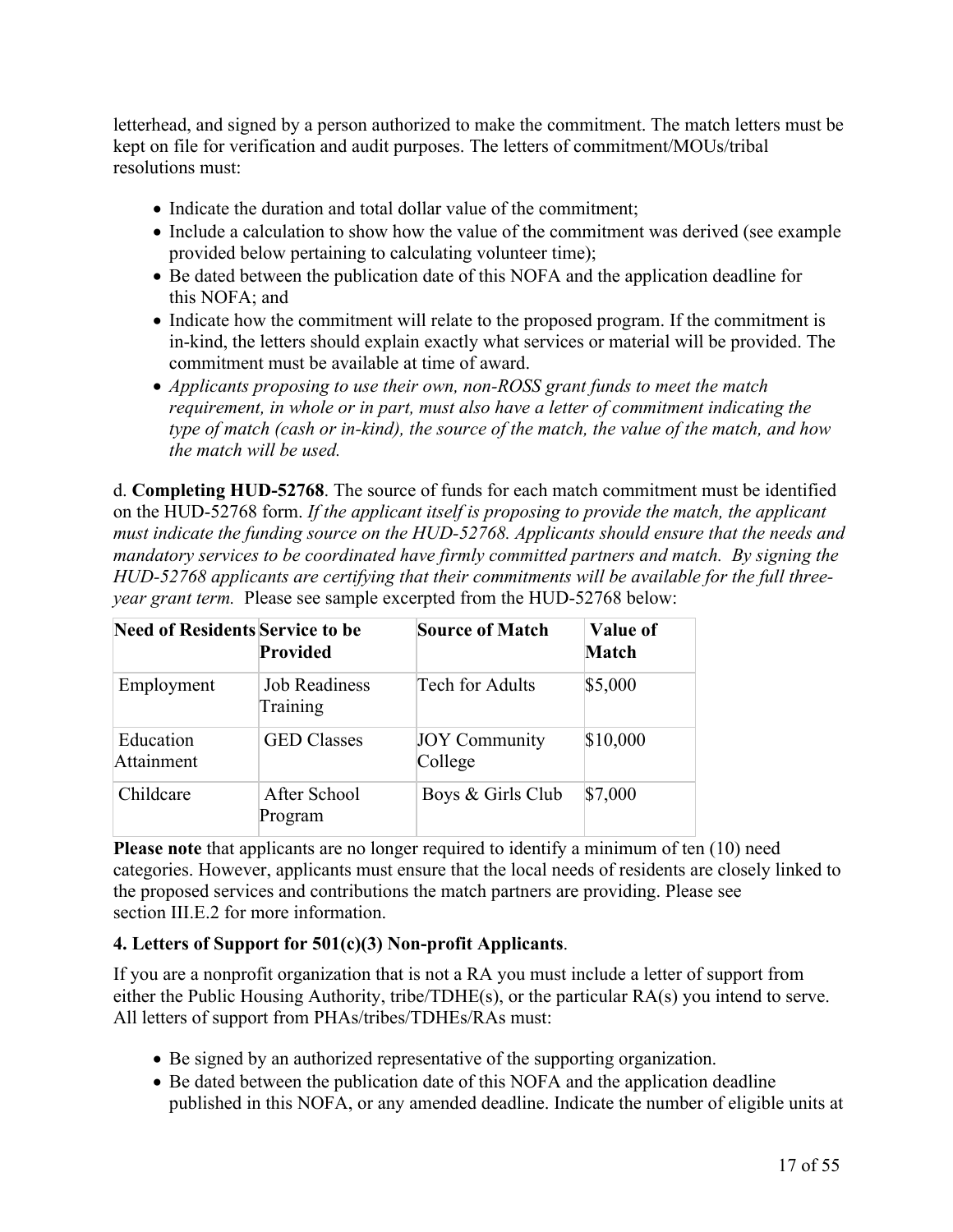the PHA (or the number of eligible units represented by the RA, in the case of RA support letters).

- List the names (and/or Project number(s), where applicable) of the Projects to be served and the total number of units to be served.
- Describe to what extent the PHA/tribe/TDHE/RA is familiar with your nonprofit organization and indicate their support for your application.
- Include contact information and the name and title of the person authorized to sign for the PHA, Tribe/TDHEs, and/or RA.

#### **5. Non-profit Status.** All RAs and Nonprofits must either be a locally-incorporated nonprofit (usually designated by the state or tribal government) or a

501(c)(3) nonprofit designated by the IRS. Renewal applicants must certify that their non-profit status is current and in good standing on the HUD-52768 form. **All new applicants must submit a copy of the 2016 federal annual information return submitted to the IRS (for 501 (c) (3) applicants) or the state or tribal equivalent (for locally incorporated nonprofits).** If this information is not submitted as part of the application, it will not be requested during the deficiency period. If nonprofit status is submitted, HUD may contact an applicant to clarify items in regards to the non-profit status of the applicant and will be treated as a curable deficiency.

**6. Contract Administrator.** All RA and Troubled PHA applicants must have a contract administrator. If the HUD-52755 form is not submitted as part of the application, it will not be requested during the deficiency period. This is a non-curable deficiency. Please see section III.E.1

**7. Narrative Statement:** All new applicants and tribes designated as high-risk must submit a narrative statement. If the narrative statement is not submitted as part of the application, it will not be requested during the deficiency period. This is a non-curable deficiency. Please see section V.A

Please see section IV.B. for all required forms that must be submitted with your application.

# **D. Statutory and Regulatory Requirements Affecting Eligibility.**

## **1. Compliance with Non-discrimination and Related Requirements.**

Unless otherwise specified, these non-discrimination and equal opportunity authorities and other requirements apply to all Program NOFAs. Please read the following requirements carefully as the requirements are different among HUD's programs.

# **Affirmatively Furthering Fair Housing.**

Section 808(e)(5) of the Fair Housing Act requires HUD to affirmatively further the purposes of the Fair Housing Act in its housing and urban development programs. HUD requires recipients of funds, including those awarded and announced under HUD's FY 2017 Program NOFAs not specifically exempted, to take meaningful actions that affirmatively further fair housing.

Unless otherwise specified elsewhere in this Program NOFA, an applicant must discuss how it will carry out the proposed activities in a manner that affirmatively furthers fair housing in compliance with Section 808(e)(5) of the Fair Housing Act. If the applicant operates in a jurisdiction with an accepted Assessment of Fair Housing, the proposed activities should be consistent with the AFH's fair housing goals and with fair housing strategies specified in any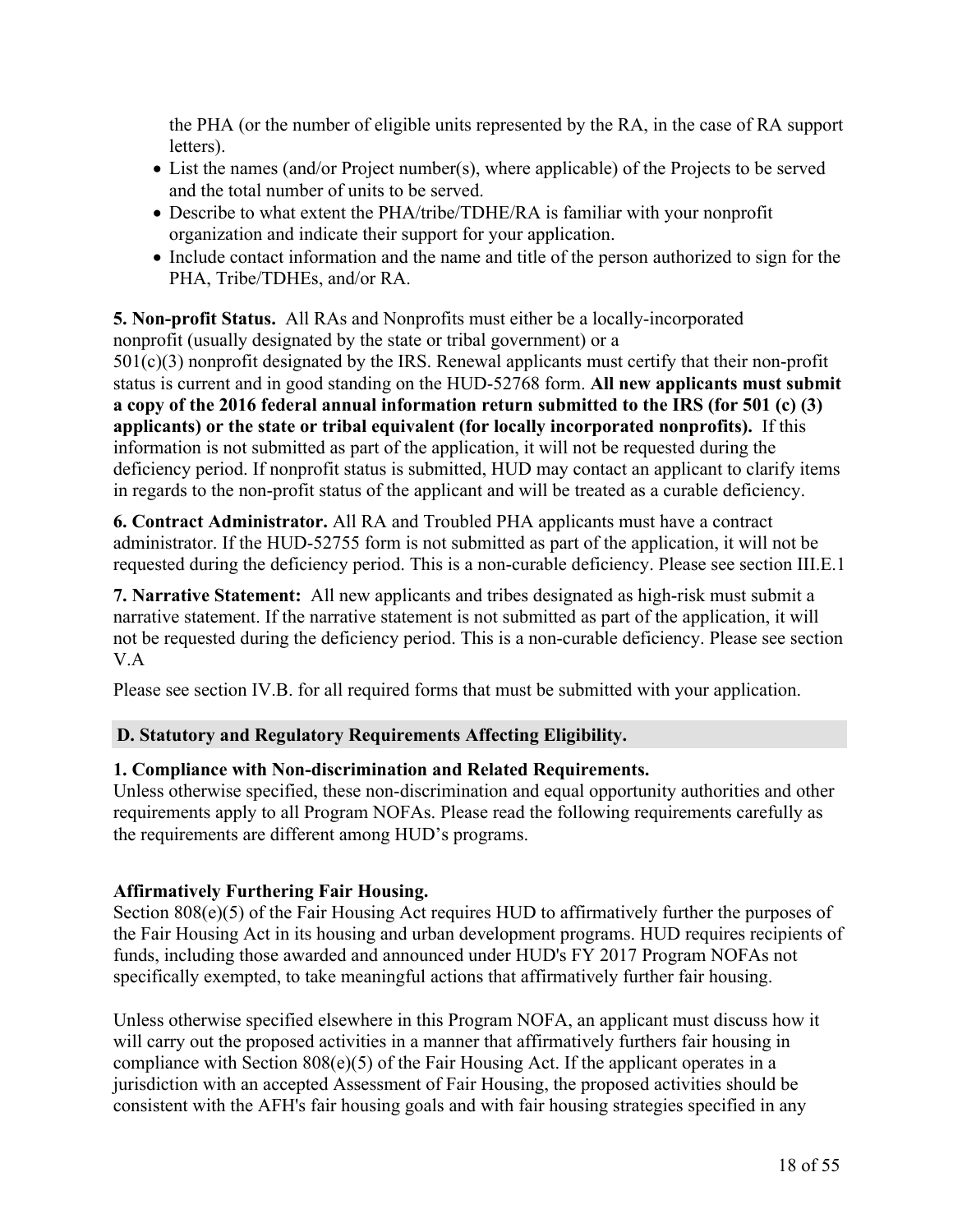applicable Consolidated Plan or Public Housing Agency Plan.

Federally recognized Indian tribes are not subject to the requirement to affirmatively further fair housing in their use of certain HUD funds. Other tribal entities may also be exempt. If a tribal entity's use of HUD funds is subject to the Fair Housing Act, then its proposed activities under a particular program NOFA should be consistent with the AFH's fair housing goals and with fair housing strategies specified in any applicable Consolidated Plan.

# **The requirement above has been modified under this NOFA as follows:**

You do not have to include a statement Affirmatively Furthering Fair Housing (AFHH) in your application; instead, successful applicant are **required** to undertake the following AFFH activities:

- 1. Ensure that each participant receives training and information on rights and remedies available under the federal, state, and local fair housing and civil rights laws and a copy of the housing discrimination complaint form.
- 2. Ensure that each participant is instructed on how to file a fair housing complaint (https://portal.hud.gov/hudportal/HUD?src=/topics/housing\_discrimination) and given the toll-free number for the Housing Discrimination Hotline: 800-669-9777.
- 3. If the family is currently living in a high poverty census tract in the PHA's jurisdiction, ensure that the family is provided with an explanation of the advantages of moving to an area that does not have a high concentration of low-and very low-income people.
- 4. Make available to all participants information on housing opportunities available throughout the region which will provide them with greater opportunities for employment, job training, highly ranked schools and varied cultural amenities, and how to access such opportunities through support organizations in the area.
- 5. Seek out fair housing training that will assist the coordinator in fulfilling fair housing responsibilities. Fair housing training may be available through the local Fair Housing Initiatives Program (FHIP) agency or the Fair Housing Assistance Program (FHAP) agency.

A listing of FHAPs can be found at [https://portal.hud.gov/hudportal/HUD?src=/progr](https://portal.hud.gov/hudportal/HUD?src=/program_offices/fair_housing_equal_opp/partners/FHAP/agencies.) [am\\_offices/fair\\_housing\\_equal\\_opp/partners/FHAP/agencies.](https://portal.hud.gov/hudportal/HUD?src=/program_offices/fair_housing_equal_opp/partners/FHAP/agencies.)

A listing of FHIPs can be found at [http://portal.hud.gov/hudportal/HUD?src=/programoff](http://portal.hud.gov/hudportal/HUD?src=/programoffices/fairhousingequalopp/partners/FHIP) [ices/fairhousingequalopp/partners/FHIP](http://portal.hud.gov/hudportal/HUD?src=/programoffices/fairhousingequalopp/partners/FHIP)

**NOTE**: Indian tribes and tribally designated housing entities receiving assistance under NAHASDA are not required to undertake these AFFH activities and are not required to submit a statement on affirmatively furthering fair housing.

## **Economic Opportunities for Low-and Very Low-income Persons (Section 3).**

Certain programs require recipients of assistance to comply with Section 3 of the Housing and Urban Development Act of 1968 (Section 3), 12 U.S.C. 1701u (Economic Opportunities for Lowand Very Low-Income Persons in Connection with Assisted Projects), and the HUD regulations at 24 CFR part 135. The regulations at 24 CFR part 135 implementing Section 3 ensure, to the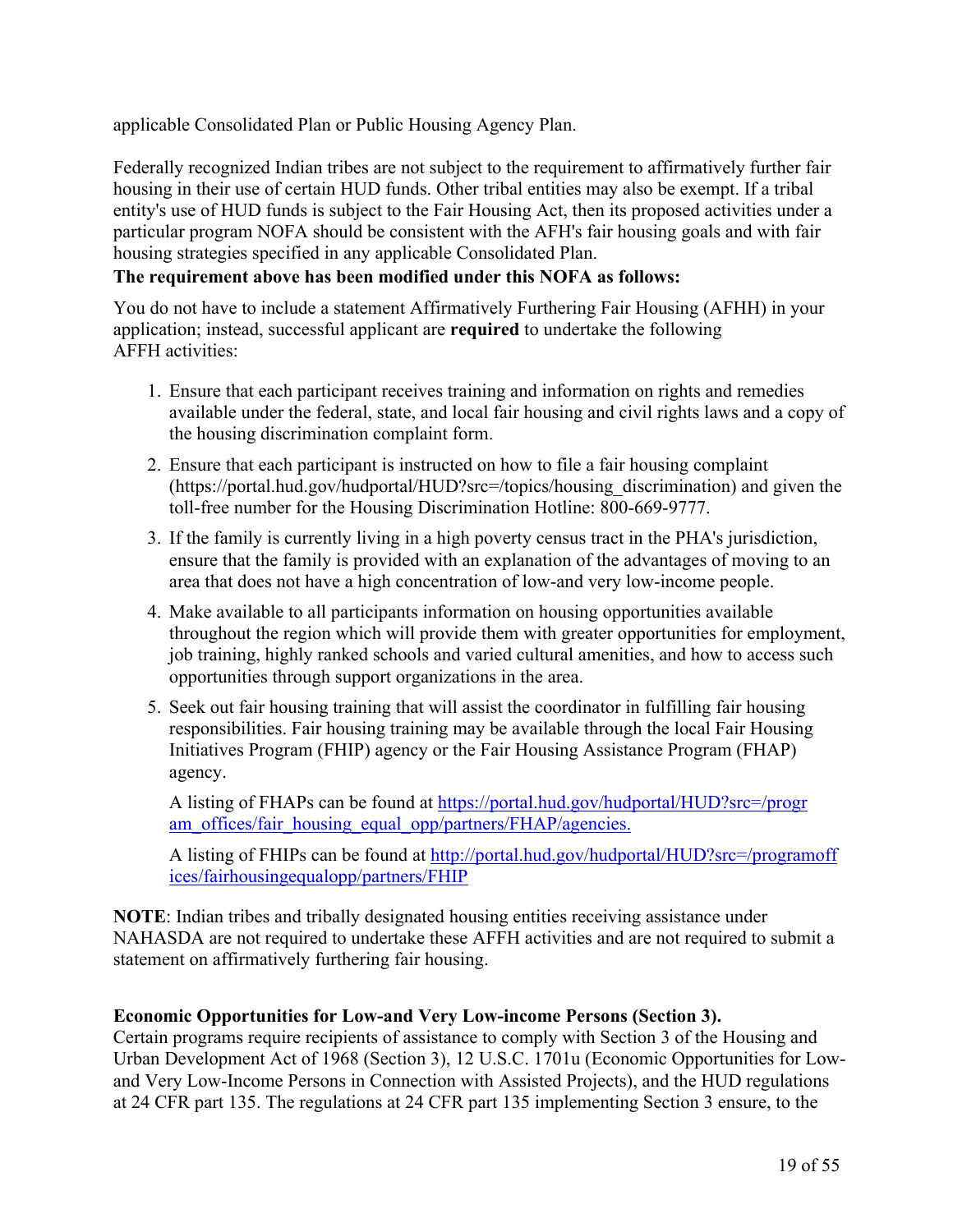greatest extent feasible, that training, employment, contracting and other economic opportunities be directed to low- and very low-income persons, especially recipients of government assistance for housing, and to businesses that provide economic opportunities to low-and very low-income persons where a proposed project is located.

To implement 24 CFR 135.9(a) of the Department's Section 3 rules, program NOFAs where Section 3 applies must include information regarding how Section 3 activities will be considered in rating the application, the evaluation criteria utilized, and the rating points assigned. (See 24 CFR 135.9(a).) Applicants subject to this requirement must describe their plans to train and employ Section 3 residents and contract with Section 3 businesses. By submission of an application for programs covered by Section 3, applicants certify compliance with Section 3 requirements.

Section 3 fund recipients must comply with 24 CFR part 135. HUD encourages recipients to search the national Section 3 Business Registry to find local businesses that prioritize hiring Section 3 residents.

#### **Improving Access to Services for Persons with Limited English Proficiency (LEP).**

Executive Order (E.O.) 13166 seeks to improve access to federally assisted programs and activities for individuals who, because of national origin, have LEP. Recipients of HUD funds shall take reasonable steps to ensure meaningful access to their programs and activities to LEP individuals. As an aid to recipients, HUD published Final Guidance to Federal Financial Assistance Recipients: Title VI Prohibition Against National Origin Discrimination Affecting Limited English Proficient Persons (LEP Guidance) in the Federal Register on January 22, 2007 (72 FR 2732). LEP guidance and LEP information is available on HUD's [website](http://portal.hud.gov/hudportal/HUD?src=/program_offices/fair_housing_equal_opp/promotingfh/lep-faq).

## **Accessible Technology.**

Section 508 of the Rehabilitation Act (Section 508) requires HUD to ensure, when developing, procuring, maintaining, or using electronic and information technology (EIT), that the EIT allows persons with disabilities to access and use information and data comparably to those without disabilities unless an undue burden would result to the Federal agency. HUD encourages its recipients to adopt the goals and objectives of Section 508 by ensuring comparable access whenever EIT is used. Recipients must also comply with Section 504 of the Rehabilitation Act and, where applicable, the ADA. These statutes also require effective communication with individuals with disabilities and prohibit EIT-imposed barriers to access information, programs, and activities by persons with disabilities. (See Information on accessible [technology.](http://www.section508.gov/))

## **2. HUD- or Federal government-wide Requirements.**

a. Outstanding Delinquent Federal Debts – It is HUD policy, consistent with the purposes and intent of 31 U.S.C. 3720B and 28 U.S.C. 3201(e), that applicants with outstanding delinquent federal debt will not be eligible to receive an award of funds, unless:

A negotiated repayment schedule is established and the repayment schedule is not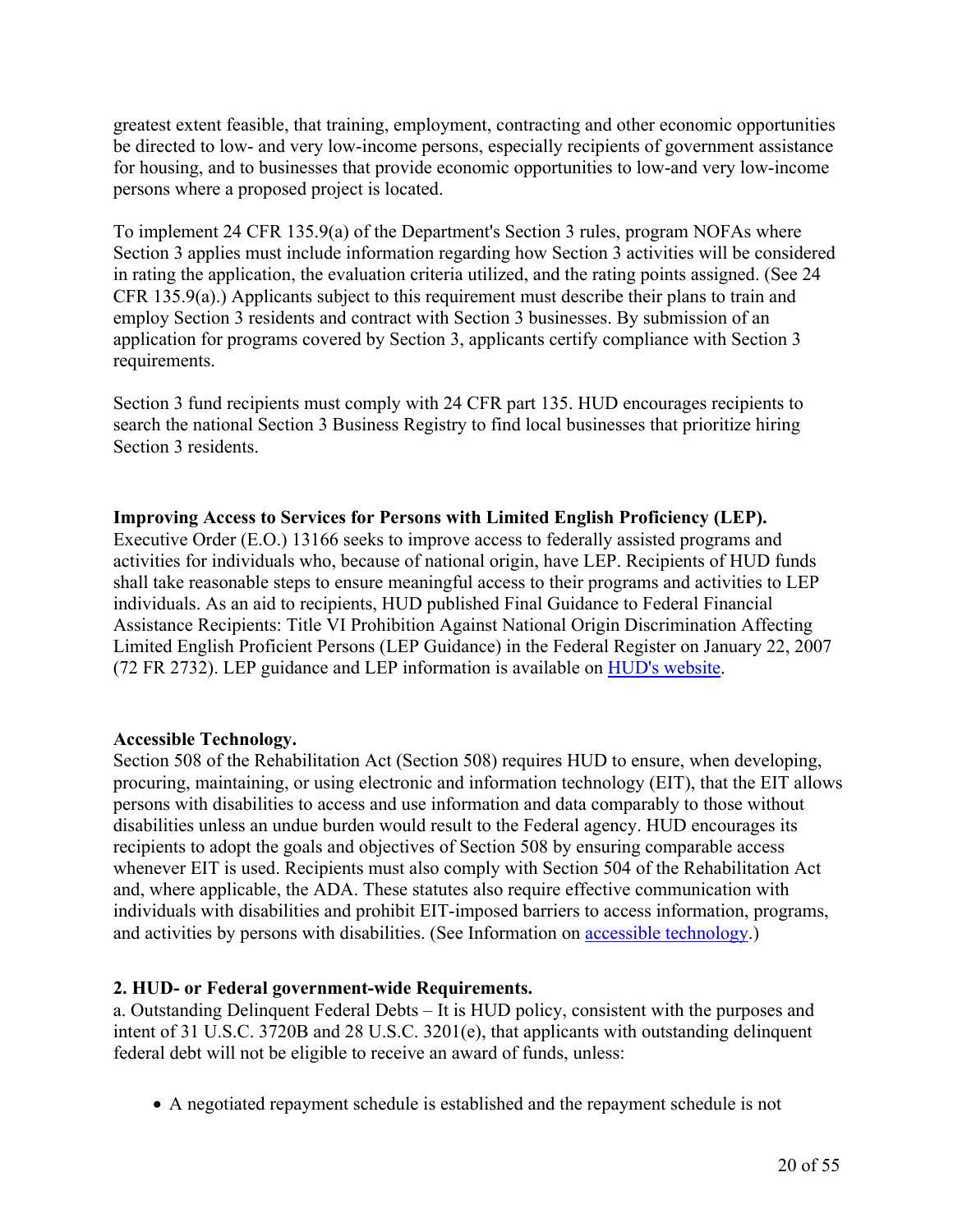delinquent, or

Other arrangements satisfactory to HUD are made prior to the award of funds by HUD.

If satisfactory arrangements cannot be completed within 90 days of notification of selection, HUD will not make an award of funds to the applicant, and instead offer the award to the next eligible applicant. HUD may act earlier than the above stated 90 days to ensure, in HUD's determination, that the funds can be obligated in a timely manner. Applicants selected for funding, or awarded funds, must report any changes in status of current agreements covering federal debt. HUD may withhold funding, terminate an award, or seek other remedies from a grantee if a previously agreed-upon payment schedule has not been followed or a new agreement with the federal agency to which the debt is owed has not been signed.

b. Sufficiency of Financial Management System. HUD will not award or disburse funds to applicants that do not have a financial management system that meets Federal standards as described at 2 CFR 200.302. HUD may arrange for a survey of financial management systems for applicants selected for award who have not previously received Federal financial assistance, where HUD Program officials have reason to question whether a financial management system meets Federal standards, or for applicants considered high risk based on past performance or financial management findings.

c. Debarments and/or Suspensions – Under 2 CFR 2424, no award of Federal funds may be made to debarred or suspended applicants, or those proposed to be debarred or suspended from doing business with the Federal government.

d. False Statements – A false statement in an application is grounds for denial or termination of an award and possible punishment, as provided in 18 U.S.C. 1001.

e. Pre-selection Review of Performance. – If your organization has delinquent federal debt or is excluded from doing business with the Federal government, the organization may be ineligible for an award. In addition, before making a Federal award, HUD reviews information available through any OMB-designated repositories of government-wide eligibility qualification or financial integrity information, such as Federal Awardee Performance and Integrity Information System (FAPIIS), and the "Do Not Pay" website. HUD may consider other public sources such as newspapers, Inspector General or Government Accountability Office reports or findings, or other complaints that have been proven to have merit. Applicants may review and comment on any information in FAPIIS through SAM. HUD reserves the right to:

- Deny funding, or with a renewal or continuing award, consider suspension or termination of an award immediately for cause,
- Require the removal of any key individual from association with management or implementation of the award, and
- Make provisions or revisions regarding the method of payment or financial reporting requirements.

f. Mandatory Disclosure Requirement. Recipients or applicants must disclose in writing to the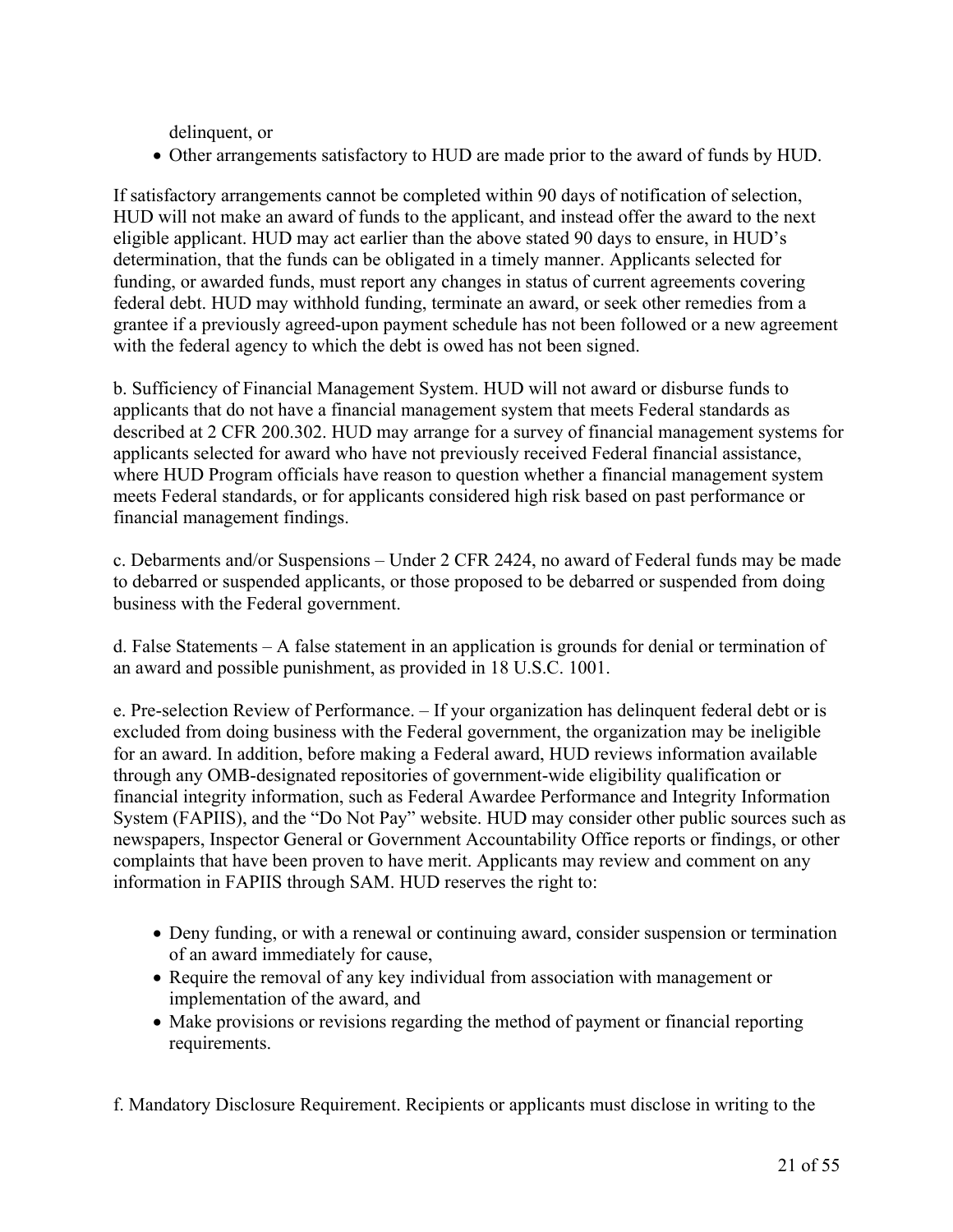awarding program office at HUD, all violations of Federal criminal law involving fraud, bribery, or gratuity violations potentially affecting the Federal award within ten days after learning of the violation. Recipients that have received a Federal award including the term and condition outlined in Appendix XII to Part 200—Award Term and Condition for Recipient Integrity and Performance Matters are required to report certain civil, criminal, or administrative proceedings to SAM. Failure to make required disclosures can result in any of the remedies described in §200.338 Remedies for noncompliance, including suspension or debarment. (See also 2 CFR part 180, 31 U.S.C. 3321, and 41 U.S.C. 2313.)

g. Conducting Business in Accordance with Ethical Standards/Code of Conduct –

Before entering into an agreement with HUD, applicants selected for award must ensure an up-todate copy of the organization's code of conduct, dated and signed by the Executive Director, Chair, or equivalent official, of the governing body of the organization has been submitted to HUD.

Codes of conduct must prohibit real and apparent conflicts of interest that may arise among officers, employees, or agents; prohibit the solicitation and acceptance of gifts or gratuities over minimal value by officers, employees, or agents for their personal benefit; and outline administrative and disciplinary actions available to remedy violations of such standards. (See 2 CFR 200.112 and 2 CFR 200.318.)

If the recipient has a parent, affiliate, or subsidiary organization, whether non-profit or for-profit, the recipient must also maintain written standards of conduct covering organizational conflicts of interest. "Organizational conflicts of interest" means that because of relationships with a parent, affiliate, or subsidiary organization, the recipient is unable, or appears to be unable, to be impartial in administering the award or serving as a pass-through-entity.

h. Conflict of Interest of Consultants or Technical Experts Assisting HUD – Consultants and technical experts who assist HUD in rating and ranking applications for funding under published FY 2017 Program NOFAs are subject to 18 U.S.C. 208, the federal criminal conflict-of-interest statute, and the Standards of Ethical Conduct for Employees of the Executive Branch regulation published at 5 CFR part 2635. As a result, consultants and technical experts who have assisted or plan to assist applicants with preparing applications for FY 2017 Program NOFAs may not serve on a selection panel and may not serve as a technical advisor to HUD. Anyone involved in rating and ranking FY 2017 Program NOFA applications, including departmental staff, experts and consultants must avoid conflicts of interest or the appearance of such conflicts. These individuals must also disclose to HUD's Office of General Counsel Ethics Law Division the following information, if applicable:

- How the selection or non-selection of any applicant under a FY 2017 Program NOFA will affect the individual's financial interests, as provided in 18 U.S.C. 208, or
- How the application process involves a party with whom the individual has a covered relationship under 5 CFR 2635.502

The consultant or technical expert assisting HUD must disclose this information before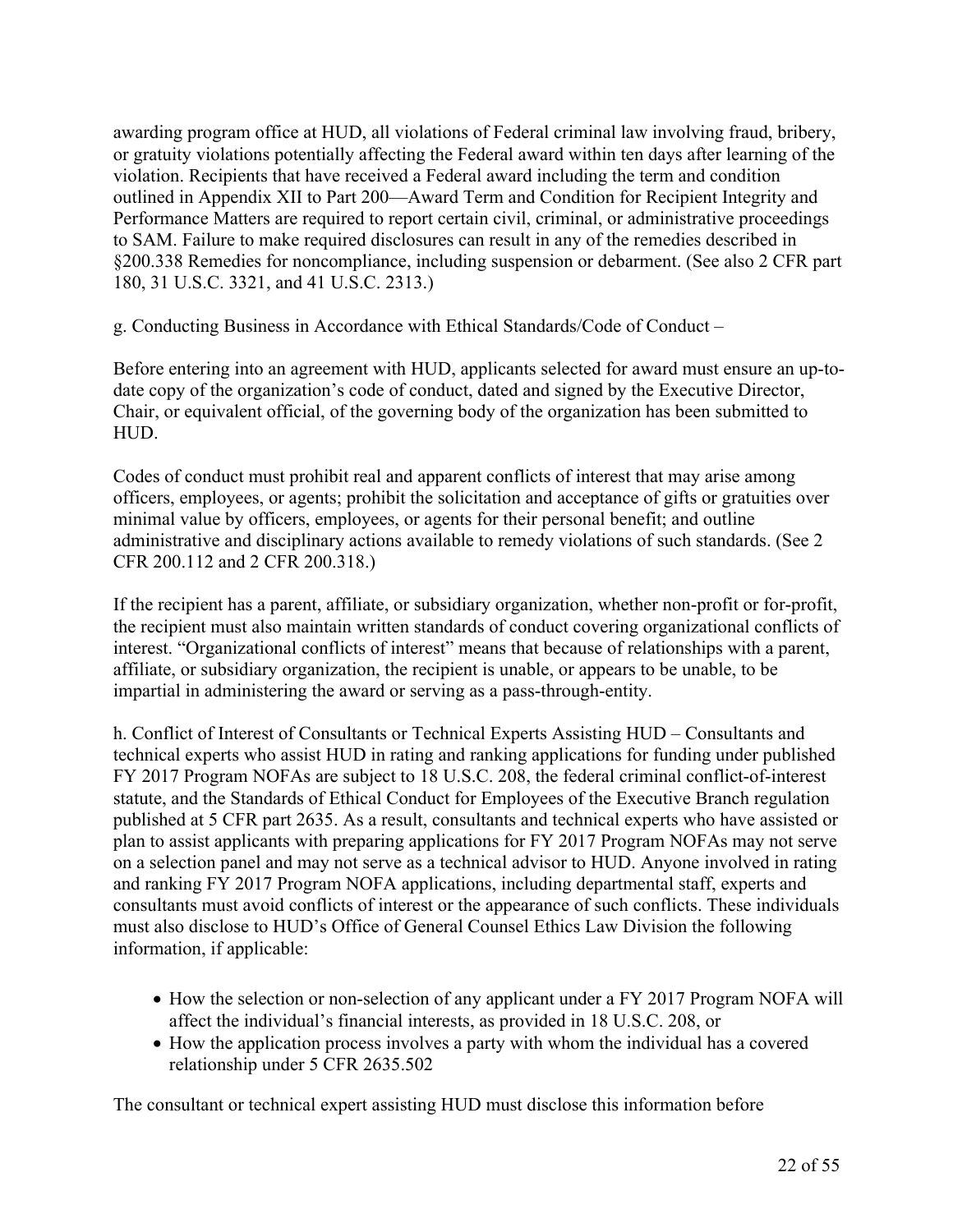participating in any matter regarding an FY 2017 program NOFA. Applicants with questions regarding these provisions or concerning a conflict of interest, please call the Office of General Counsel, Ethics Law Division, at (202) 708-3815 (this is not a toll-free number). The phone number above may also be reached by individuals who are deaf or hard of hearing, or who have speech disabilities, through the Federal Relay Services service at 1-800-877-8339.

i. . Prohibition Against Lobbying Activities. Applicants are subject to the provisions of Section 319 of Public Law 101-121, 31 U.S.C. 1352, (the Byrd Amendment) and 24 CFR part 87, which prohibit recipients of federal awards from using appropriated funds for lobbying the executive or legislative branches of the Federal government in connection with a specific award. All applicants must submit with their application the signed Certification Regarding Lobbying included in the Application download from Grants.gov. In addition, applicants must disclose, using Standard Form LLL (SF-LLL), "Disclosure of Lobbying Activities," any funds, other than federally appropriated funds, that will be or have been used to influence federal employees, members of Congress, or congressional staff regarding specific grants or contracts. Federallyrecognized Indian tribes and tribally designated housing entities (TDHEs) established by federally-recognized Indian tribes as a result of the exercise of the tribe's sovereign power are excluded from coverage of the Byrd Amendment, but state-recognized Indian tribes and TDHEs established only under state law shall comply with this requirement. Applicants must submit the SF-LLL if they have used or intend to use non-federal funds for lobbying activities.

k. Consistency with the Consolidated Plan and Analysis of Impediments (AI)/Assessment of Fair Housing – Certain competitive Programs require applications to contain a certification of consistency with a HUD-approved Consolidated Plan. This certification means that the proposed activities are consistent with the jurisdiction's strategic plan, and the location of the proposed activities is consistent with the geographic areas specified in the Consolidated Plan. The Consolidated Plan also includes the jurisdiction's certification to affirmatively further fair housing which means, among other requirements, that the jurisdiction has conducted an AI/Assessment of Fair Housing. If a program NOFA requires a certification of consistency with the Consolidated Plan and you fail to provide the certification, and you do not cure the omission as a curable deficiency, HUD will not fund the application.

Under HUD's regulations at 24 CFR 91.2(d), an applicant's PHA Plan must include a certification by the appropriate state or local official that the PHA Plan is consistent with the applicable Consolidated Plan for the jurisdiction in which the PHA is located and must describe the manner in which the applicable contents of the PHA Plan are consistent with the Consolidated Plan.

## **E. Program Specific Requirements.**

**1. Contract Administrator**. All RAs and Troubled PHA applicants must have a Contract Administrator. The Contract Administrator must assure that the financial management system and procurement procedures that will be in place during the grant term will fully comply with 2 CFR part 200. Contract Administrators must also assist grantees in meeting HUD's reporting requirements. **However, Contract Administrators are expressly forbidden from accessing HUD's Line of Credit Control System (LOCCS) and submitting vouchers on**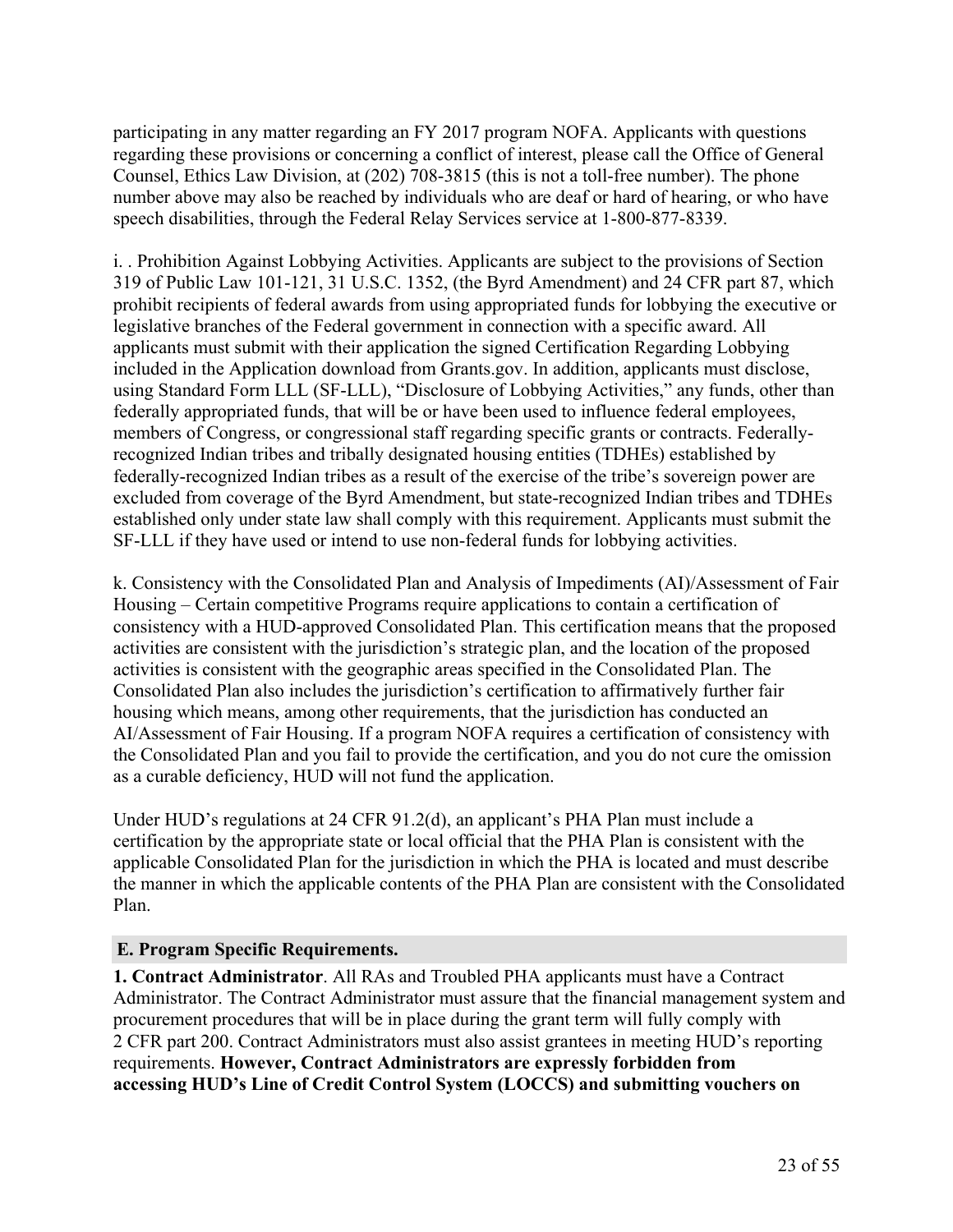## **behalf of grantees.**

Contract Administrators may be, but are not limited to: local housing agencies; Public Housing Authorities (not troubled); community-based organizations such as community development corporations (CDCs), churches, temples, synagogues, mosques; nonprofit organizations; state/regional/local associations, agencies and organizations. Troubled PHAs are not eligible to be Contract Administrators. Organizations that the applicant proposes to use as the Contract Administrator must not violate or be in violation of other conflicts of interest as defined in 2 CFR part 200 and in the Public Housing Annual Contributions Contract (for PHAs serving as Contract Administrators). HUD Field Offices will have final approval of Contract Administrators.

Contract Administrators are not required for tribes. However, tribes that are considered high-risk according to 2 CFR Part 200.205 will have to comply with any special conditions outlined by the area ONAP pursuant to 2 CFR Part 200.207 prior to implementing their ROSS award.

**2. Achieving Results and Program Evaluation:** HUD requires all applicants to develop performance and outcome measures that are focused on residents achieving economic and housing self-sufficiency, reducing or eliminating dependency on any type of subsidized housing or welfare assistance, or in the case of elderly/disabled residents assisting them to continue to live independently. Additionally, achieving outcomes and accurate evaluation will assist HUD in evaluating the grantee's performance.

**a. Assessing Needs of Residents:** ROSS-SCs are to assess the needs of Public and Indian housing residents and link them to supportive services. All applicants must identify the needs of residents the ROSS-SC(s) will address on the HUD-52768 form. This NOFA specifies the mandatory services to be coordinated that will lead residents to economic self-sufficiency such as job training, employment, adult education, and health resources. Applicants must ensure that the match contributions through partnerships are linked to addressing the need of residents and the administration of the ROSS program.

**b. Evaluation Tool:** HUD requires applicants to develop an effective, quantifiable, outcomeoriented plan for measuring performance and determining that goals have been met. HUD will give more information on the evaluation tool all applicants must use for reporting to HUD if awarded FY17 ROSS funds.

Examples of outcomes are: increasing residents' financial stability (e.g., increasing assets of a household through savings) or increasing employment stability (e.g., whether persons assisted obtain or retain employment).

**3. Maximum Number of Applications** (please see the chart in the Appendix to this NOFA for additional information):

- **PHAs:** you may submit only one application, under the new or renewal category.
- **Tribes/TDHEs:** you may submit only one application, under the new or renewal category.
- **Site-based RAs:** you may submit only one application, under the new or renewal category.
- **Non site-based RA**s (i.e., city-wide, intermediary, jurisdiction-wide, state-wide, and national) **applying under the 25% RA set aside:** you may submit one application under the new or renewal category.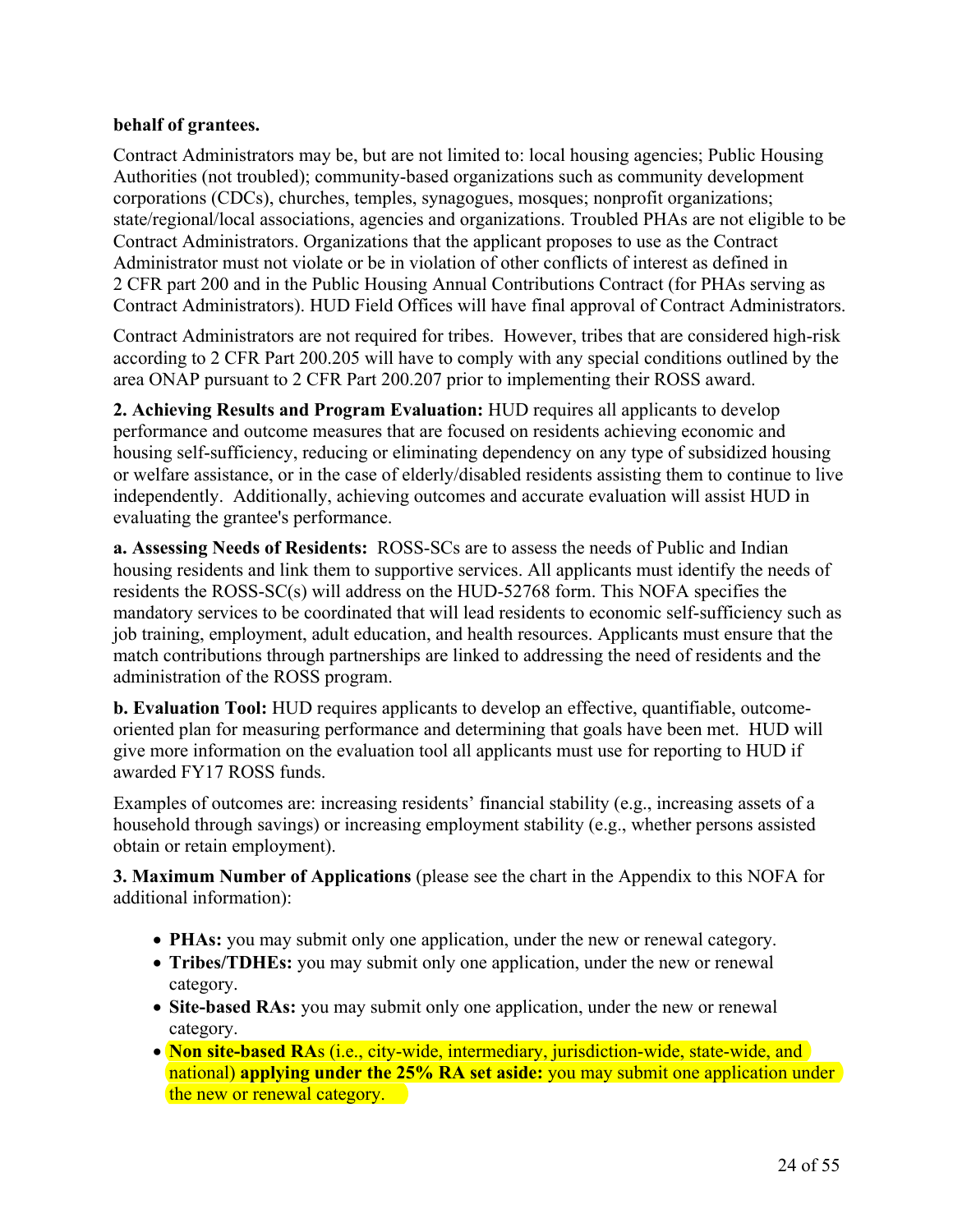- **Non site-based RAs** (i.e., city-wide, intermediary, jurisdiction-wide, state-wide, and national) *not* **applying under the 25% RA set aside:** you may submit up to three applications under the new and/or renewal category.
- **Non-profit Organizations that are not RAs:** you may submit up to three applications under the new and/or renewal category. Applications submitted in the renewal category must be submitted on behalf of the same organization the applicant was funded to serve in 2014.

**Please Note:** If you are a non-site based RA or a non-profit applicant that is not an RA and submit more than one application, each must be complete in and of itself and each will be evaluated independently. Match commitments must be separate, individualized, and nonduplicated.

**4. Maximum Number of ROSS-SCs per application**: Per the chart below, you must base your request for SCs on the number of occupied ACC/NAHASDA-assisted units in the PHA's/tribe/TDHE's portfolio as of September 30, 2016. All applicants must have a minimum of 50 units to be eligible for ROSS-SC funding.

| <b>Number of PHA/tribe/TDHE Units</b> | Max # of SCs | Max Grant* |
|---------------------------------------|--------------|------------|
| $50-1,000$                            |              | \$246,000  |
| $ 1,001-2,500$                        |              | \$492,000  |
| $2,501$ or more                       |              | \$738,000  |

If you are a newly consolidated PHA, the number of positions you may apply for shall be based on the total sum of the occupied units at each divesting PHA as of September 30, 2016. The resultant new PHA must be registered as a new entity at [www.sam.gov.](http://www.sam.gov)

**Please Note:** Site-based RA applicants and non-site-based RAs applying under the 25% set aside may only apply for one SC each.

**5. Maximum Number of ROSS-SCs per PHA or tribe/TDHE.** There shall not be more than three ROSS-SC positions per PHA or Tribe/TDHE. If multiple applicants applying to serve the same PHA or Tribe/THDE exceeds three ROSS-SC and all applications are deemed eligible to enter a lottery, only the first chosen in the lottery will be funded. Applicants should coordinate their application efforts in order to ensure that their applications do not exceed this cap.

**6. Maximum Number of Applications per Development(s) to be served.** There shall not be more than one applicant applying to serve the same development(s). If more than one application proposing to serve the same development(s) is received, they will each be reviewed and, if each are deemed eligible to enter a lottery, only the first chosen in the lottery will be funded.

**7. Joint applications**. Two or more applicants may join together to submit a joint application for proposed grant activities. However, joint applications must designate a lead applicant. The PHA (or other applicant type) listed first on the SF424 and HUD-52768 will be considered the lead applicant. In addition, the lead applicant must be registered with Grants.gov and submit the application using the Grants.gov portal. All members of a consortium are subject to the requirements of this NOFA, the FY17 General Section, and the terms and conditions of the award. Lead applicants must ensure: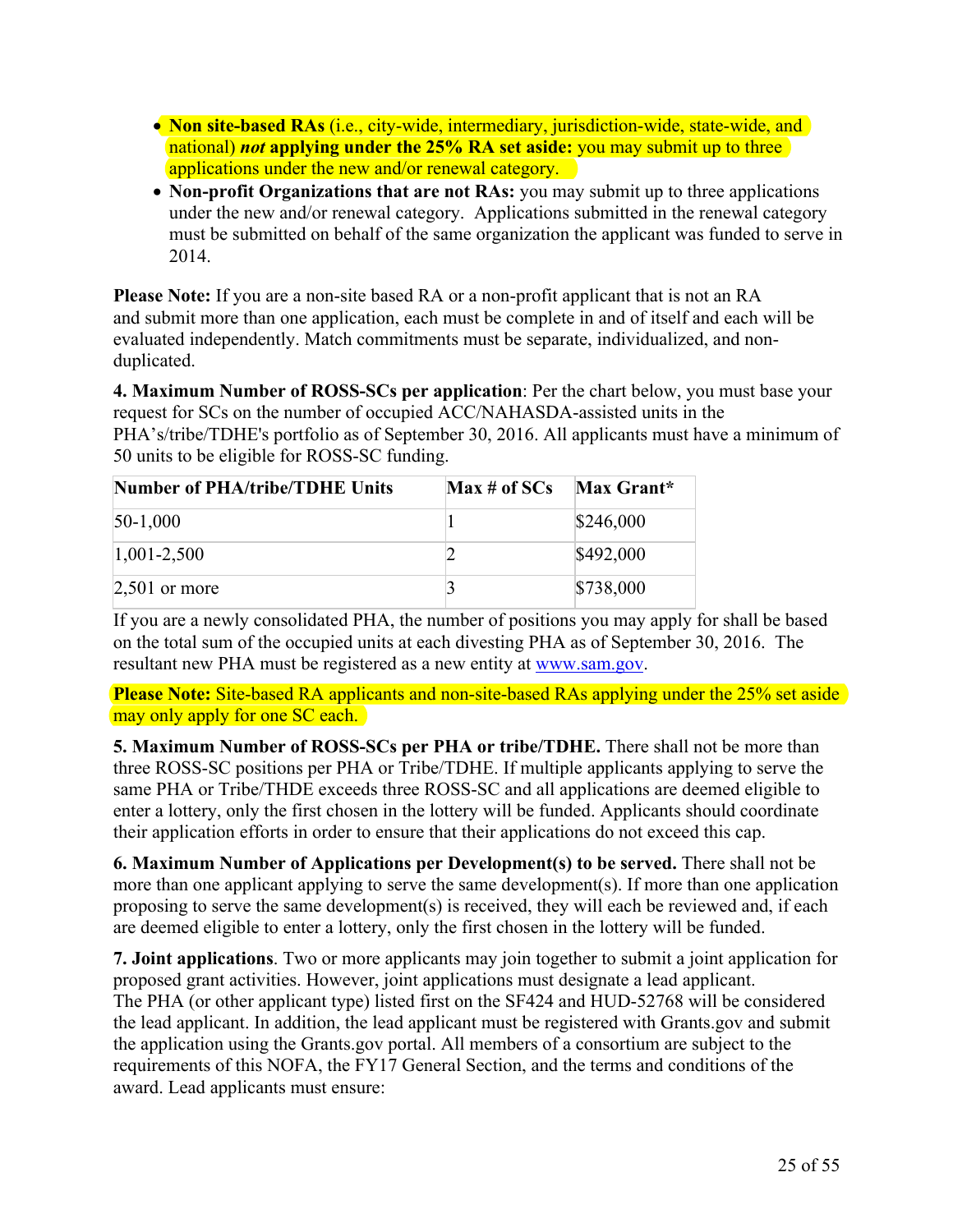(1). A letter of support from each joint applicant is included with the ROSS Application.

(2) If the joint applicant is a Non-profit Organization or Resident Association, it must be either a locally incorporated non-profit organization or a federally-designated 501(c)(3) tax-exempt nonprofit organization by the application deadline. By signing the HUD-52768 form, the lead applicant certifies that each joint applicant non-profit status is in good standing.

(3). If the joint applicant is as a Non-profit Organization or Resident Association, a Certification of Consistency with the Consolidated Plan is submitted each PHA (or tribe) to be served.

#### **NOTE: Applicants that are part of a joint application may not also submit separate applications as sole applicants under this NOFA.**

**7. Part-Time Service Coordinators.** A part-time SC may be retained where appropriate; however, the 50-unit minimum to be served by the SC remains the same. In addition, one or more PHAs may share a full-time position if that is deemed most appropriate for your program. More than one person may job-share a SC position so that, for example, two part-time staff people may be hired to fulfill the duties of one full-time ROSS-SC. A full-time ROSS-SC staff person may not also serve the functions of an FSS coordinator.

**8. Balance.** All ROSS grantees should be expending and having timely draw downs of funds (timely draw-downs occur on a monthly or two-month basis). While there may be a period a grantee experiences staff turnover which may affect timely draw-downs, all grantees should make sure they are able to fill ROSS-SC positions in a timely manner so that there isn't a significant balance at the application deadline and a period that residents are not being served throughout the 36-month grant period.

**9. Grant term.** The term of the FY17 ROSS grant is 36 months. If awarded, the grant term will start the effective date of the grant agreement. The grant term is the period that HUD will use to review any reporting tools as specified by HUD and relevant information needed to evaluate the grantee's performance. The grant term may not change even if the grantee does not start implementing the ROSS program by the start of the grant term.

## **10. Mandatory Services to be Coordinated.**

**a. Child Care Services.** Child care to enable residents to work or participate in program activities.

## **b. Adult Basic Education/Literacy Classes.**

- Literacy Training and GED Preparation
- Basic Education
- English as a Second Language

# **c**. **High School Diploma/ GED Program**

# **d. Job Training/Skills**

- Skills Assessment of participating residents
- Applying for a job. How to complete employment forms; highlighting skills employers are looking for; researching job opportunities in the area; and calculating net wages.
- Digital Literacy/Computer Skills Training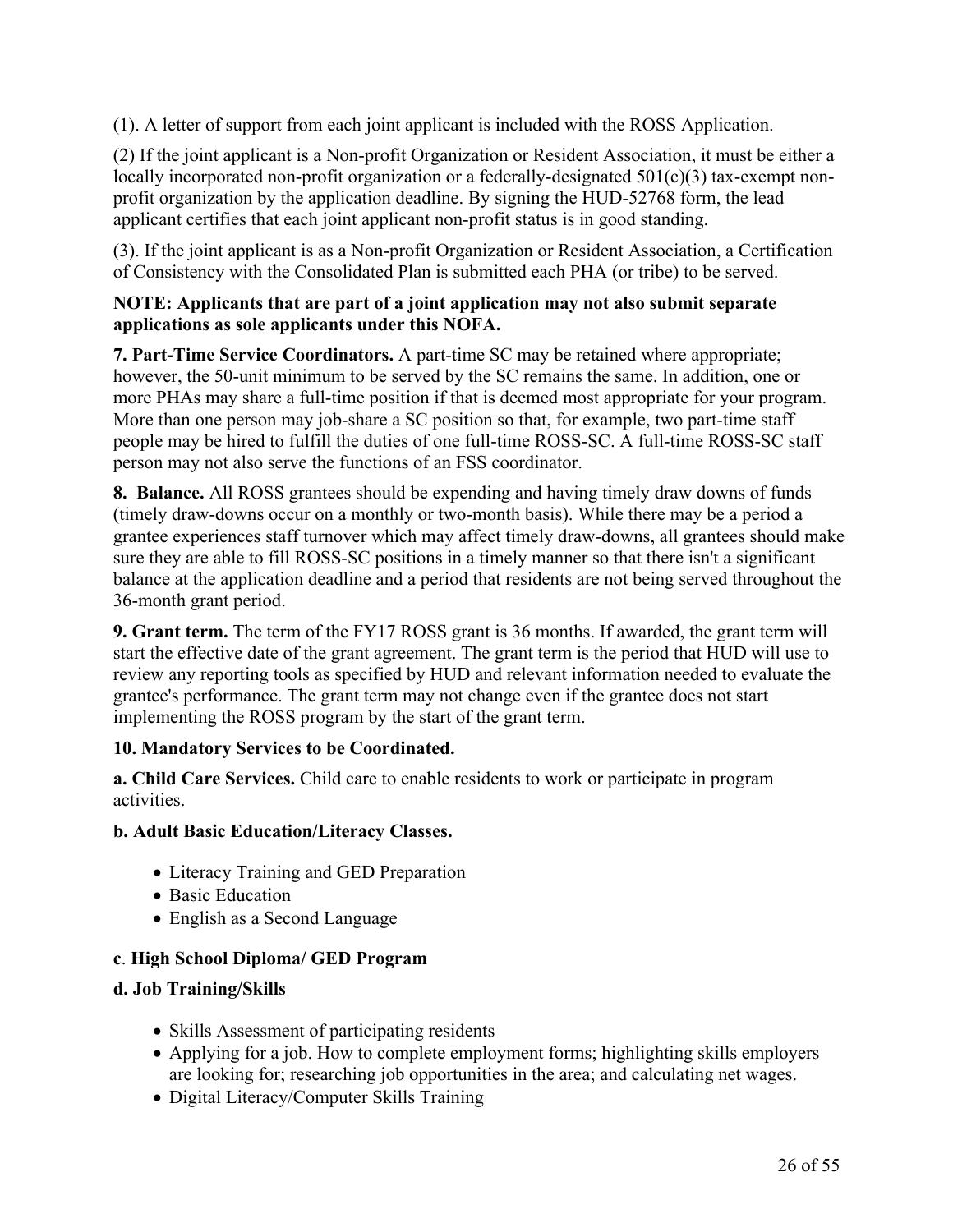- Soft Skills training including problem-solving and other cognitive skills, oral, and written communication skills, workplace norms (appropriate dress, punctuality, etc), and interpersonal and teamwork skills
- Resume writing
- Interviewing techniques

## **e. Financial Literacy**

- Financial Counseling
- Credit Repair
- Banking and Money Management

**f. Health Care Coordination.** Coordination of health care information and services including provision of information about benefits available under the Affordable Care Act, referrals to mental health providers and alcohol and other drug abuse treatment programs, and referrals to HIV/AIDS education, testing and treatment programs, where appropriate.

#### **g. Coordinating Services necessary for elderly or disabled residents to age-in-place, such as coordinating services for one or more of the following**:

- Assistance with activities of daily living for elderly/disabled residents.
- Meal services to meet nutritional needs of elderly/disabled residents.
- Personal emergency response resources.
- Disability Service Counseling

**11. Examples of Other Services to Be Coordinated.** Supportive services to which residents might be connected will vary depending on residents' needs and available community resources. However, the spectrum of services offered should assist residents in making progress towards self-sufficiency. PLEASE NOTE: These services cannot be paid for using funds from this grant (except where allowed under administrative costs.) ROSS-SCs may connect residents to organizations providing the following types of services, and the provision of these and other similar services would qualify as match.

**a. Life-Skills Training.** Life-Skills Training includes:

- Coaching
- Mentoring (for more information on what constitutes a quality mentoring program, please refer to the "Elements of Effective Practice ;for [Mentoring"](http://www.mentoring.org/program-resources/elements-of-effective-practice-for-mentoring/))

**b. Employer Linkage and Job Placement.** Working with local employers and job placement providers who design and offer training that addresses local employers' needs, and offering a job placement program that refers trained residents to participating employers and other local area employers, including:

- Facilitating access to skills training and partnerships with community-based organizations to develop pathways to career-ladders.
- Providing information and access to green industry jobs.
- Providing mechanisms to ensure residents have long-term access to new employment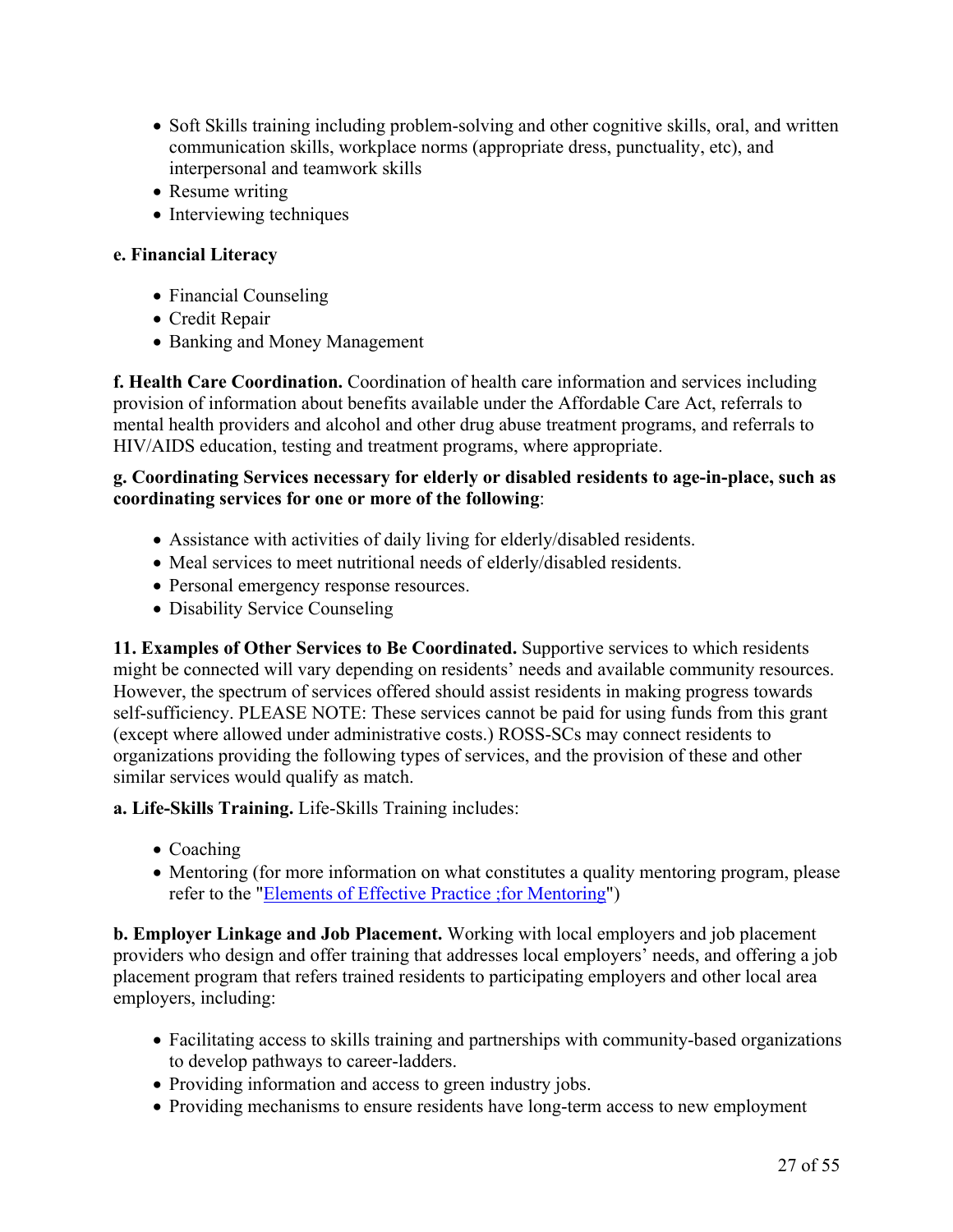opportunities created in the local community.

**c. Provision of Professional Clothing or Uniforms** related to new employment.

**d. Career Advancement and Planning Programs.** Career advancement and planning programs should be designed to:

- Set career goals.
- Provide strategies such as finding a strong professional mentor within an organization for which residents may be working, and focusing on the organization's priorities.
- Reinforce welfare-to-work programs and focus efforts on increasing residents' earning capacity. Activities can include job counseling, helping residents secure better paying jobs or jobs in better work environments, preparing for work in a new job category, obtaining additional job skills, and other job-related or educational training.
- Work with local employers to create opportunities that combine education and skills training with jobs. Strategies that promote work-based learning can offer the most effective method for giving new workers the tools they need to move onto a career ladder and achieve upward mobility.

**e. Support for Career Advancement and Long-term Economic Self-Sufficiency.** Postemployment follow-up and activities to support career advancement and long-term economic self-sufficiency:

- Information on Individual Savings Accounts (ISAs).
- Housing Counseling and Homeownership readiness programs. This can include information to help residents move to market-rate rental housing and/or "prepurchase" homeownership counseling and training. Applicants must refer residents to HUD-approved housing counseling agencies. For a list of HUD-approved housing counseling agencies, go to: [http://www.hud.gov/offices/hsg/sfh/hcc/hccprof14.cfm.](http://www.hud.gov/offices/hsg/sfh/hcc/hccprof14.cfm)
- Information on the Earned Income Tax Credit Program, Food Stamps, Child Tax Credit Program, the Affordable Care Act, Medicaid, the State Child Health Insurance Program (S-CHIP), Student Loan Interest Deduction, tribal welfare programs, and other benefit programs that can help individuals and families make a successful transition to housing and economic self-sufficiency.
- Voluntary Income Tax Assistance (VITA) Grant Program. The VITA program is an IRS initiative designed to promote and support free tax preparation service for the underserved, in both urban and non-urban locations. Service is targeted to low-tomoderate income individuals, persons with disabilities, the elderly, and limited English speaking. For more information about this program, please go to: [http://www.irs.gov](http://www.irs.gov/Individuals/IRS-VITA-Grant-Program) [/Individuals/IRS-VITA-Grant-Program](http://www.irs.gov/Individuals/IRS-VITA-Grant-Program). ROSS Service Coordinators may:
	- o Connect residents to local organizations serving as IRS-approved VITA sites;
	- o Work with partners to bring VITA services on-site (to find VITA sites near you, please go to: [http://www.irs.gov/Individuals/Find-a-Location-for-Free-Tax-Prep\)](http://www.irs.gov/Individuals/Find-a-Location-for-Free-Tax-Prep); o If appropriate, establish a VITA program.

**f. After-School or Summer Programs.** After-school and/or summer programs for school-age children, including those with disabilities and have limited English proficiency, that provide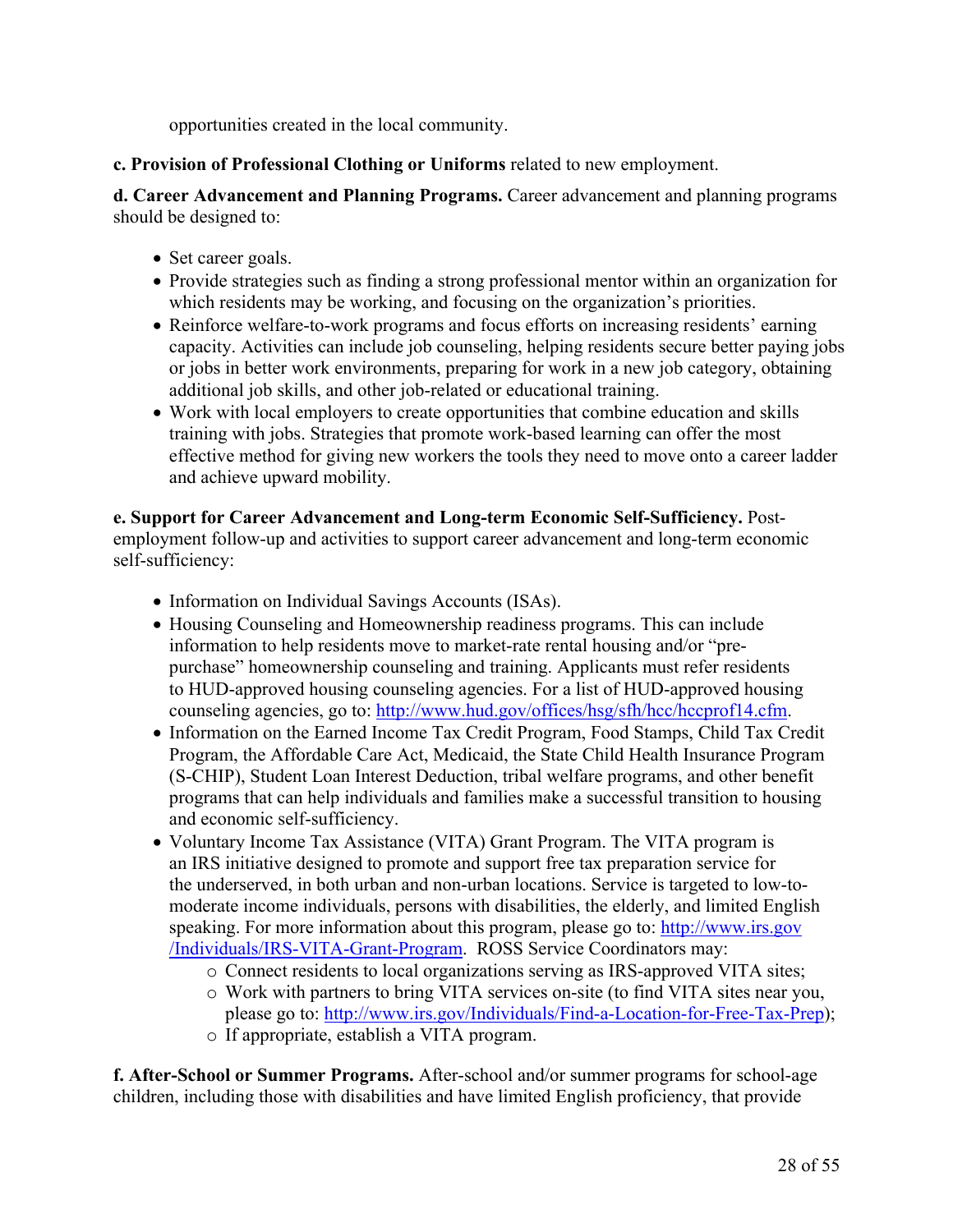tutoring, remedial training, and computer skills.

**g. Transportation.** Locating or establishing transportation services (e.g., van pools, subway vouchers, ride share programs or advising residents of local programs that provide cars to families) to enable residents to participate in program activities, find and maintain employment, and/or maintain independent living.

**h. Early Childhood Education.** Early childhood education programs (to include children with disabilities and children that have limited English proficiency).

## **i. Parenting Courses.**

**j. Nutrition Courses.**

- **k. Resident Business Development**.
- **l. Wellness Programs for Families and Seniors.**

**m. Resident Organization Empowerment and Capacity-building** resources and training.

- **n. Community Safety**.
- **o. Civic Engagement** resources and training.

**p. Linkages to Other Social Service Agencies.** ROSS-SCs may also create and maintain linkages to other local social service agencies such as employment agencies, health departments, transportation agencies, economic/community development agencies, community colleges, recreational and cultural services, and other community organizations such as Boys & Girls Clubs, 4H Clubs, Boy Scouts, and Girl Scouts.

## **F. Criteria for Beneficiaries.**

This program has eligibility criteria for beneficiaries.

**1. Eligible Participants**. All participants assisted by ROSS-SCs must be residents of conventional public housing or NAHASDA-assisted housing.

**2. Eligible Projects**. Only public and Indian housing projects and NAHASDA-assisted projects may be served by ROSS grant funds. Other housing developments/projects, including but not limited to private housing, federally insured housing, federally subsidized, or federally assisted (i.e., assisted under Section 8, Section 202, Section 811, Section 236), and others, are not eligible to participate in ROSS. *Applicants are not eligible to receive funding for projects that are currently being served by ROSS-SC grants awarded under the FY2015 or FY2016 competitions.*

**3. Rental Assistance Demonstration (RAD) Conversions:** PHAs may not apply to serve units that have received a RAD Commitment to enter into a Housing Assistance Payment (CHAP) at the time of application due date.

## <span id="page-30-0"></span>**IV. Application and Submission Information.**

## **A. Obtaining an Application Package.**

#### **Instructions for Applicants**

You must download both the Application Instruction and the Application Package from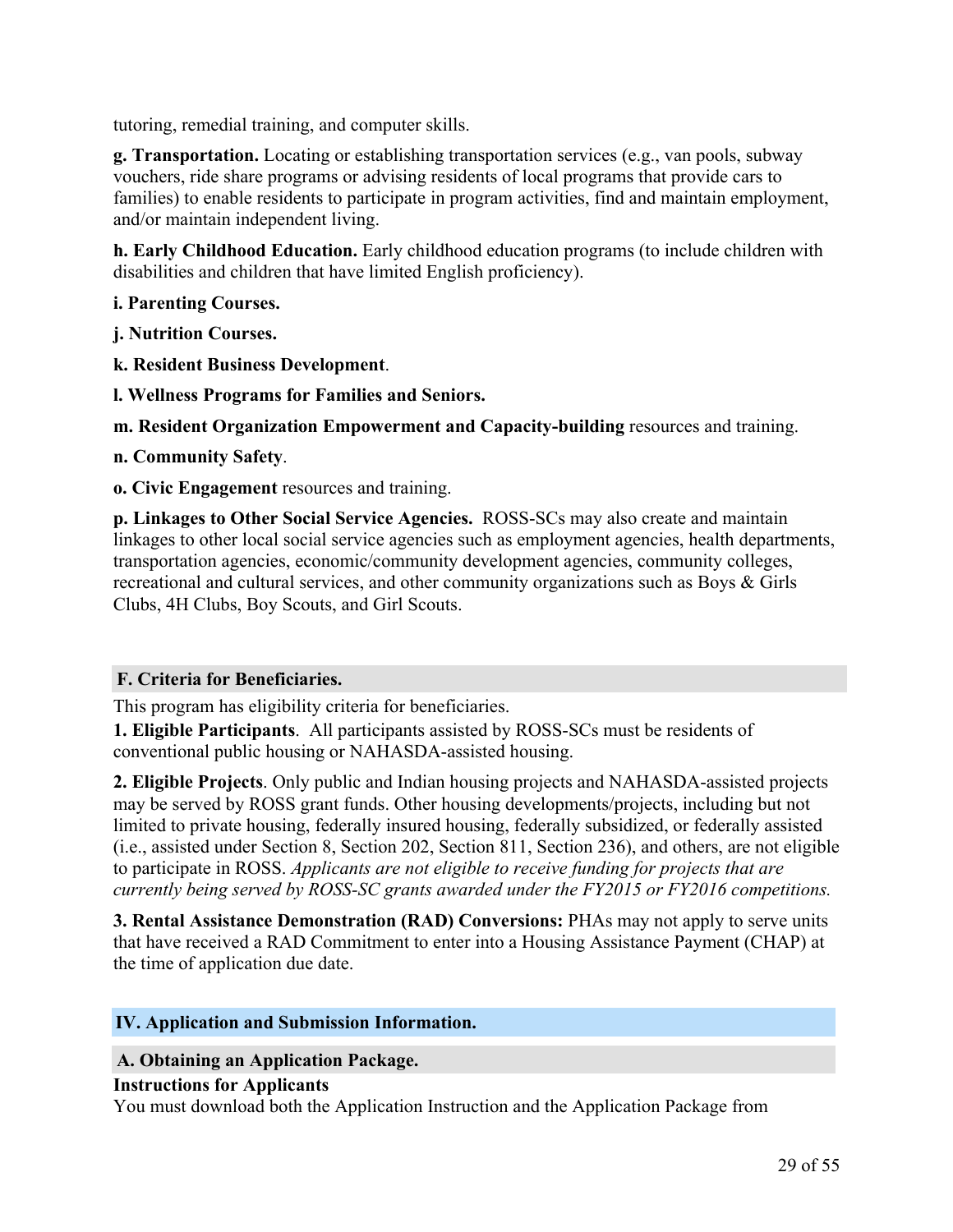[Grants.gov.](https://www.grants.gov/) To ensure you are using the correct Application Package and Application Instructions, you must verify that the CFDA Number and CFDA Description on the first page of the Application Package, and the Opportunity Title and the Funding Opportunity Number match the Program and NOFA to which you are applying.

The Application Package contains the Adobe forms created by Grants.gov. The Instruction download contains official copies of the General Section and Program NOFA, and forms necessary for a complete application. The Instruction download may include Microsoft Word, Microsoft Excel and additional Adobe Portable Document Format documents.

An applicant demonstrating good cause may request a waiver from the requirement for electronic submission. For example, a lack of available Internet access in the geographic area in which your business offices are located. Lack of SAM registration or valid DUNS is not deemed good cause. If you cannot submit your application electronically, you must ask in writing for a waiver of the electronic grant submission requirements. HUD will not grant a waiver if HUD does not receive your written request at least 15 days before the application deadline or if you do not demonstrate good cause. If HUD waives the requirement, HUD must receive your paper application before the deadline of this NOFA. To request a waiver and receive a paper copy of the application materials, you should contact:

Tremayne Youmans Email: [ROSS-PIH@hud.gov](mailto:ROSS-PIH@hud.gov) HUD Office of Public Housing Investments 451 7th Street, SW Washington, DC 20410

## **B. Content and Form of Application Submission.**

To ensure that the correct Application Package and Application Instructions are used, applicants must verify that the CFDA Number and CFDA Description on the first page of the Application Package downloaded from Grants.gov, as well as the Funding Opportunity Title, and the Funding Opportunity Number match the Program and NOFA to which they are applying. You must verify that boxes 11, 12, and 13 on the SF-424 match the NOFA for which you are applying. If they do not match, you have downloaded the wrong Application Instruction and Application Package.

Submission of an application under the wrong CFDA and Funding Opportunity Number is not a curable deficiency and will result in your application being declared ineligible for funding.

## **1. Content.**

Forms for your package include the forms outlined below:

|                  | <b>Forms / Assurances Submission Requirement</b> | <b>Notes / Description</b> |
|------------------|--------------------------------------------------|----------------------------|
| / Certifications |                                                  |                            |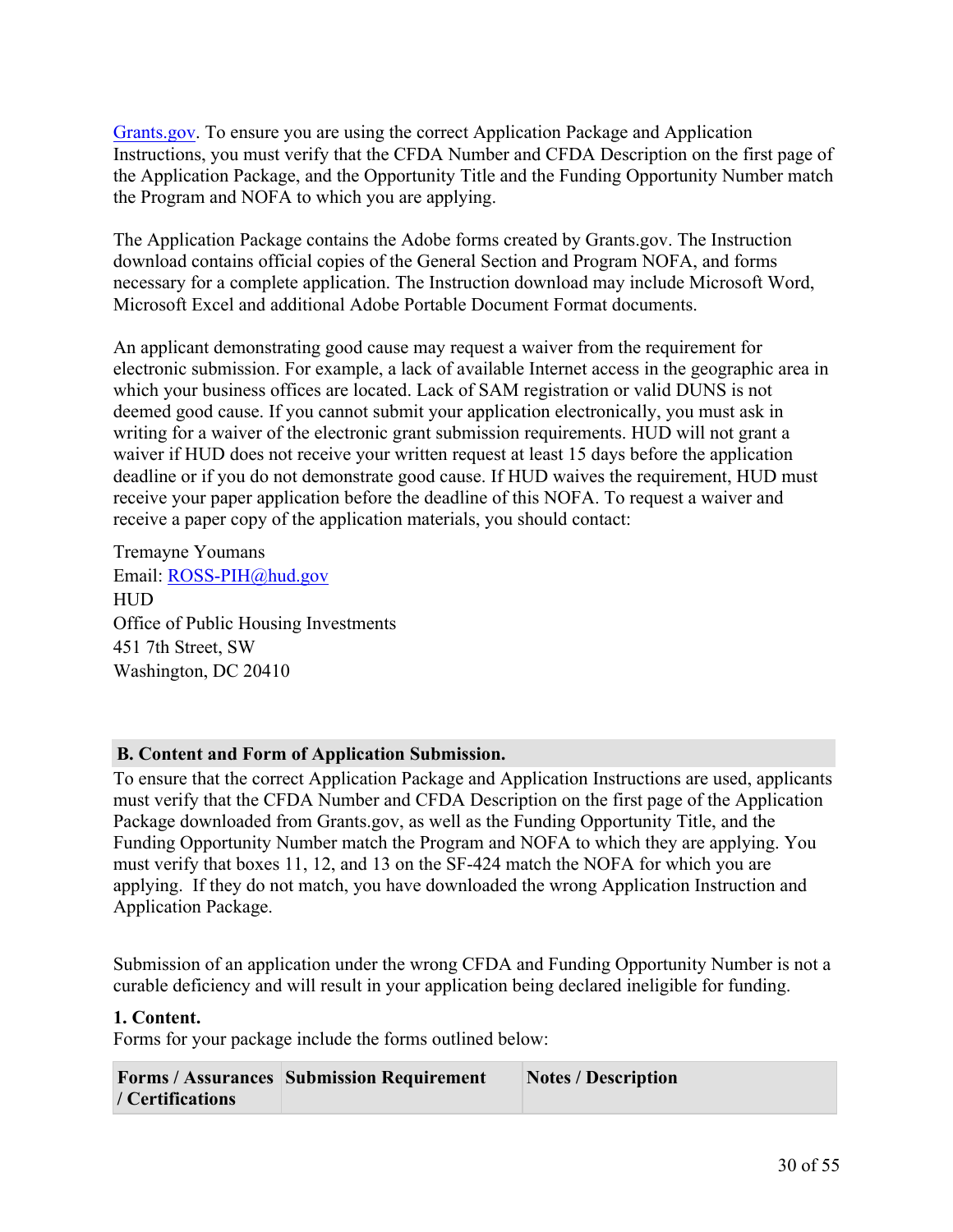| SF-424 -<br>Application for<br>Federal Assistance.                                      | Required. Electronic                                                      | Please see section IV.B.1.a for more<br>information. Errors on this form will be<br>treated as a curable deficiency.                                                                                                                                                                                                                                                                                                      |
|-----------------------------------------------------------------------------------------|---------------------------------------------------------------------------|---------------------------------------------------------------------------------------------------------------------------------------------------------------------------------------------------------------------------------------------------------------------------------------------------------------------------------------------------------------------------------------------------------------------------|
| HUD-52768 -<br>ROSS-SC<br>Application.                                                  | Required. Electronic                                                      | If this form is missing, or key<br>information is missing from the form, it<br>cannot be requested by HUD during the<br>deficiency or "cure" period.                                                                                                                                                                                                                                                                      |
| See HUD-52755 -<br>Contract<br>Administrator<br>Partnership<br>Agreement                | Required.                                                                 | This is a noncurable deficiency for all<br><b>Resident Associations and PHAS-</b><br>troubled PHAs. If the form is missing,<br>or key information is missing from the<br>form, it cannot be requested by HUD<br>during the deficiency or "cure" period.                                                                                                                                                                   |
| HUD-52753 -<br>Certification of<br><b>Resident Council</b><br>Board of<br>Election      | Required.                                                                 | For RA applicants and non-profit<br>applicants supported by an RA<br>only. One certification is required from<br>each RA applying or submitting a letter<br>of support to a non-profit applicant. If<br>RA applicants are submitting a joint<br>application, one is needed for each RA<br>applying. HUD may contact an<br>applicant to clarify any items on this<br>form, and will be treated as a curable<br>deficiency. |
| Conducting<br>Business in<br>Accordance with<br>Ethical<br>Standards/Code of<br>Conduct | Required, if applicable                                                   |                                                                                                                                                                                                                                                                                                                                                                                                                           |
| HUD-52752 -<br>Certification of<br>Consistency with<br>Indian<br>Housing Plan           | Required for<br>tribes/TDHE applicants.                                   | The name of the program is "ROSS-<br>Service Coordinators." HUD may<br>contact an applicant to clarify any items<br>on this form, and will be treated as a<br>curable deficiency.                                                                                                                                                                                                                                         |
| HUD-2991 -<br>Certification of<br>Consistency with                                      | For all applicants except for<br>tribes, TDHEs, and<br>nonprofits serving | If more than one PHA is to be<br>served, there must be one for each<br>PHA. The HUD2991 must be signed by                                                                                                                                                                                                                                                                                                                 |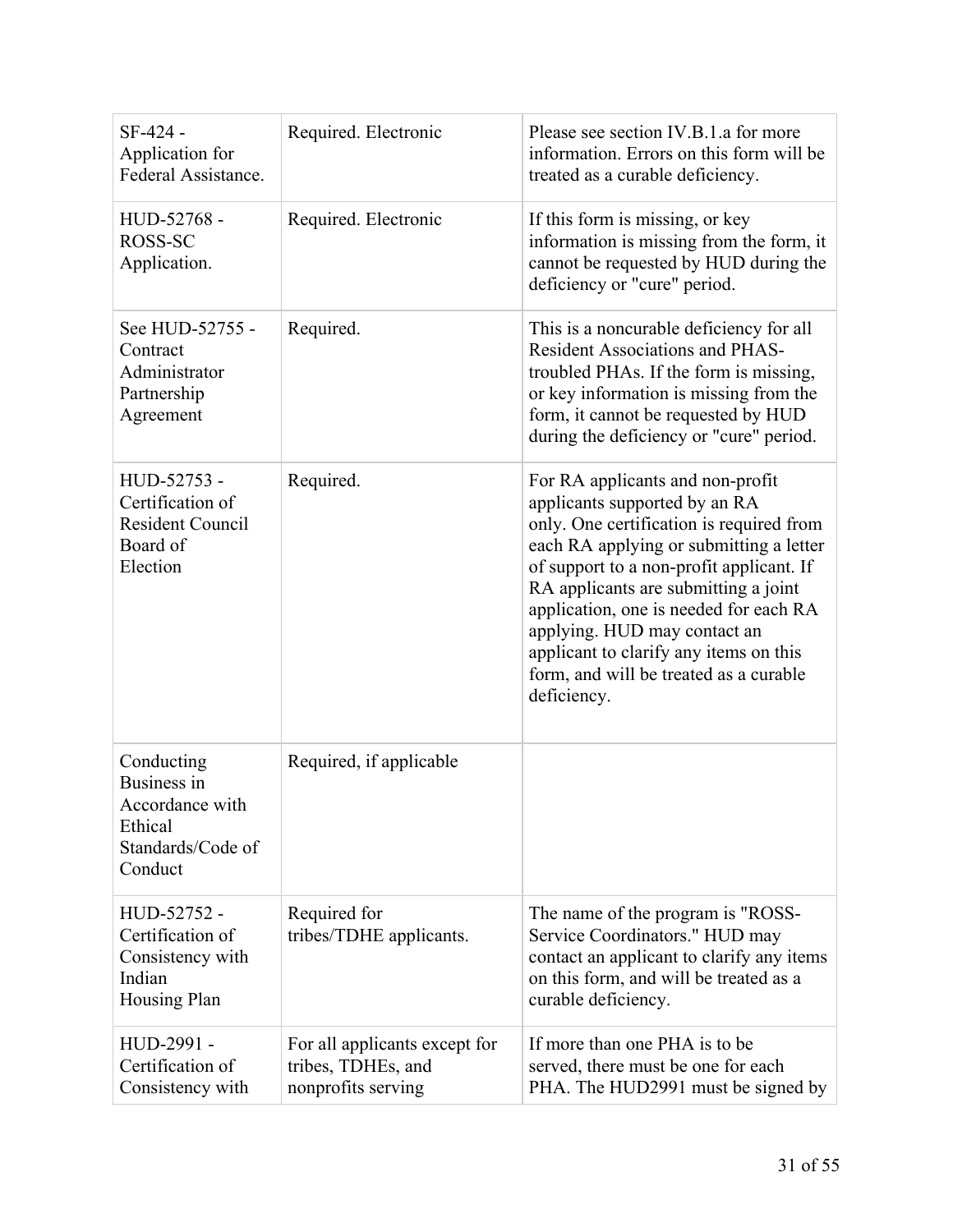| the<br><b>Consolidated Plan</b>                                                                                            | tribes/TDHEs.                                                                                                                        | the city/county/parish entity that<br>manages the Consolidated Plan used to<br>access Community Development Block<br>Grant Funds; OR, Instead of the<br>HUD2991, an applicant may include a<br>copy of the signed PHA Certification of<br>Compliance for their current Annual<br>PHA Plan. HUD may contact an<br>applicant to clarify items on this form<br>and will be treated as a curable<br>deficiency. |
|----------------------------------------------------------------------------------------------------------------------------|--------------------------------------------------------------------------------------------------------------------------------------|-------------------------------------------------------------------------------------------------------------------------------------------------------------------------------------------------------------------------------------------------------------------------------------------------------------------------------------------------------------------------------------------------------------|
| <b>HUD</b> Applicant<br>Recipient<br>Disclosure Report<br>(HUD) 2880<br>Applicant/Recipient<br>Disclosure/Update<br>Report | HUD will provide instructions<br>to grantees on how the form is<br>to be submitted.                                                  | HUD will provide instructions to<br>grantees on how the form is to be<br>submitted.                                                                                                                                                                                                                                                                                                                         |
| Acknowledgment of<br><b>Application Receipt</b><br>(HUD2993), if<br>applicable                                             | This form is applicable only<br>to applications submitted on<br>paper, following receipt of a<br>waiver of electronic<br>submission. | This form is not required but is<br>available for applicants who want<br>confirmation that their hard-copy<br>application was received by HUD. The<br>form must be submitted with the<br>application, in accordance with the<br>application submission instructions<br>included in the waiver of electronic<br>submission.                                                                                  |
| <b>SFLLL</b> - Disclosure<br>of<br>Lobbying Activities                                                                     | Required, if applicable.<br>Electronic                                                                                               | Required only if your organization<br>engages in lobbying activities. This<br>requirement is not applicable to<br>federally recognized tribes and their<br>TDHEs. This item is a curable<br>deficiency.                                                                                                                                                                                                     |

Additionally, your complete application must include the following narratives and non-form attachments.

**a. Narrative Statement,** is required for all new applicants and high-risk designated tribes/TDHEs. Failure to submit a narrative statement is not curable and shall not be requested by HUD during the deficiency or "cure" period. Similarly, if key criteria is missing, it shall not be requested as part of the deficiency process. Applicants failing to submit a required narrative statement and/or missing key criteria shall be deemed ineligible for FY17 ROSS-SC funding. See section V.A.1 for more information on narrative statements.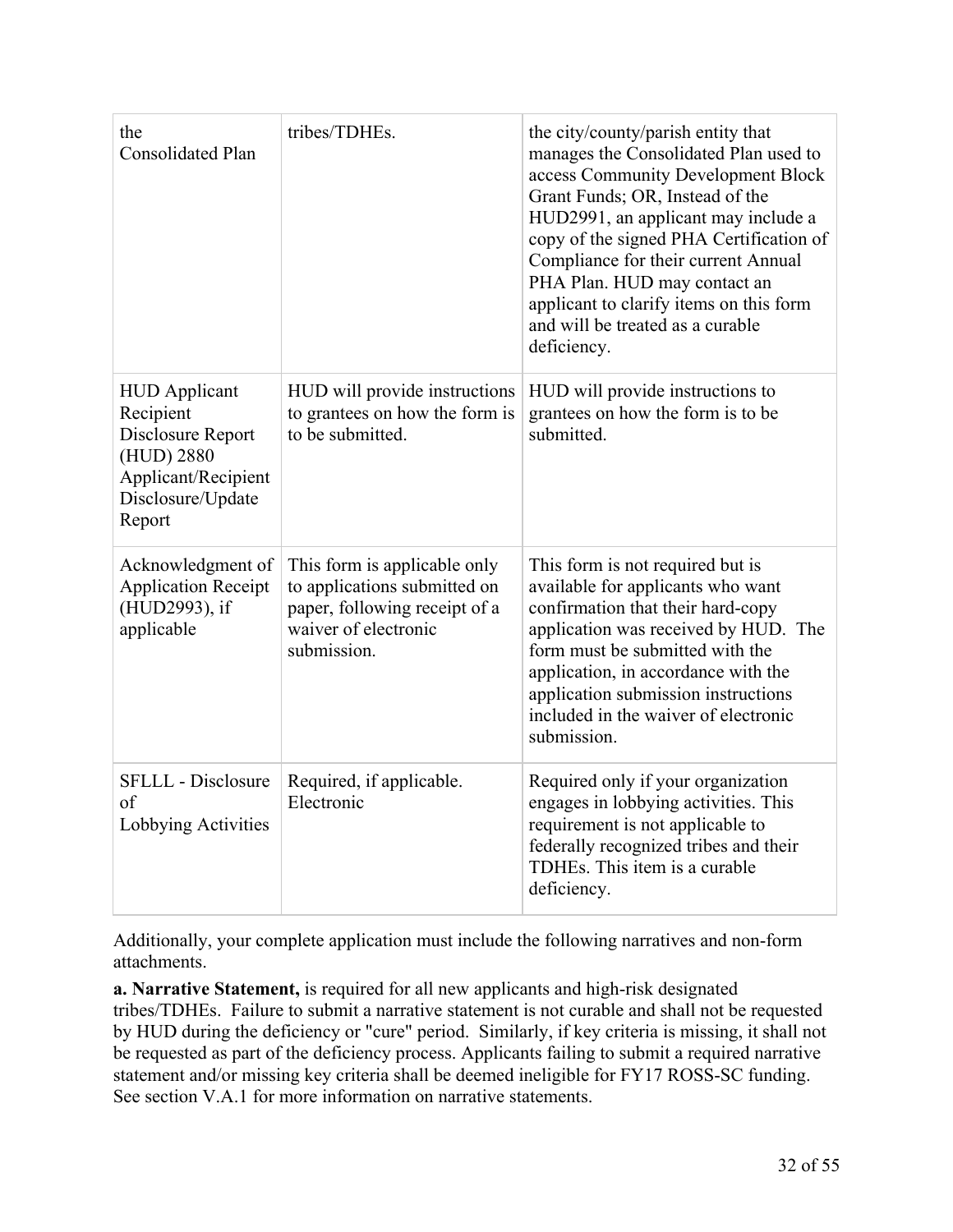**b. Letter(s) of Support from the PHA, tribe/TDHE, or RA,** is required if you are a nonprofit organization applying to serve a PHA, tribe/TDHE, or RA. If support letters are missing, they shall not be requested by HUD during the deficiency or "cure" period. Similarly, if key criteria is missing from the letter(s), it shall not be requested as part of the deficiency process. Applicants failing to submit required letters of support and/or missing key criteria shall be deemed ineligible for FY17 ROSS-SC funding.

**c. Letter Granting Non-profit (tax exempt) Status and Copy of the 2016 annual information return.** All new applicants that are either a Resident Association and/or Nonprofit Organization must submit a copy of their 2016 federal annual information return submitted to the IRS (for 501(c)(3) applicants **([https://www.irs.gov/Charities-&;-Non-Profits](https://www.irs.gov/Charities-&-Non-Profits/Annual-Reporting-&-Filing-1) [/Annual-Reporting-&;-Filing-1](https://www.irs.gov/Charities-&-Non-Profits/Annual-Reporting-&-Filing-1)))** or the state or tribal equivalent (for locally incorporated nonprofits). If this documentation is missing from your application, it cannot be requested as part of the deficiency process. If you are a renewal applicant, you must certify on the HUD-52768 that your non-profit status is current and in good standing. Resident Associations and non-profit organizations that do not have a current non-profit status by the application deadline will be deemed ineligible for ROSS-SC funding.

#### **2. Format and Form.**

Narratives and other attachments to your application must follow the following format guidelines.

**a. General.** Please note that the application consists of the "application download" and the "instructions download." Forms referred to as " electronic" are part of the application download in Grants.gov, and forms referred to as "attachments" are part of the instructions download in Grants.gov. Use only the forms included in Grants.gov application download and instructions download for this funding opportunity to avoid using outdated forms. All narratives and forms requiring a signature that are not Grants.gov electronic forms must be *signed,* scanned, and attached to your Grants.gov application submission. *Narrative statements must be no more than ten pages, double-spaced, with one inch margins and 12-point Times New Roman font.*

## **b. SF- 424**

Questions 2. - Renewal applicants should select the "continuation" box and "type of application." New applicants should select "new."

Question 5a. - The Federal identifier in 5a. is the PHA number of each applicant (e.g MD035 or AK002).

Question 5b. - If you are a renewal applicant, you will insert the grant number on the grant agreement/100 from your last grant (e.g., AZ004RPS008A006) If you are a new applicant, you will leave this blank.

Question 8.d - When entering the applicant zip code, enter the 9-digit zip code.

Questions 10, 11, 12 and 13 are pre-populated. Do not add anything or change anything.

Question 14 - You should identify the city or State affected by the program. You do not need to attach anything additional.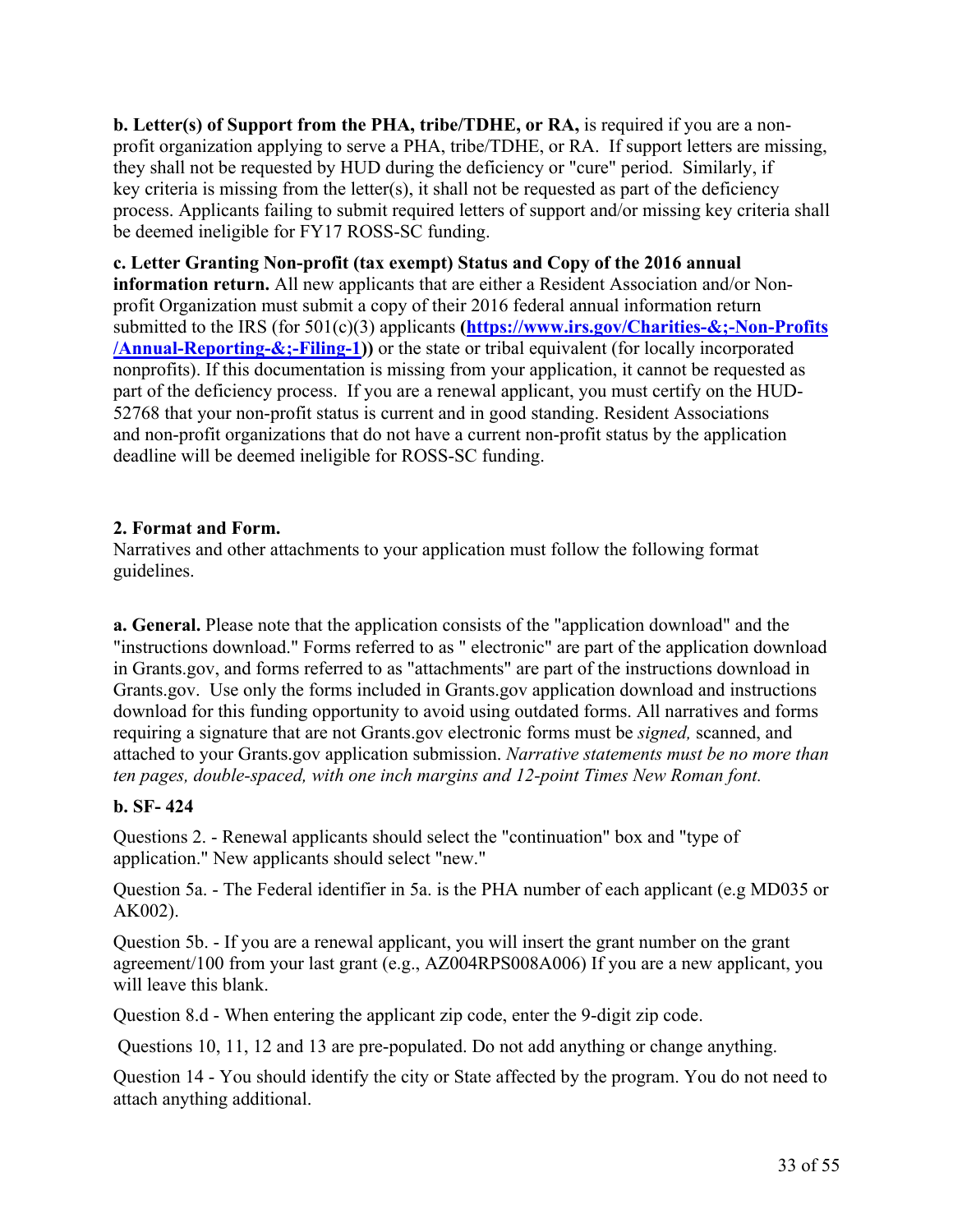Question 15 - You may choose your title. However, we suggest using the name of the applicant plus ROSS (e.g. "Anytown PHA - ROSS-SC.")

Question 16 - If the location of the applicant's office and the location of the housing that you will be serving is within the same Congressional District, you should include the same answer for both parts.

Question 17 - Most applicants should indicate the period of performance dates, March 1, 2018 - February 28, 2021 (However, this is an estimate and the actual dates will be determined by the grant agreement).

Question 18- Complete 18a which is the amount you are requesting from HUD in this FY17 ROSS application. 18b is the match. 18g is the total and will populate automatically.

Question 19 - Select c. The Program is not covered by E.O. 12372.

Question 21 - The Authorized Representative listed on the SF-424 of your application should be the Executive Director of your organization, or some other designated official of your organization who is authorized to make contractual agreements on behalf of your agency. This person should review and sign the grant application before it is submitted.

*NOTE: Do not add attachments to the SF424. Use the Attachments form in the electronic application (HUD-52768) to submit attachments.*

**c. HUD- 52768.** This year, the HUD-52768 form, like the SF 424 will be completed electronically.

For Part II of the HUD-52768, 2nd column, "Project(s) to be Served": Those proposing to serve PHAs should list the Name AND 11-digit Project Number as identified in PIC of each project to be served by each ROSS-SC. If the applicant proposes to serve different PHAs, list the PHA as well. For tribes/TDHEs funded through the 1937 Housing Act, list the 11 digit project code. For tribes/TDHEs with projects previously funded by NAHASDA, a project name is required. If there is not an official project name in use, please develop a unique project identifier that can be used in this application and future applications. Resident Association and non-profit applicants should consult their PHAs regarding project names and numbers.

Part III of this form has been added for applicants to enter salary comparability information. You only need to complete Part III of this form as submission of the salary comparability information. Do not submit any other documentation to show salary comparability. Applicants must base their ROSS-SC salary request (including fringe) on salaries for similar professions in their local area. Similar positions are those whose responsibilities are similar to the responsibilities of an ROSS-SC. Examples include, but are not limited to: community and social service specialists, community outreach specialist, resident services coordinators, etc. The information must be based on 2015 or 2016 data.

If applicable, an applicant may use the wages it pays its own workers in similar positions as one of the comparable salaries it provides. The online resource, CareerOneStop salary finder (http://www.careeronestop.org/toolkit/wages/find-salary.aspx), may be used as the basis for only one of the comparable salaries. **We highly encourage all applicants to use CareerOneStop as one of their comparable salary submissions.** If using CareerOneStop, please use "community and social service specialist" as the job title to find salary comparability information. Applicants may also seek assistance from its local Workforce Investment Board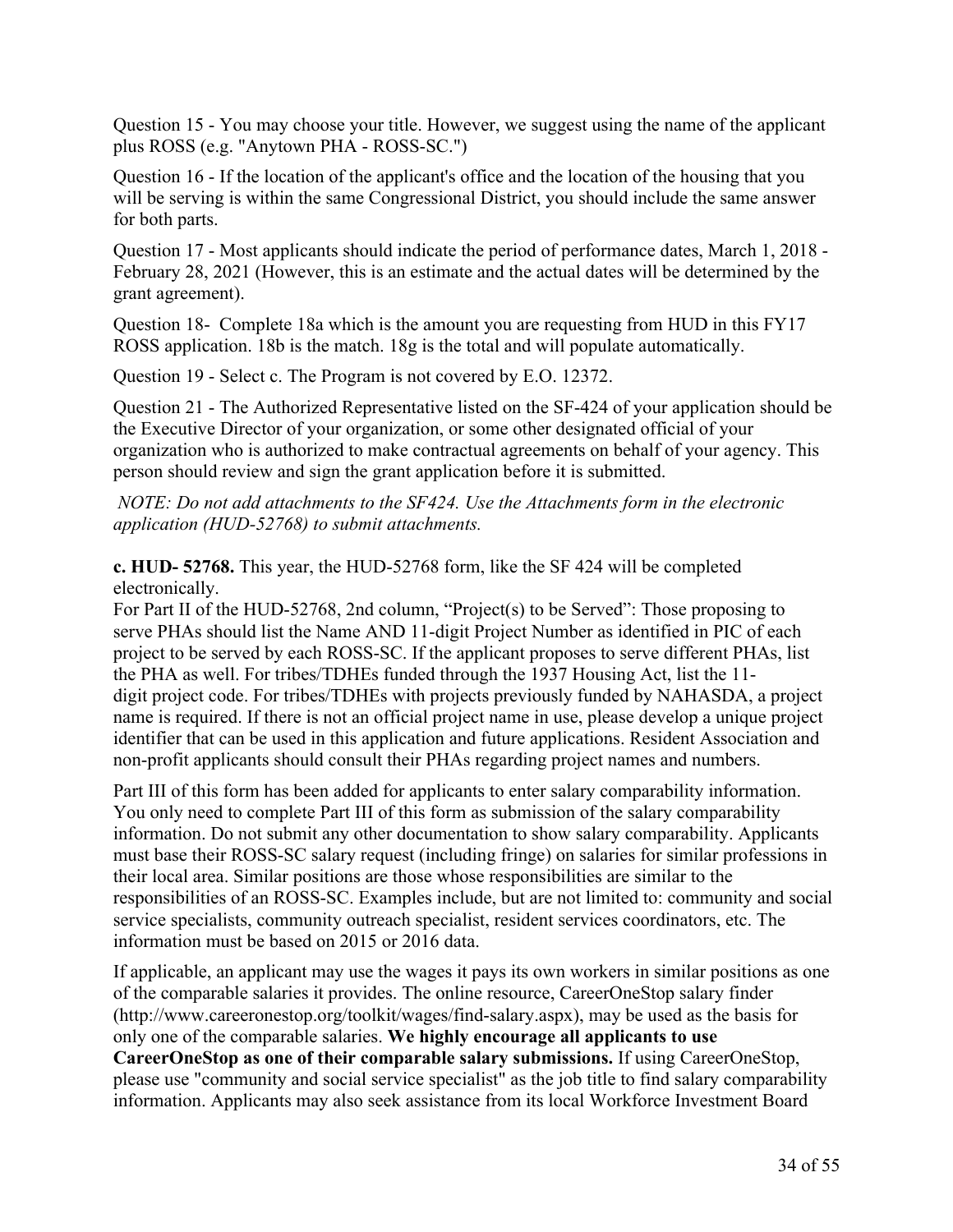(WIB) in completing the salary comparability information. Applicants located in remote areas, such as tribes, that are unable to find reliable salary comparability information for such areas, may use the comparability information from nearby metropolitan areas. CareerOneStop.org does not include fringe benefits. If you choose to use CareerOneStop or any other online source that does not include fringe benefits, you will need to use another source (other than the two additional sources of salary comparability information) for fringe benefits. In such cases, include both sources in the "source" box and include the information for the Point of Contact (POC) for that second source, if the second source is not online.

Th POC information (name, email, and telephone) may remain blank only if the applicant is using CareerOneStop or any other online source as the basis for one of the comparable salaries and fringe. The POC information must be completed in all other cases.

**A proposed salary request will be considered comparable if it does not exceed the average of the three salaries submitted for comparability purposes by more than 10%. Salaries requested that are not supported by salary comparability submissions, as noted above, are subject to reductions (including denial of an award) without further notice to eligible applicants prior to the award announcement.**

Also see Section III.C.3.d for completing the Part IV (Match) on the HUD-52768. When completing this form, please make sure you attach all forms that are applicable to you.

# **C. System for Award Management (SAM) and Dun and Bradstreet Universal Numbering System (DUNS) Number.**

# **1. SAM Registration Requirement**

Applicants must be registered with SAM before submitting their application. In addition, applicants must maintain an active SAM registration with current information at all times when they have an active Federal award or an application or plan under consideration by HUD.

## **2. DUNS Number Requirement.**

Applicants must provide a valid DUNS number, registered and active at SAM, in the application. DUNS numbers may be obtained for free from Dun and [Bradstreet.](https://fedgov.dnb.com/webform)

## **3. Requirement to Register with Grants.gov.**

Anyone planning to submit grant applications on behalf of an organization must register at Grants.gov and be approved by the EBiz Point of Contact in SAM to submit applications for the organization.

Registration for SAM and Grants.gov is a multi-step process and can take four (4) weeks or longer to complete if data issues arise Applicants without a valid registration cannot submit an application through Grants.gov. Complete registration instructions and guidance are provided at [Grants.gov.](https://www.grants.gov/) See also Section IV.B for necessary form and content information.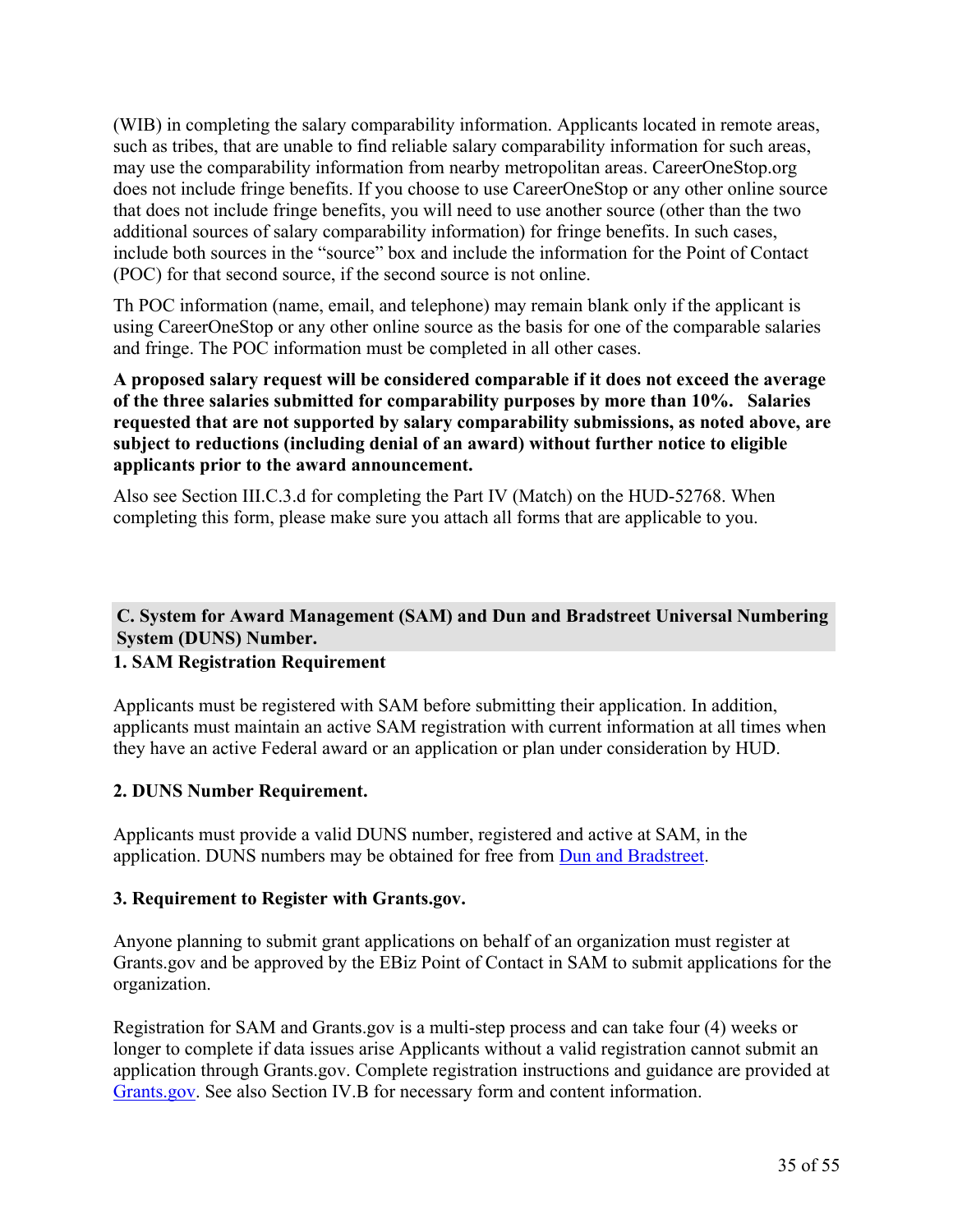#### **D. Application Submission Dates and Times.**

The application deadline is 11:59:59 p.m. Eastern time on **10/23/2017**. Applications must be received no later than the deadline.

Submit your application to [Grants.gov](https://grants.gov/) unless a waiver has been issued allowing you to submit your application in paper form. Instructions for submitting your application to [Grants.gov](https://grants.gov/) are contained in the Application Package you downloaded from [Grants.gov.](https://grants.gov/) Instructions for submitting your paper application will be contained in the waiver of electronic submission.

Applications under HUD's Continuum of Care (CoC) grant program are an exception to the submission requirements detailed in the previous paragraph. Applications for that grant program are submitted through HUD's e-snaps system.

"Received by [Grants.gov"](https://grants.gov/) means the applicant received a confirmation of receipt and an application tracking number from [Grants.gov](https://grants.gov/). [Grants.gov](https://grants.gov/) assigns an application tracking number and date- and time-stamps each application upon successful receipt by the [Grants.gov](https://grants.gov/) system. A submission attempt that does not result in confirmation of receipt and an application tracking number is not considered received by [Grants.gov.](https://grants.gov/)

Applications received by Grants.gov must be validated by [Grants.gov](https://grants.gov/) in order to be received by HUD. "Validated by Grants.gov" means the application has been accepted and was not rejected with errors. You can track the status of your application by logging into Grants.gov, selecting "Applicants" from the top navigation, and selecting "Track my application" from the dropdown list. If the application status is "rejected with errors," you must correct the error(s) and resubmit the application before the 24-hour grace period ends. Applications in "rejected with errors" status after the 24-hour grace period expires will not be received by HUD. Visit Grants.gov for a complete description of processing steps after submitting an application. To quickly check the status of your application:

- Go to www.grants.gov.
- Under the APPLICANTS tab on the Home page header, select **Track My Application**.
- In the text box provided, enter your Grants.gov application tracking number and click on the red Submit Application Tracking Numbers button. If the status is rejected with errors, you can get more information by logging in to Grants.gov with the username and password for the AOR account used to submit the application.

HUD strongly recommends Applications be submitted at least 48 hours before the deadline and during regular business hours to allow enough time to correct errors or overcome other problems.

**Note:** Now you can verify the contents of your submitted application to confirm Grants.gov received everything you intended to submit. To verify the contents of your submitted application: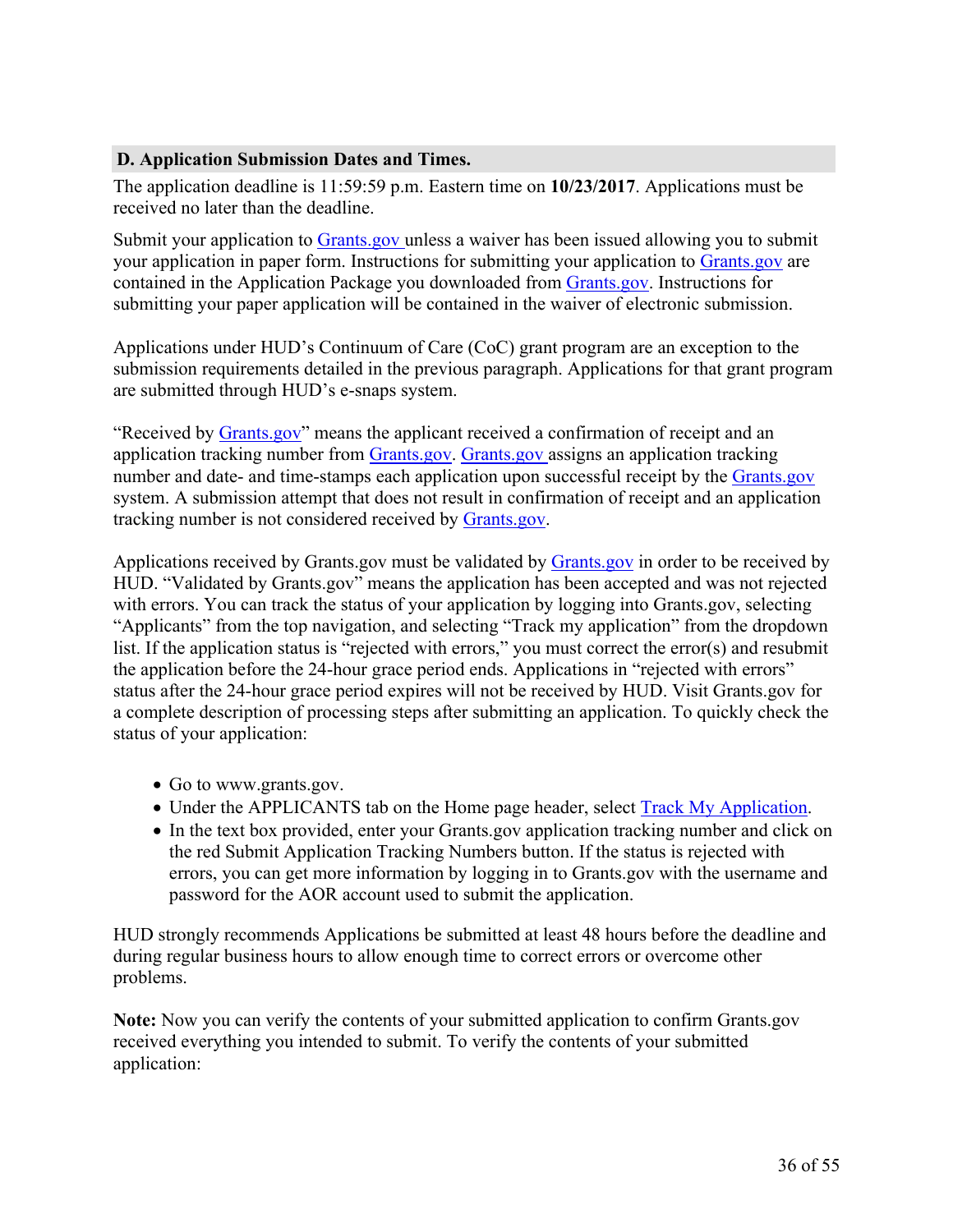- Go to www.grants.gov.
- On the top, right corner, click on the LOGIN link.
- Under the APPLICANT tab, enter the username and password for the AOR account used to submit the application and click on the LOGIN button.
- If your organization has Standard AOR Access Level, please click on the CHECK MY APPLICATION STATUS link on the left. If your organization has Expanded AOR Access Level, please click on the CHECK APPLICATION STATUS FOR ORGANIZATION link.
- Select SEARCH BY: ALL and click on the SEARCH button.
- Click on the submission you wish to download to highlight it.
- Click on the DOWNLOAD APPLICATION button.
- You will be prompted to OPEN or SAVE a ZIP file. Click on the button for the option of your choice.

Please make note of the associated tracking number as it will be referenced by the Grants.gov Help Desk. Make note of the ticket number in case you need help from grants.gov.

HUD may extend the application deadline for any program if Grants.gov is offline or not available to applicants for at least 24 hours immediately prior to the deadline date, or the system is down for 24 hours or longer and impacts the ability of applicants to cure a submission deficiency within the grace period.

HUD may also extend the application deadline upon request if there is a presidentially-declared disaster in the applicant's area.

In the event of either of these events, HUD will post a notice on its website that establishes the new, extended deadline for the affected applicants. HUD will also include the fact of the extension in the program's Notice of Funding Awards that is required to be published in the Federal Register.

In determining whether to grant a request for an extension based on a presidentially-declared disaster, HUD will consider the totality of the circumstances including the date of an applicant's extension request (how closely it followed the basis for the extension), whether other applicants in the geographic area are similarly affected by the disaster, and how quickly power or services are restored to enable the applicant to submit its application.

PLEASE NOTE: Busy servers, slow processing, or large file sizes, improper registration or password issues are not valid circumstances to extend the deadline dates or the grace period.

# **1. Amending or Resubmitting an Application.**

Before the submission deadline, you may amend an application that has been validated by Grants.gov by resubmitting a revised application containing the new or changed material. The resubmitted application must be received and validated by grants.gov by the applicable deadline. If HUD receives an original and a revised application for a single proposal, HUD will evaluate only the last submission received by Grants.gov before the deadline.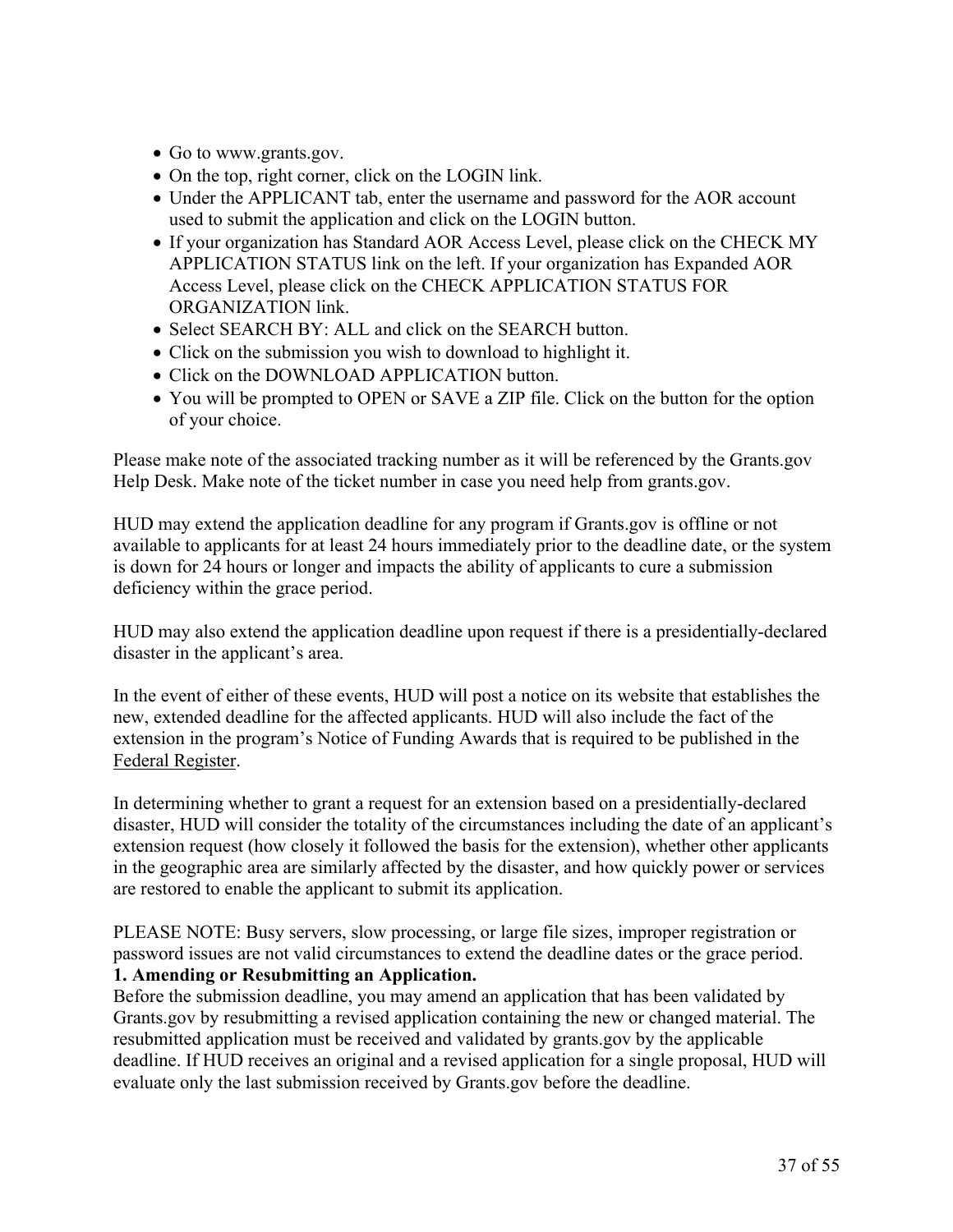## **2. Grace Period for Grants.gov Submissions.**

If your application is received by Grants.gov before the deadline, but is rejected with errors, you have a grace period of 24 hours after the application deadline to submit a corrected application that is received and validated by Grants.gov. The date and time stamp on the Grants.gov system determines the application receipt time. Any application submitted during the grace period that is not received and validated by grants.gov will not be considered for funding. There is no grace period for paper applications.

## **3. Late Applications.**

An application received after the Program NOFA deadline date that does not meet the Grace period requirements will be marked late and will not be received by HUD for funding consideration. Improper or expired registration and password issues are not causes that allow HUD to accept applications after the deadline.

## **4. Corrections to Deficient Applications.**

Except as provided by the electronic submission grace period described in this NOFA, HUD may not consider any information that applicants may want to provide after the application deadline. HUD may not seek or consider clarification of application items or responses that improve the substantive quality of an application or which correct deficiencies which are in whole or part of a rating factor, including items that impact preference points. HUD may contact the applicant to clarify other items in its application. In order not to unreasonably exclude applications from being rated and ranked where there are curable deficiencies, HUD will uniformly notify applicants of each curable deficiency. A curable deficiency is an error or oversight which, if corrected, would not alter, in a positive or negative fashion, the review and rating of the application. Examples of curable (correctable) deficiencies include inconsistencies in the funding request, failure to submit the proper certifications, and failure to submit an application that contains a signature by an official able to make a legally binding commitment on behalf of the applicant. These examples are non-exhaustive.

When HUD identifies a curable deficiency, HUD will notify the authorized representative in item 21 of the SF-424 describing the curable deficiency. The email notifications are the official notification of the need to cure a curable deficiency. Each applicant must provide accurate email addresses for receipt of these notifications and must monitor their email accounts to determine whether a deficiency notification has been received. The applicant must carefully review the request for cure of a curable deficiency and must provide the response in accordance with the instructions contained in the deficiency notification.

Applicants must email corrections of curable deficiencies to applicationsupport@hud.gov within the time limits specified in the notification. The time allowed to correct deficiencies will not exceed 14 calendar days or be less than 48 hours from the date of the email notification. The start of the cure period will be the date stamp on the email sent from HUD (or GrantSolutions). If the deficiency cure deadline date falls on a Saturday, Sunday, Federal holiday, or other day when HUD's Headquarters offices in Washington, DC, are closed, then the applicant's correction must be received on the next business day that HUD Headquarters offices in Washington, DC are open.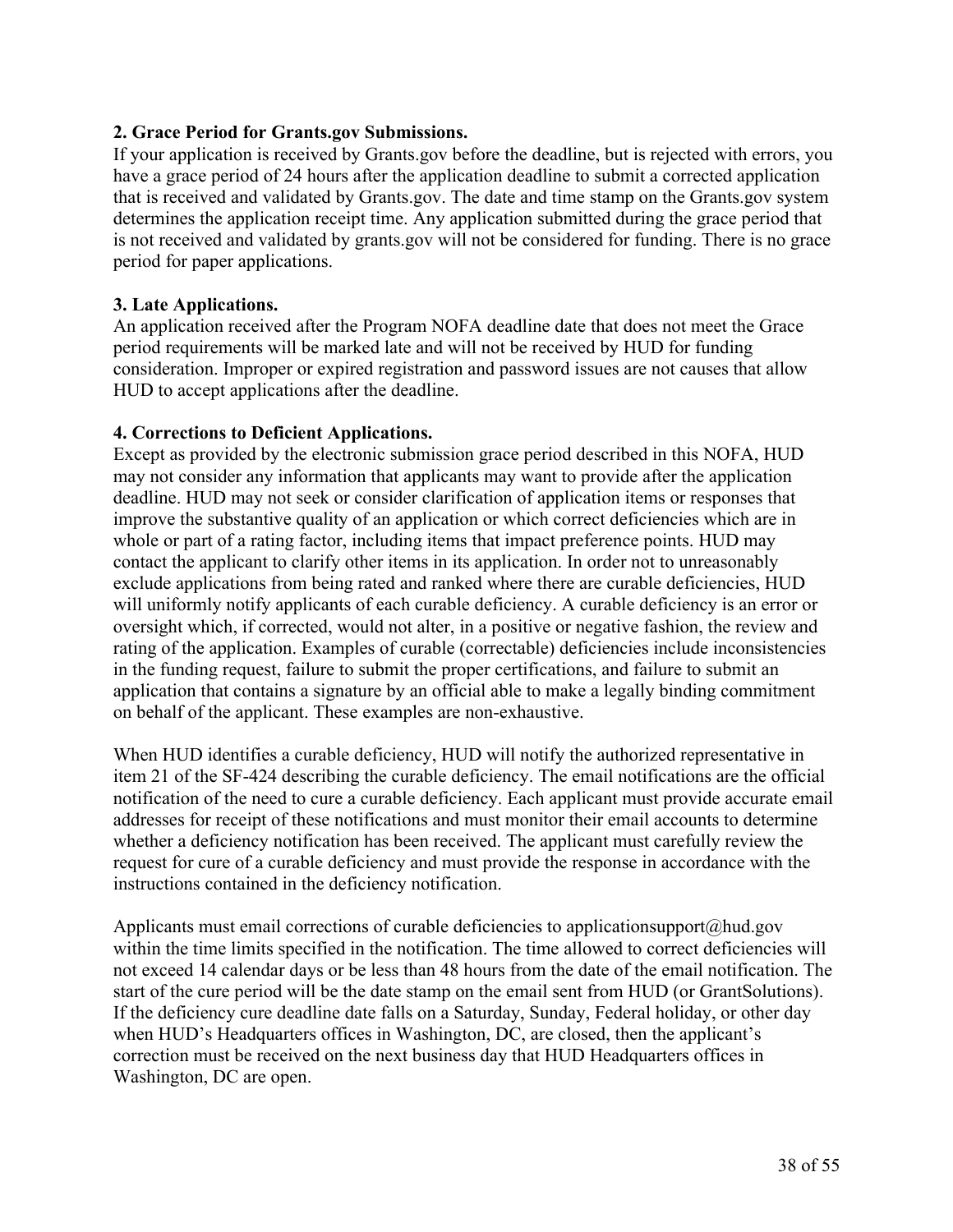The subject line of the email sent to applicationsupport@hud.gov must state: "Technical Cure" and include the Grants.gov application tracking number (e.g., Subject: Technical Cure - GRANT123456). If this information is not included, HUD cannot match the response with the application under review and the application may be rejected due to the deficiency.

Corrections to a paper application must be sent in accordance with and to the address indicated in the notification of deficiency. HUD will treat a paper application submitted in accordance with a waiver of electronic application that contains the wrong DUNS number as having a curable deficiency. Failure to correct the deficiency and meet the requirement to have a DUNS number and active registration in SAM will render the application ineligible for funding.

#### **E. Intergovernmental Review.**

This program is not subject to Executive Order 12372, Intergovernmental Review of Federal Programs.

#### **F. Funding Restrictions.**

**1. Reimbursement for Grant Application Costs**. Grantees are prohibited from using ROSS grant funds to reimburse any costs incurred in conjunction with preparation of their ROSS application.

**2. Covered Salaries**. This program will fund up to \$70,000 in combined annual salary and fringe benefits, meeting the requirements of 2 CFR 200.431, for each eligible full-time SC position. Grant awards may support up to three coordinators depending on size and type of applicant. Applicants may only request \$70,000 if comparable professions in their area support this salary level and if the salary comparability information on the HUD-52768 meets the requirements stated in IV.B.(1)(c) of this NOFA. Applicants may propose a part-time coordinator at a lesser salary. However, part-time coordinators must still serve the minimum number of units (50). More than one person may job-share each position. Grantees are expected to pay their Service Coordinator the amount funded for salaries and fringe benefits. Funds for the salaries of the ROSS-SCs may not be used to supplement salaries of other grantee staff members.

**3. Training/Travel**. This program will cover up to \$2,000 per year per SC position for pertinent training and associated travel. All training and associated travel must be pre-approved by the local HUD Field Office or Area ONAP. A part-time SC will be entitled to the full amount of training/travel funds.

**4. Administrative Costs**. Administrative Costs will be approved up to \$10,000 per year per SC position. A part-time position will be entitled to the full amount of administrative funds. These funds may be used for activities including but not limited to:

- a. Administrative staff support;
- b. Local transportation by the SCs;
- c. Stipends for reasonable out-of-pocket costs incurred by the residents for such things as local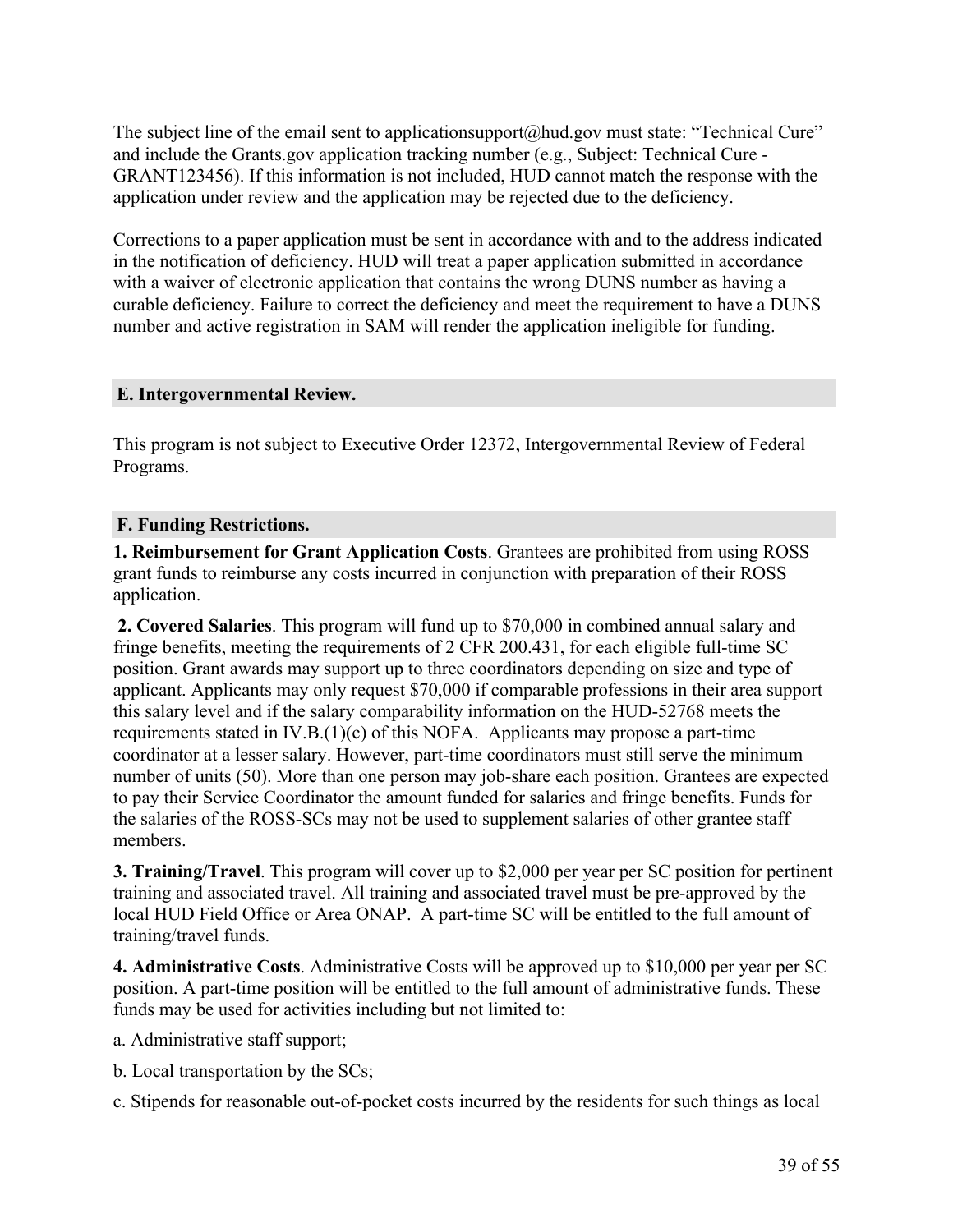transportation to and from job training and job interviews, supplemental educational materials, and child care expenses;

d. Tracking and evaluation;

e. Purchase of office furniture or office equipment and supplies;

f. Purchase of hardware and software to support ROSS participants' educational, financial, professional, and informational needs and goals. Such purchases may not be made for individual participants, but rather must be used in the Service Coordinator's office, or a PHA/tribe's community room or Neighborhood Networks/computer center;

g. Program outreach, printing and postage;

h. Utilities, including Internet connectivity costs;

i. Lease or rental of space for program activities, but only under the following conditions:

(1) The lease must be for existing facilities not requiring rehabilitation or construction except for minimal alterations to make the facilities accessible for a person with disabilities;

(2) No repairs or renovations of the property may be undertaken with ROSS funds; and

(3) Properties in the Coastal Barrier Resources System designated under the Coastal Barrier Resources Act (16 U.S.C. 3501) cannot be leased or rented with federal funds.

**5. Funding Requests in Excess of Maximum Grant Amount**. Applicants that request funding in excess of the maximum grant amount that they are eligible to receive for any Budget Line Item will be given consideration only for the maximum amount for that Budget Line Item, or in the case of salaries no more than 10% above the average of the three salaries submitted for comparability purposes.

**6. Ineligible Activities/Costs**. Grant funds may not be used for ineligible activities.

a. Funds may not be used for any activities other than the salary and fringe benefits of ROSS-SCs and related administrative, training, and associated travel activities.

b. Funds under this NOFA may not be used to pay the salary of a Family Self-Sufficiency (FSS) coordinator for the Housing Choice Voucher FSS, Public Housing FSS, or the newly combined FSS program. The funding for FSS program coordinators will be made available through a separate NOFA.

c. If, upon review, the Field Office or Area ONAP determines that funds have been used for ineligible activities, the grantee will be required to repay those funds, and the remaining grant funds may be recaptured.

d. ROSS funds cannot be used to hire or pay for the services of a Contract Administrator.

e. Administrative funds may only be used to support the ROSS program. A grantee's Central Office Cost Center may not use ROSS administrative funds to cover other grantee costs.

#### **Indirect Cost Rate.**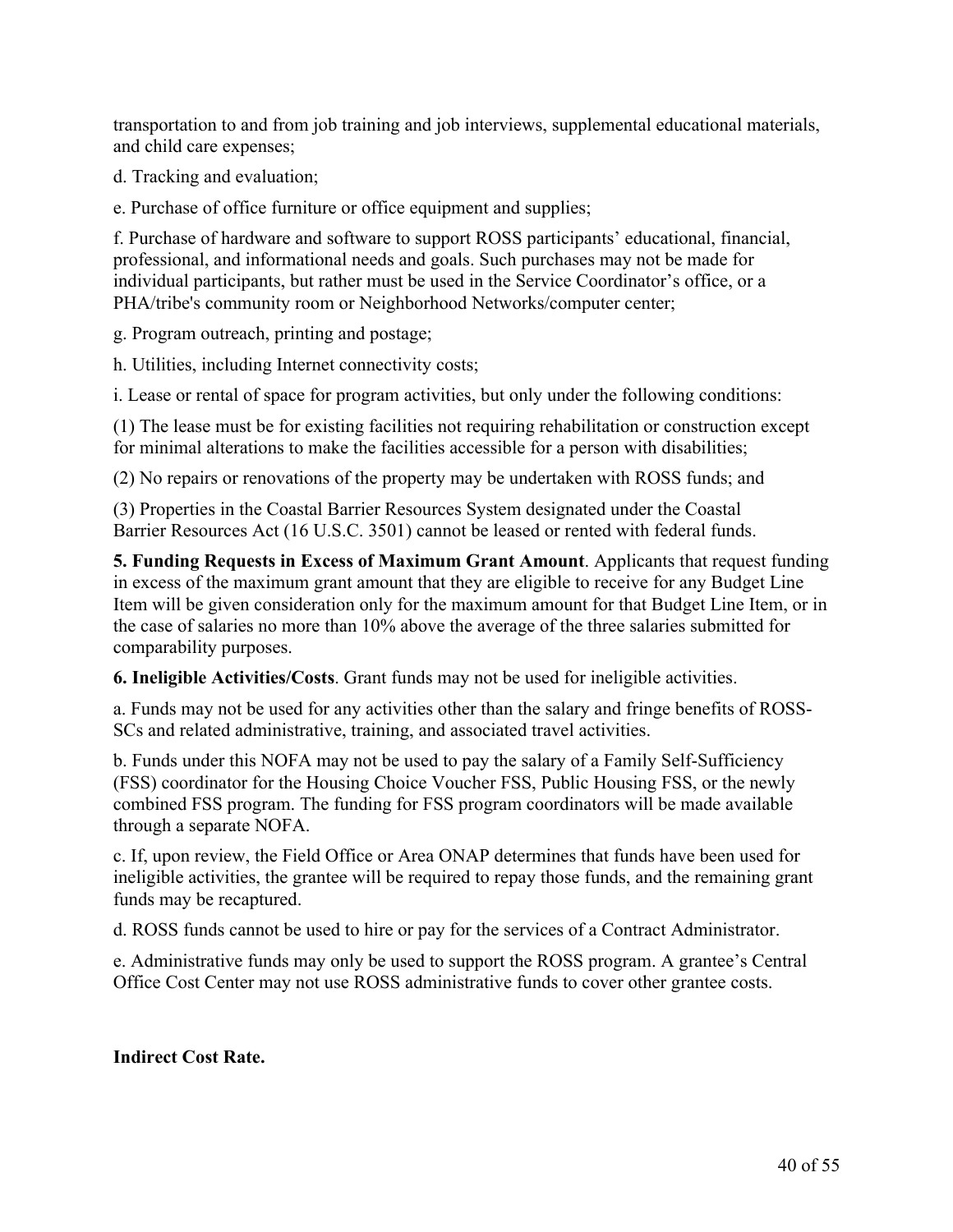This program has received approval from the Secretary or delegate to deviate from a negotiated Indirect Cost Rate and OMB has been notified.

Awards under this NOFA may only fund direct costs, indirect costs may not be claimed.

#### **G. Other Submission Requirements.**

#### **1. Discrepancies between the NOFA on Grants.gov and Other Documents.**

The Program NOFA posted at the Grants.gov website is the official document HUD uses to solicit applications. Applicants are advised to review their application submission against the requirements in the posted Program NOFA. If there is a discrepancy between the Program NOFA posted on Grants.gov and other information provided in any other copy or version or supporting documentation, the posted Program NOFA located at www.Grants.gov prevails. If discrepancies are found, please notify HUD immediately by calling the program contact listed in the Program NOFA. HUD will post any corrections or changes to a Program NOFA on the Grants.gov website. Applicants must enroll an email address at the application download page to receive an e-mail alert from Grants.gov in the event the opportunity is changed.

#### **2. Application Certifications and Assurances.**

Applicants signing the SF424 cover page either through electronic submission or in paper copy submission (for those granted a waiver) affirm that the certifications and assurances associated with the application are material representations of the facts upon which HUD will rely when making an award to the applicant. If it is later determined that the signatory to the application submission knowingly made a false certification or assurance or did not have the authority to make a legally binding commitment for the applicant, the applicant may be subject to criminal prosecution, and HUD may terminate the award to the applicant organization or pursue other available remedies. Each applicant is responsible for including the correct certifications and assurances with its application submission, including those applicable to all applicants, those applicable only to federally-recognized Indian tribes, and those applicable to applicants other than federally-recognized Indian tribes. All program-specific certifications and assurances are included in the program Instructions Download on Grants.gov.

#### **3. Lead Based Paint References**

When providing education or counseling on buying or renting housing that may include pre-1978 housing, when required by regulation or policy, inform clients of their rights under the Lead Disclosure Rule (24 CFR part 35, subpart A), and, if the focus of the education or counseling is on rental or purchase of HUD-assisted pre-1978 housing, the Lead Safe Housing Rule (subparts B, R, and, as applicable, F - M).

#### <span id="page-42-0"></span>**V. Application Review Information.**

#### **A. Review Criteria.**

#### **1. Rating Factors.**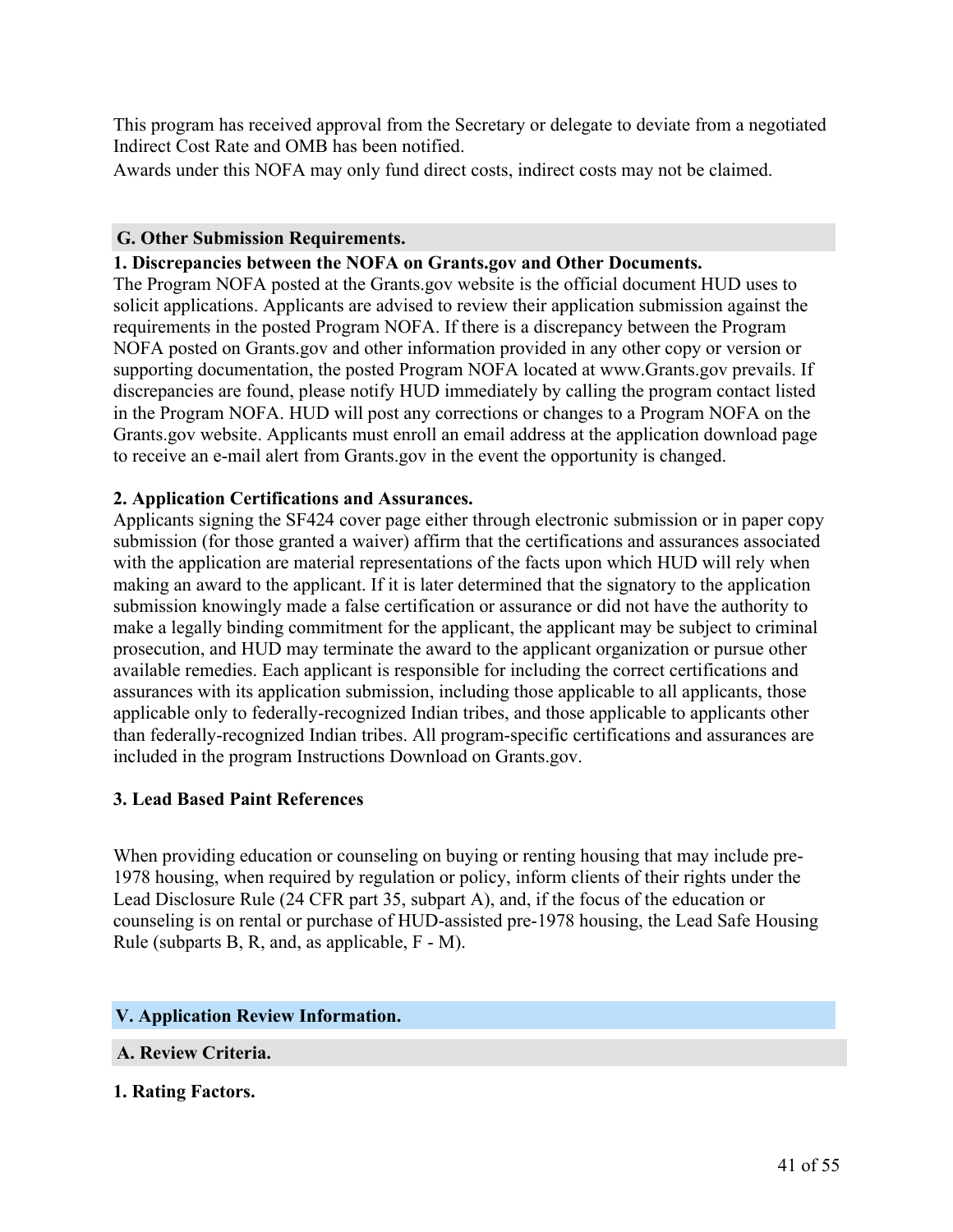The rating factors are divided into two sections: the first is for renewal applicants, the second is for new applicants. Please read the sections below carefully for specific guidance on how to address the rating factors.

**A. Renewal Applicants.** In order to be eligible for funding, renewal applicants will have to meet the rating factor requirements contained in this section. So that HUD may evaluate the past performance of renewal applicants, HUD will review materials submitted with the application. HUD will also review the FY14 Logic Model and annual reporting materials submitted to HUD 30 days after the anniversary date of the start of the FY14 grant term to determine whether the criteria outlined in sub-factors (1) -(2) below have been met.

1.Achievement of at least 50% of services and outcomes. Applicants that have not achieved at least 50% of the services and outcomes goals contained in the FY14 Logic Model fail this subfactor. HUD will base its calculations on the cumulative total for the years the grantee has completed.

2. Submission of Annual Reports. Annual reporting (yearly Logic Model and SF-425 financial statements) is due 30 days after the anniversary date of the start of the FY14 grant term. Applicants who have not submitted the required reports for their FY14 ROSS program fail this sub-factor.

**Note**: Applicants who fail both of the sub-factors outlined in sub-factors  $(1) - (2)$  will fail the rating factor eligibility requirement and will not be eligible for funding.

3. High-Risk Designation for Tribe. In addition to meeting the requirements outlined above, all high-risk tribes must submit a detailed narrative that clearly address the corrective actions that have been put in place in response to the area ONAP's findings. Failure to demonstrate the corrective actions taken will result in applicant's ineligibility for funding.

**B. New Applicants**. In order to be eligible for funding, new applicants will have to meet the rating factor requirements contained in this section. All applicants applying for new funding must submit a narrative statement of no longer than 10 pages addressing relevant experience and capacity outlined below. HUD will evaluate information provided by applicants. If a new applicant has had previous Public & Indian Housing or other HUD awards, the review will also take into account their past performance on these awards and whether the applicant adhered to grant and reporting requirements. This rating factor will be conducted on a Pass/Fail Basis.

HUD will evaluate the relevant experience, capacity, and organizational resources necessary of a new applicant (and Contract Administrator, if applicable) to successfully implement the ROSS program. Do not submit job descriptions or resumes. Do not submit Social Security Numbers of any personnel or consultants.

The narrative must:

1. Describe experience and capacity to conduct the AFFH activities that include, but are not limited to the following:

- Ensure that each participant receives training and information on rights and remedies available under the federal, state, and local fair housing and civil rights laws and a copy of the housing discrimination complaint form.
- Ensure that each participant is instructed on how to file a fair housing complaint ([https](https://portal.hud.gov/hudportal/HUD?src=/topics/housing_discrimination))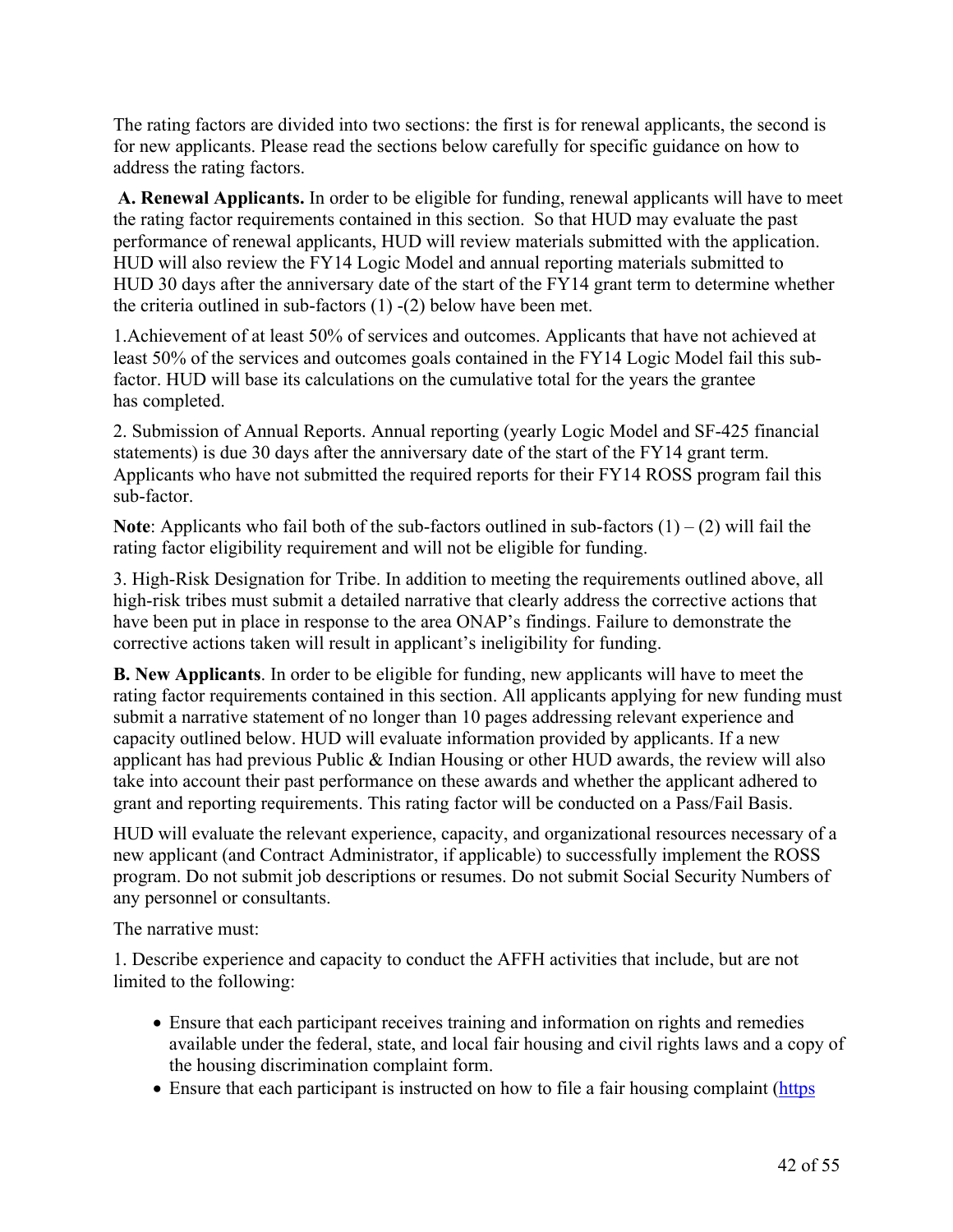[://portal.hud.gov/hudportal/HUD?src=/topics/housing\\_discrimination](https://portal.hud.gov/hudportal/HUD?src=/topics/housing_discrimination)) and given the tollfree number for the Housing Discrimination Hotline: 800-669-9777.

- If the family is currently living in a high poverty census tract in the PHA's jurisdiction, ensure that the family is provided with an explanation of the advantages of moving to an area that does not have a high concentration of low-and very low-income people.
- Make available to all participants information on housing opportunities available throughout the region which will provide them with greater opportunities for employment, job training, highly ranked schools and varied cultural amenities, and how to access such opportunities through support organizations in the area.
- Seek out fair housing training that will assist the coordinator in fulfilling fair housing responsibilities. Fair housing training may be available through the local Fair Housing Initiatives Program (FHIP) agency or the Fair Housing Assistance Program (FHAP) agency. A listing of FHAPs can be found at [https://portal.hud.gov/hudportal/HUD?src](https://portal.hud.gov/hudportal/HUD?src=/program_offices/fair_housing_equal_opp/partners/FHAP/agencies) [=/program\\_offices/fair\\_housing\\_equal\\_opp/partners/FHAP/agencies"](https://portal.hud.gov/hudportal/HUD?src=/program_offices/fair_housing_equal_opp/partners/FHAP/agencies)

2. Describe experience with and capacity to manage multi-year grants that served public housing and/or low income residents within the past 5 years. Provide the grant name, grant year(s), source of funds, and grant amount.

3. Describe experience with providing supportive services to public housing and/or low income residents within the past 5 years.

4. Provide relevant experience and capacity to collect data on grant programs within the past 5 years.

5. Describe achievements of coordinating services for public housing or low income residents including coordinating employment related services, educational services, and health related services within the past 5 years.

**NOTE**: Applicants who fail one of the above evaluation criteria will fail this eligibility requirement and will not be eligible for ROSS funding.

Maximum Points: 0

#### **2. Preference Points.**

Preference points are not available for this program.

#### **B. Review and Selection Process.**

#### **1. Past Performance**

In evaluating applications for funding, HUD will take into account an applicant's past performance in managing funds. Items HUD may consider include, but are not limited to:

a. The ability to account for funds appropriately;

b. Timely use of funds received from HUD;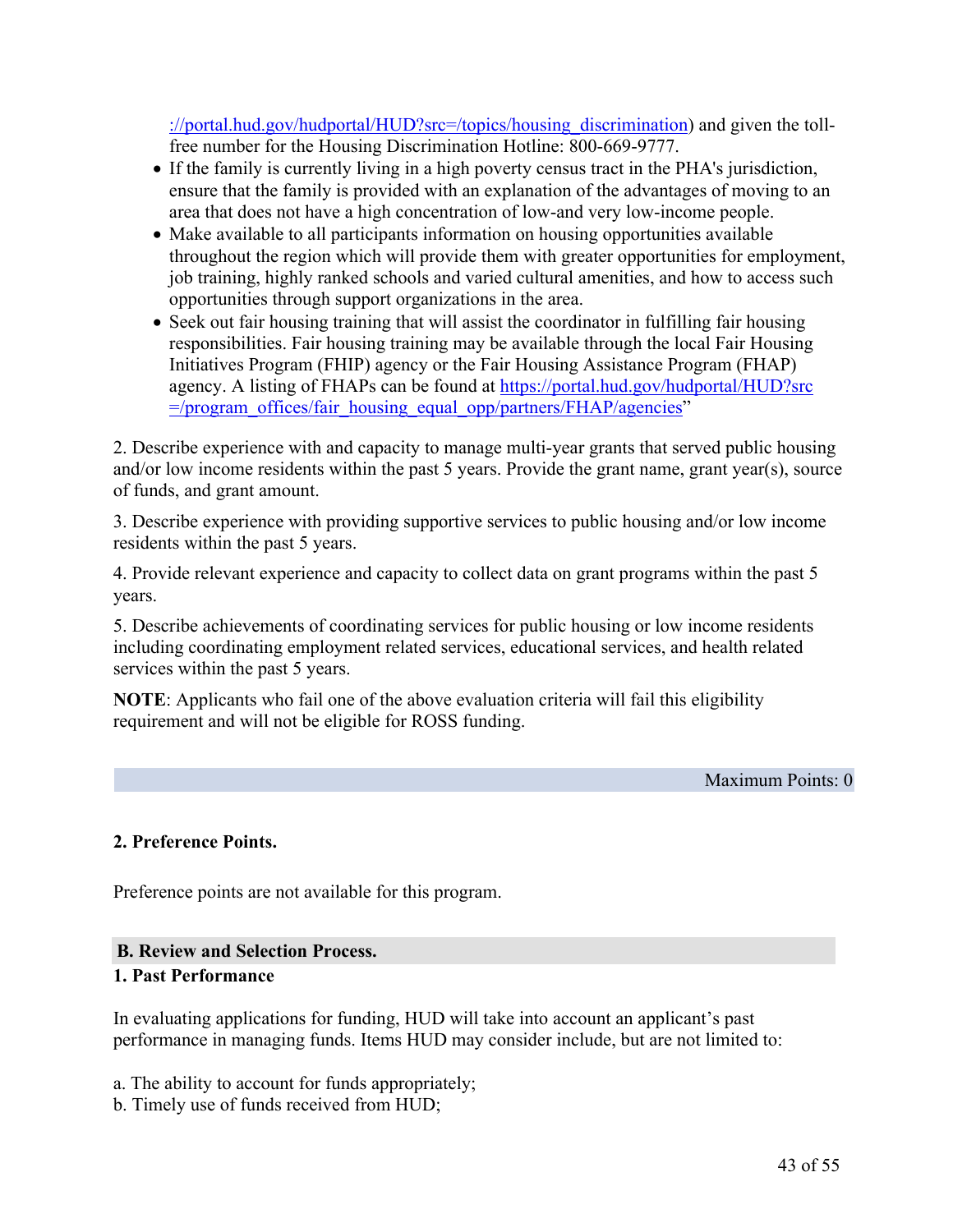c. Timely submission and quality of reports submitted to HUD;

d. Meeting program requirements;

e. Meeting performance targets as established in the grant agreement;

f. The applicant's organizational capacity, including staffing structures and capabilities;

g. Time-lines for completion of activities and receipt of promised matching or leveraged funds; and

h. The number of persons to be served or targeted for assistance.

HUD may deduct points from the rating score or establish threshold levels as specified under the Factors for Award in the Program NOFAs. Each Program NOFA will specify how past performance will be rated or otherwise used in the determination of award amounts. Whenever possible, HUD will obtain past performance information from staff with the greatest knowledge and understanding of each applicant's performance. If this evaluation results in an adverse finding related to integrity or performance, HUD reserves the right to take any of the remedies provided in Section III.C.2.b.(5), Pre-selection Review of Performance, above.

# **2. Assessing Applicant Risk**

Risk will be evaluated by way of the elements described in Sections III.C. and III.D of this NOFA.

**3. Reviews:** Applications are reviewed by HUD to determine if they are technically adequate based on the NOFA requirements. Applications that meet all General Section and NOFA requirements will be entered into a lottery as described below.

**4. Funding Priorities.** Funding for the ROSS-SC is prioritized as follows:

a. RA Applicants. By statute, 25% of all ROSS funds must be awarded to qualified RAs to fund 1 SC per RA. RA applicants are reminded that if they want to be selected as part of this 25% set-aside, they may only submit one application for 1 SC and must submit a CAPA. RA applicants for renewal and new grants are included in this set-aside. If there are more qualified resident organizations than can be funded through the 25% set-aside, a lottery will be conducted. If a lottery is held for the 25% RA set-aside, RA applications not selected will be placed in the appropriate renewal or new/other lottery. Please note that a maximum of three sitebased Resident Association applications serving any one PHA (new or renewal applications) will be funded through this NOFA. If more than three RA applications are received from the same PHA that are deemed eligible for a lottery, the first three chosen will be funded. Applicants are reminded that PHAs/tribes/TDHEs may not receive more than 3 ROSS-SC positions from any combination of applications.

b. Renewal Applicants. After the RA 25% set-aside category is funded, qualified renewal applicants with FY14 ROSS grants will be funded using a lottery system (see chart below).

c. New/Other Applicants. After the RA 25% set-aside and renewal categories are funded, remaining qualified applicants that are new/other applicants will be funded on a lottery basis. Please see section below "Administration of Lotteries."

## **5. Administration of Lotteries**:

The term "lottery" refers to a simple random sample selection process, without replacement, through which each qualified applicant or qualified application has the same probability of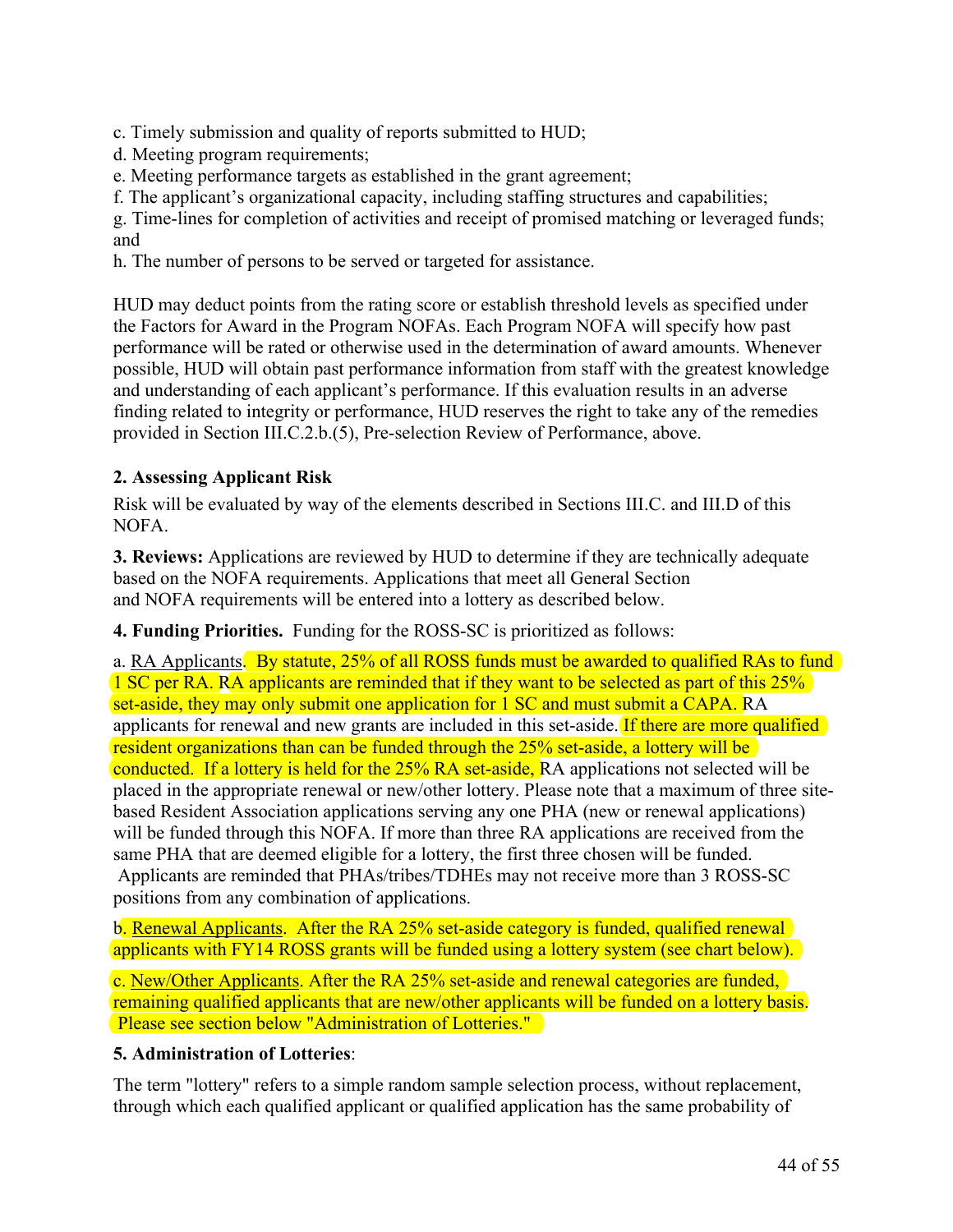being chosen. Once an applicant or application is selected from the pool, it will not be reintroduced to the pool when additional selections are to be made so as to deliberately avoid selecting the same applicant or application a second time.

A lottery for the 25% RA set-aside will only occur if there are more qualified RA applications than can be funded with the amount available in the set-aside. Otherwise, all qualified RA applicants will be funded. If a lottery is run for the 25% RA set-aside, RA applications that are not selected will be placed in the appropriate lottery funding category.

|              | 25% Resident Association (RA) Set-Aside                                              |
|--------------|--------------------------------------------------------------------------------------|
|              | If RA applications exceed the 25% set-aside funding, RA<br>lottery will be conducted |
| Lottery $#1$ | <b>Renewal applicants</b>                                                            |
|              | If funding remains continue to Lottery #2                                            |
| Lottery $#2$ | <b>New/Other applicants</b>                                                          |

## **6. Corrections to Deficient Applications**

Please read the FY2017 **General Section** to ensure that you meet the requirements to successfully file an application with Grants.gov and register with SAM which requires a DUNS number. For more information about conditions that allow a grace period, please see **Section VI.B.2** of the FY2017 **General Section**.

If HUD finds a curable deficiency in an application, HUD will notify the applicant in writing describing the clarification or technical deficiency. Clarifications or corrections of technical deficiencies in accordance with the information provided by HUD in the email notification of a technical deficiency must be received by HUD within 7 calendar days of the date of the HUD email notification. HUD will use, as the start of the cure period, the date stamp on the email that HUD sends to the applicant. (If the deficiency cure deadline date falls on a Saturday, Sunday, or federal holiday, then the applicant's correction must be received by HUD on the next day that is not a Saturday, Sunday, or federal holiday.) For more information on the procedures to correct a deficient application, including how to email or fax information required to resolve the deficiency, please see **Section VI.B.7.** "Corrections to Deficient Applications" in the FY2017 **General Section**.

HUD will treat paper applications with the wrong DUNS number as a technical deficiency and the applicant will be able to provide a corrected SF-424 to the location indicated in the waiver approval within the cure period specified in the waiver approval and in accordance with the notification of the need to cure the application. Failure to correct the deficiency and meet the requirement to have a DUNS number and active registration in the System for Award Management (SAM) will render the application ineligible for funding.

Electronic filers that do not meet the registration requirements for a DUNS number and registration with SAM.gov ([www.SAM.gov\)](http://www.SAM.gov) will not be provided a cure period other than the timely receipt and grace period policy. The 10 day cure period for the ROSS-SC NOFA does not apply to DUNS numbers and registration requirements for electronic filers.

#### **C. Anticipated Announcement and Award Dates.**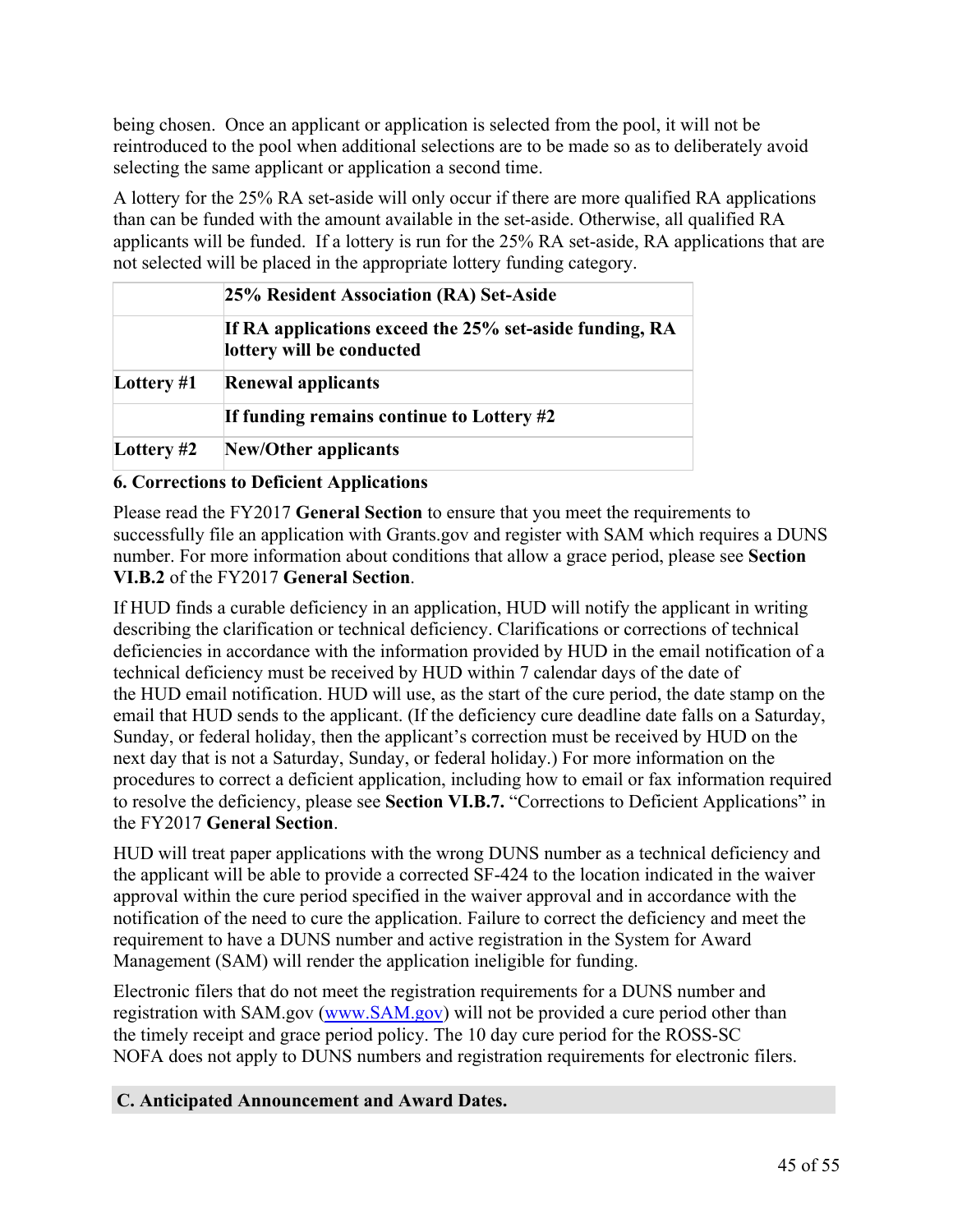HUD expects to make awards by December 2017.

#### <span id="page-47-0"></span>**VI. Award Administration Information.**

#### **A. Award Notices.**

Following the evaluation process HUD will notify successful applicants of their selection for funding. HUD will also notify all other applicants, whose applications were received by the deadline, that have not been chosen for award. Notifications will be sent by email to the person listed as the AOR in item 21 of the SF-424.

**1. Award Announcements**. HUD will make announcements of grants awards after the review process is completed. HUD will first issue a press release which applicants may access by going to HUD's homepage at: [www.hud.gov](http://www.hud.gov). Subsequently, grantees will be notified by letter and will receive instructions on what steps they must take in order to access funding and begin implementing grant activities. Applicants who are not funded will also receive a letter via U.S. postal mail.

**2. Debriefings**. All applicants may request a debriefing related to their individual application. Applicants requesting to be debriefed must send a written request to Mr. Cedric Brown, Director, Grants Management Center, U.S. Department of Housing and Urban Development, 451 7th Street, S.W., Room 3166, 3rd Floor, Washington, DC 20410.

**3. Appeals**. If an applicant wish to appeal the determination on their application, in accordance with the Office of Public and Indian Housing's policy, the applicant must submit a request within 30 calendar days of the date on the award/ineligible letter. The applicant's request must include the basis for the appeal and must be sent via email to Cedric A. Brown, Director, Grants Management Center, at cedric.a.brown@hud.gov. In the event that HUD committed an error that would result in funding when corrected, HUD may issue an award, subject to the availability of funds.

#### **B. Administrative, National and Department Policy Requirements.**

For this NOFA, the following requirements apply:

#### **Equal Protection for Faith-based and Community Organizations.**

Consistent with Executive Order (E.O.) 13279, "Equal Protection of the Laws for Faith-Based and Community Organizations," as amended by E.O. 13559, "Fundamental Principles and Policy-making Criteria for Partnerships with Faith-Based and Other Neighborhood Organizations," faith-based organizations are eligible to participate in HUD's programs and activities on the same basis as any other organization.

HUD's regulations on the equal participation of faith-based organizations are at 24 CFR 5.109. On April 4, 2016, HUD amended 24 CFR 5.109 consistent with E.O. 13559. (See 81 FR 19355). These regulations apply to all HUD programs and activities, including all of HUD's Native American Programs, except as may be otherwise provided in the respective program regulations,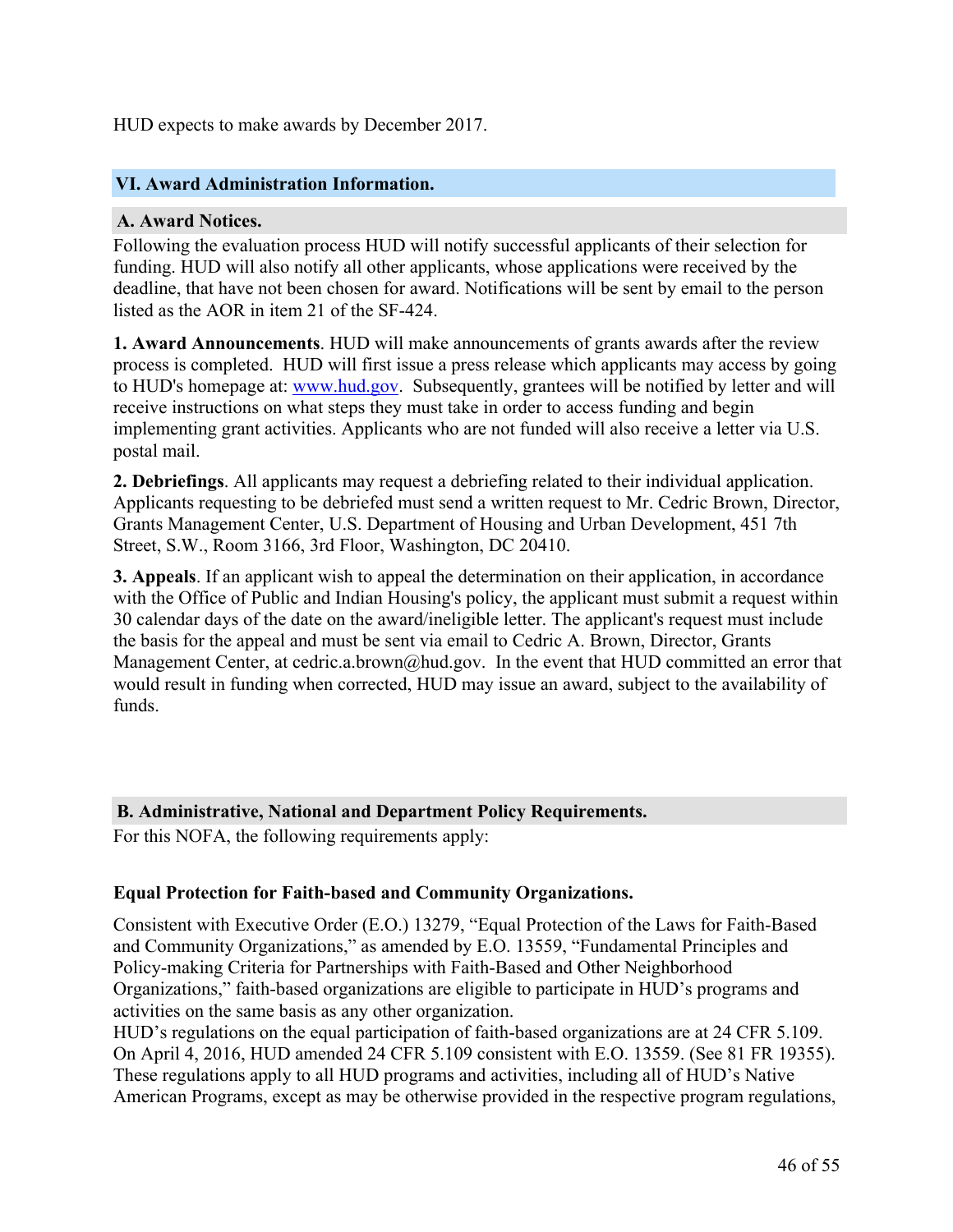or unless inconsistent with the respective program authorizing statute. These regulations provide, among other things, that a faith-based organization that participates in a HUD-funded program or activity retains its independence, and may continue to carry out its mission provided that it does not use direct Federal financial assistance to support or engage in any explicitly religious activities; an organization that engages in explicitly religious activities must separate those activities, in time or location, from activities supported by direct Federal financial assistance and participation must be voluntary; a faith-based organization that carries out programs or activities with direct Federal financial assistance from HUD must provide beneficiaries and prospective beneficiaries with a written notice of certain protections; beneficiaries and prospective beneficiaries may object to the religious character of an organization, upon which the organization must undertake reasonable efforts to identify and refer the beneficiary or prospective beneficiary to an alternative provider; and an organization that receives Federal financial assistance under a HUD program or activity may not discriminate against a beneficiary or prospective beneficiary on the basis of religion, religious belief, a refusal to hold a religious belief, or a refusal to attend or participate in a religious practice. (See 24 CFR 5.109).

## **Participation in a HUD-Sponsored Program Evaluation.**

As a condition of the receipt of financial assistance under a Program NOFA, all successful applicants will be required to cooperate with all HUD staff, contractors, or designated grantees performing research or evaluation studies funded by HUD.

#### **Environmental Review**:

In accordance with 24 CFR 58.34(a)(3) or (a)(9), 58.35(b)(2) and 50.19(b)(3), (b)(9), or (b)(12), activities funded under this NOFA are categorically excluded from environmental review under the National Environmental Policy Act of 1969 (42 U.S.C. 4321) and are not subject to environmental review under related laws and authorities.

## **OMB Administrative Requirements and Cost Principles.**

Unless excepted under 24 CFR chapters I through IX, the Uniform Administrative Requirements, Cost Principles, and Audit Requirements for Federal Awards, set forth in 2 CFR part 200, shall apply to Federal Awards made by the Department of Housing and Urban Development to non-Federal entities. Applicants should be aware that if the total Federal share of your Federal award may include more than \$500,000 over the period of performance, you may be subject to post award reporting requirements reflected in Appendix XII to Part 200 Award Terms and Condition for Recipient Integrity and Performance.

#### **Drug-Free Workplace.**

Recipients and subrecipients receiving funds from HUD are subject to 2 CFR part [2429,](http://www.ecfr.gov/cgi-bin/text-idx?SID=526c90beffd3a13b4d67191f2c13f88a&mc=true&node=pt2.1.2429&rgn=div5) which implements the Drug-Free Workplace Act of 1988 (41 U.S.C. 701, et seq.), as amended, and required to provide a drug-free workplace. Compliance with this requirement means that the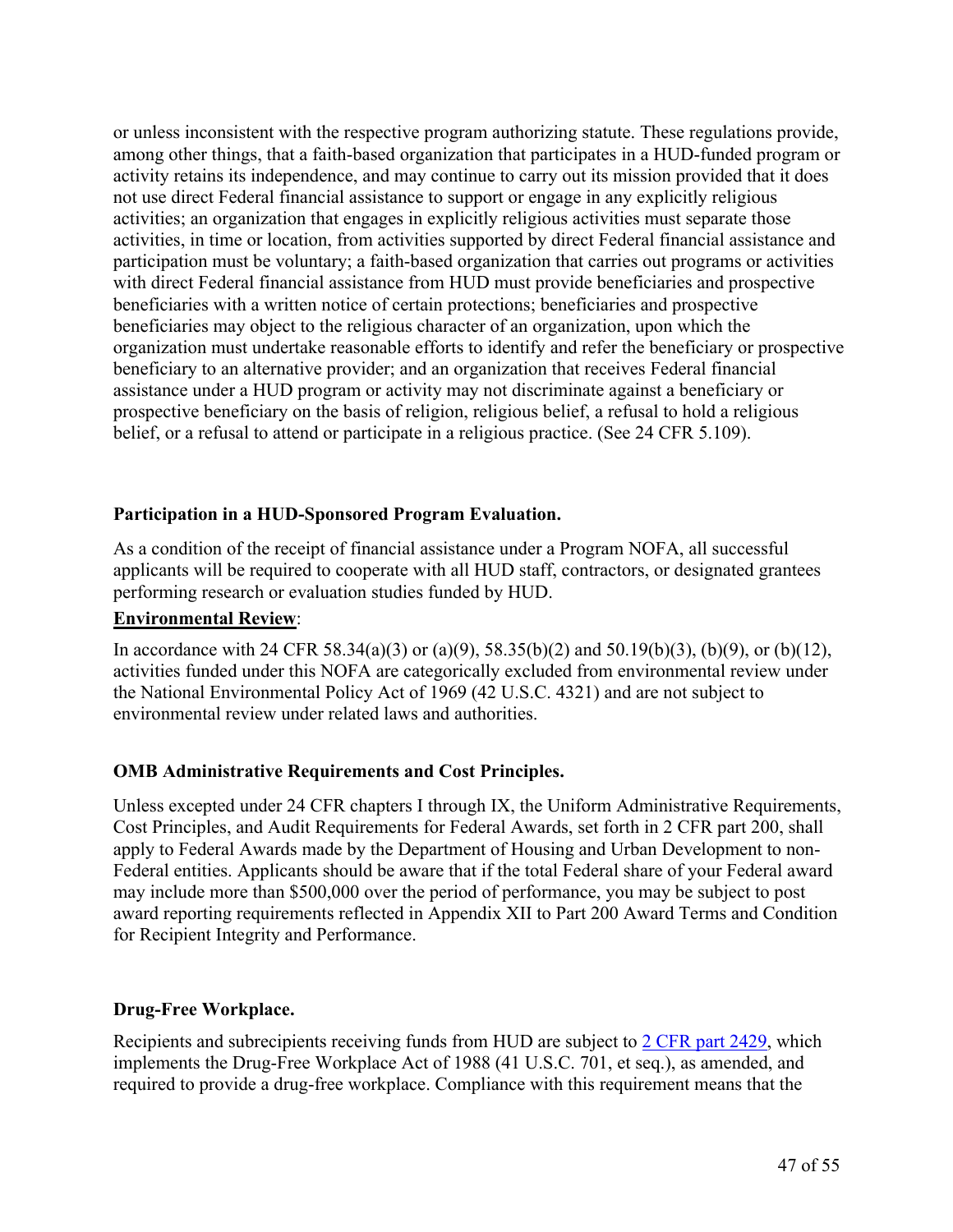applicant will:

- Publish a statement notifying employees that it is unlawful to manufacture, distribute, dispense, possess, or use a controlled substance in the applicant's workplace and such activities are prohibited. The statement must specify the actions that will be taken against employees for violation of this prohibition. The statement must also notify employees that, as a condition of employment under the federal award, they are required to abide by the terms of the statement and that each employee must agree to notify the employer in writing if the employee is convicted for a violation of a criminal drug statute occurring in the workplace, no later than 5 calendar days after such conviction.
- Establish an ongoing drug-free awareness program to inform employees about:
	- o The dangers of drug abuse in the workplace;
	- o The applicant's policy of maintaining a drug-free workplace;
	- o Available drug counseling, rehabilitation, or employee assistance programs; and
	- o The penalties that may be imposed upon employees for drug abuse violations occurring in the workplace.
- Notify HUD and other federal agencies providing funding in writing within 10 calendar days after receiving notice from an employee of a drug abuse conviction or otherwise receiving actual notice of a drug abuse conviction. The notification must be provided in writing to HUD's Office of Strategic Planning and Management, Grants Management Division, Department of Housing and Urban Development, 451 7th Street, SW, Room 3156, Washington DC 20410-3000, along with the following information:
	- o The program title and award number for each HUD award covered;
	- o The HUD staff contact name, telephone and fax numbers;
	- o A grantee contact name, telephone and fax numbers; and
	- o The convicted employee's position and title.
- Require that each employee engaged in the performance of the federally funded award be given a copy of the drug-free workplace statement required in item (a) above and notify the employee that one of the following actions will be taken against the employee within 30 calendar days of receiving notice of any drug abuse conviction:
	- o Institution of a personnel action against the employee, up to and including termination consistent with requirements of the Rehabilitation Act of 1973 (29 U.S.C. 794), as amended; or
	- o Imposition of a requirement that the employee participate satisfactorily in a drug abuse assistance or rehabilitation program approved for such purposes by a federal, state, or local health, law enforcement, or other appropriate agency.
- Identify to the agency making the award all known workplaces under the award. The workplace identification must include the actual address of buildings or other sites where work under the award will take place. The applicant must also inform the agency of any workplace changes during the performance of the award. The identification of the workplaces must occur either:
	- o At the time of application or upon award; or
	- o In documents the applicant keeps on file in its offices during performance of the award, in which case the applicant must make the information available for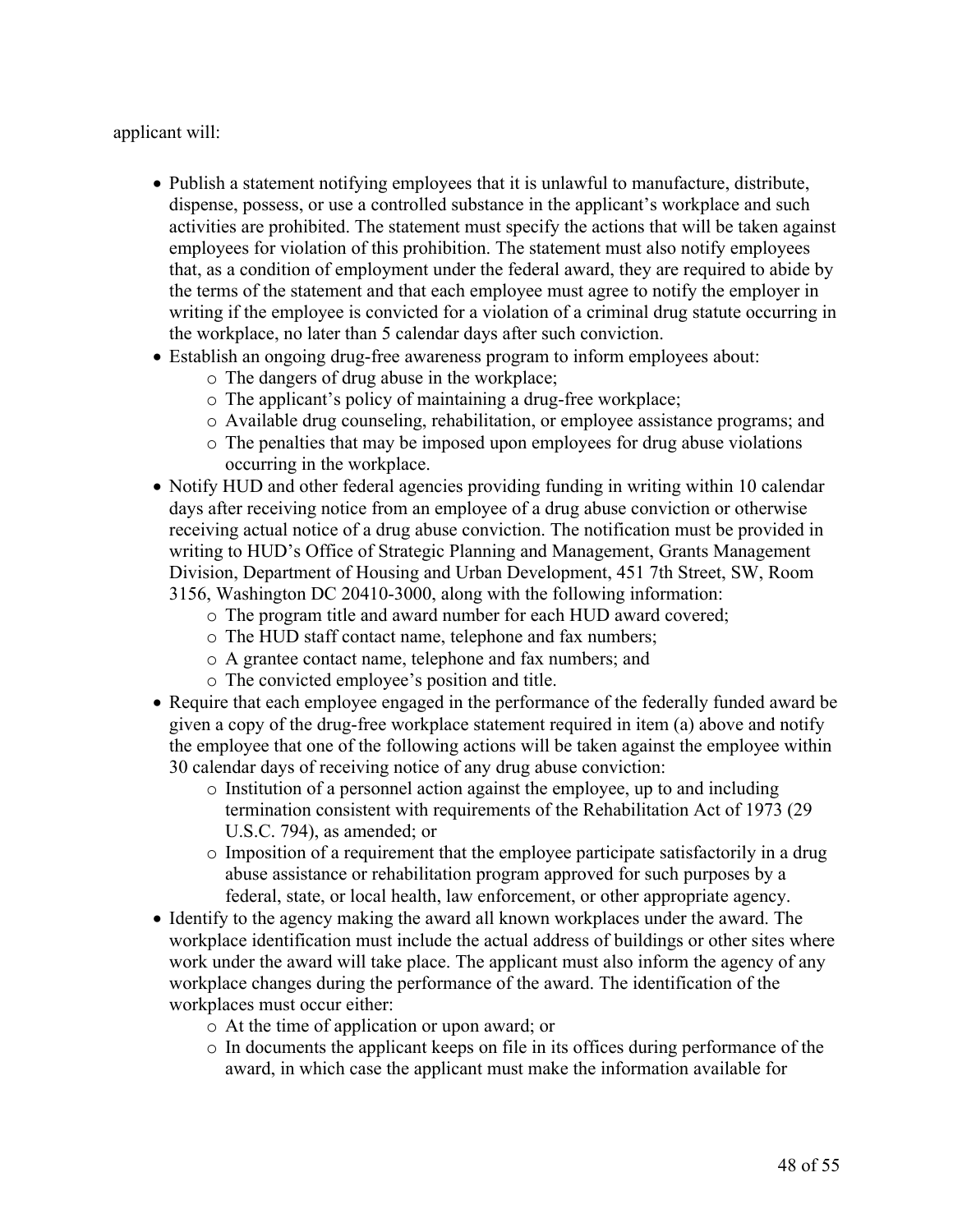inspection upon request by the agency.

#### **Safeguarding Resident/Client Files.**

In maintaining resident and client files, funding recipients shall comply with the Privacy Act of 1974 (Privacy Act), the agency rules and regulations issued under the Privacy Act, and observe state and local laws concerning the disclosure of records that pertain to individuals. Recipients must comply with the Privacy Act in the design, development, or operation of any system of records on individuals and take reasonable measures to ensure that resident and client files are safeguarded, including when reviewing, printing, or copying client files.

#### **Compliance with the Federal Funding Accountability and Transparency Act of 2006 (Pub. L.109-282) (Transparency Act), as amended.**

Prime Grant Awardee Reporting. Prime recipients of HUD's financial assistance are required to report certain subawards in the Federal Funding Accountability and Transparency Act Subaward System (FSRS) website located at www.fsrs.gov or its successor system for all prime awards listed on the FSRS website. Prime financial assistance awardees receiving funds directly from HUD are required to report subawards and executive compensation information both for the prime award and subaward recipients, including awards made as pass-through awards or awards to vendors. For reportable subawards, if executive compensation reporting is required and subaward recipients' executive compensation is reported through the SAM system, the prime recipient is not required to report this information. The reporting of award and subaward information is in accordance with the requirements of the Transparency Act, as amended by section 6202 of Public Law 110-252, and by section 3 of Public Law 113-101. Text Field: Compliance with the Federal Funding Accountability and Transparency Act of 2006 (Pub. L.109-282) (Transparency Act), as amended

## **Physical Accessibility.**

Note that all meetings must be held and services provided in facilities that are physically accessible to persons with disabilities. Where physical accessibility is not achievable, successful applicants must give priority to alternative methods of product or information delivery that offer programs and activities to qualified individuals with disabilities in the most integrated setting appropriate in accordance with HUD's implementing regulations for section 503 of the Rehabilitation Act of 1973 (29 U.S.C.§794) at 24 CFR part 8. In addition, all notices of and communications during all training sessions and public meetings shall be provided in a manner that is effective for persons with hearing, visual, and other communication-related disabilities or provide other means of accommodation for persons with disabilities consistent with section 504 of the Rehabilitation Act of 1973 and HUD's section 504 regulations. See CFR section 8.6.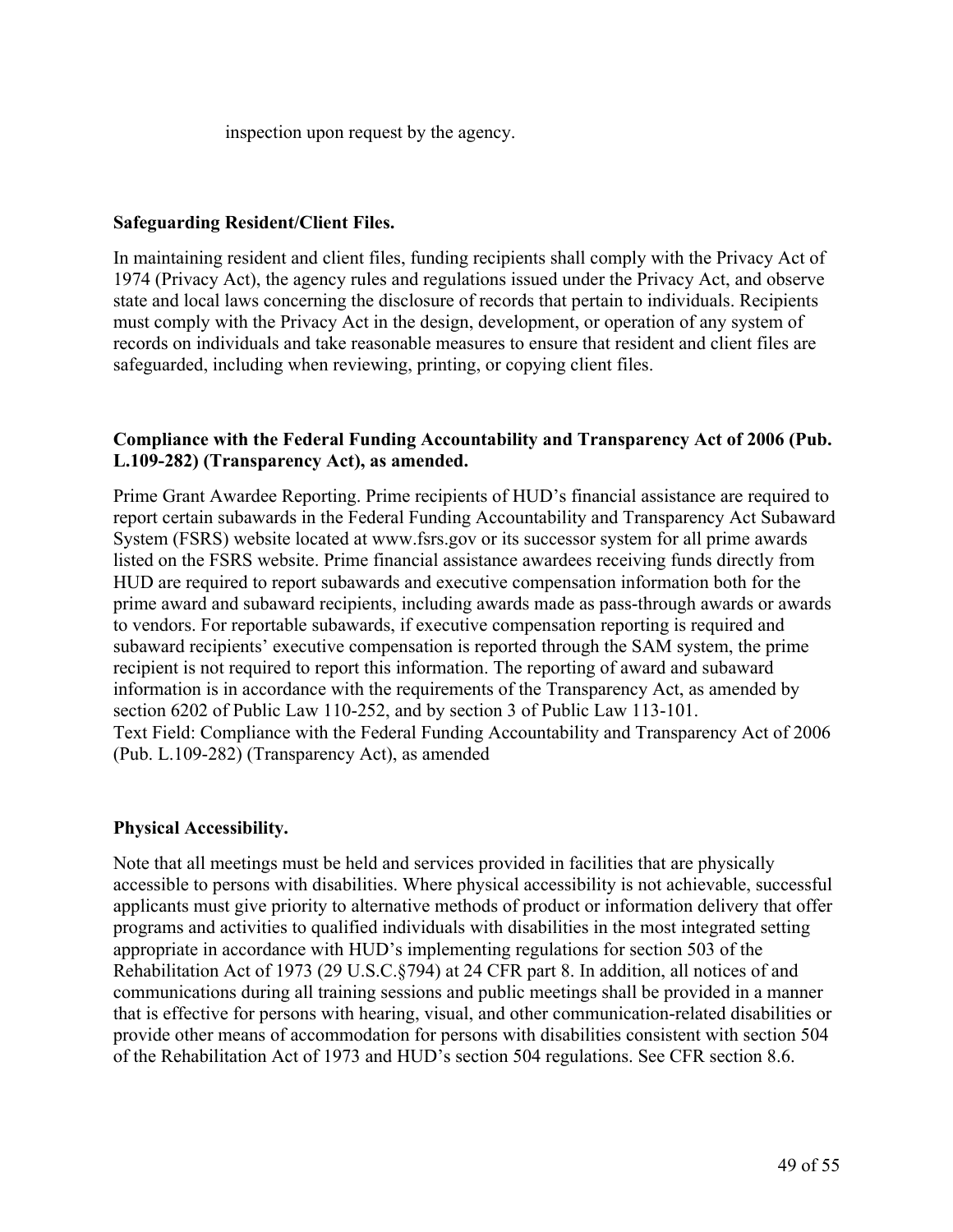# **C. Reporting.**

HUD requires recipients to submit performance and financial reports under OMB guidance and program instructions.

**1. Reporting Requirements and Frequency of Reporting**. This Program NOFA and award agreement will specify the reporting requirements, including content, method of data collection, and reporting frequency. Applicants should be aware that if the total Federal share of your Federal award may include more than \$ 500,000 over the period of performance, you may be subject to post award reporting requirements reflected in Appendix XII to Part 200--Award Term and Condition for Recipient Integrity and Performance Matters.

**2. Race, Ethnicity and Other Data Reporting**. HUD requires recipients that provide HUDfunded program benefits to individuals or families to report data on the race, color, religion, sex, national origin, age, handicap (disability), and family characteristics of persons and households who are applicants for, participants in, or beneficiaries or potential beneficiaries of HUD programs in order to carry out the Department's responsibilities under the Fair Housing Act, Executive Order 11063, Title VI of the Civil Rights Act of 1964, and Section 562 of the Housing and Community Development Act of 1987. Program NOFAs may specify the data collection and reporting requirements. Many programs use the Race and Ethnic Data U.S. Department of Housing OMB Approval No. 2535-0113 Reporting Form HUD-27061.

**3. Performance Reporting**. All HUD funded programs, including this program, require recipients to submit, not less than annually, a report documenting achievement of outcomes under the purpose of the program and the work plan in the award agreement.

**4. Annual Performance Reports**. Grantees are expected to consistently meet their goals and submit their reports annually and on time. Further, because the ROSS-SC grant funds salaries primarily, HUD expects grantees to spend funds on a regular basis (monthly, or every two months) and avoid maintaining significant grant balances. **NOTE**: HUD will review grantees' performance both in achieving their promised goals and the status of grant balances on a regular basis **and** when evaluating applications for future funding.

Annual progress reports must include financial reports (SF425) and submission of data in reporting tool specified by HUD showing achievements.

Performance reports are due to the field office 30 days after the anniversary of grant execution. Performance reports are due annually. If reports are not received by the deadline date, grant funds will be suspended until reports are received.

#### **5. Grant Closeout:**

**a. Final Report**. All grantees must submit a final report to their local field office or area ONAP that will include a financial report (SF425) and data report showing achievements to date through the reporting tool as specified by HUD. A narrative describing milestones, progress towards goals, and problems encountered and methods used to address the problems to support the data is optional. Grantees must use quantifiable data to measure performance against goals and objectives. The financial report must contain a summary of all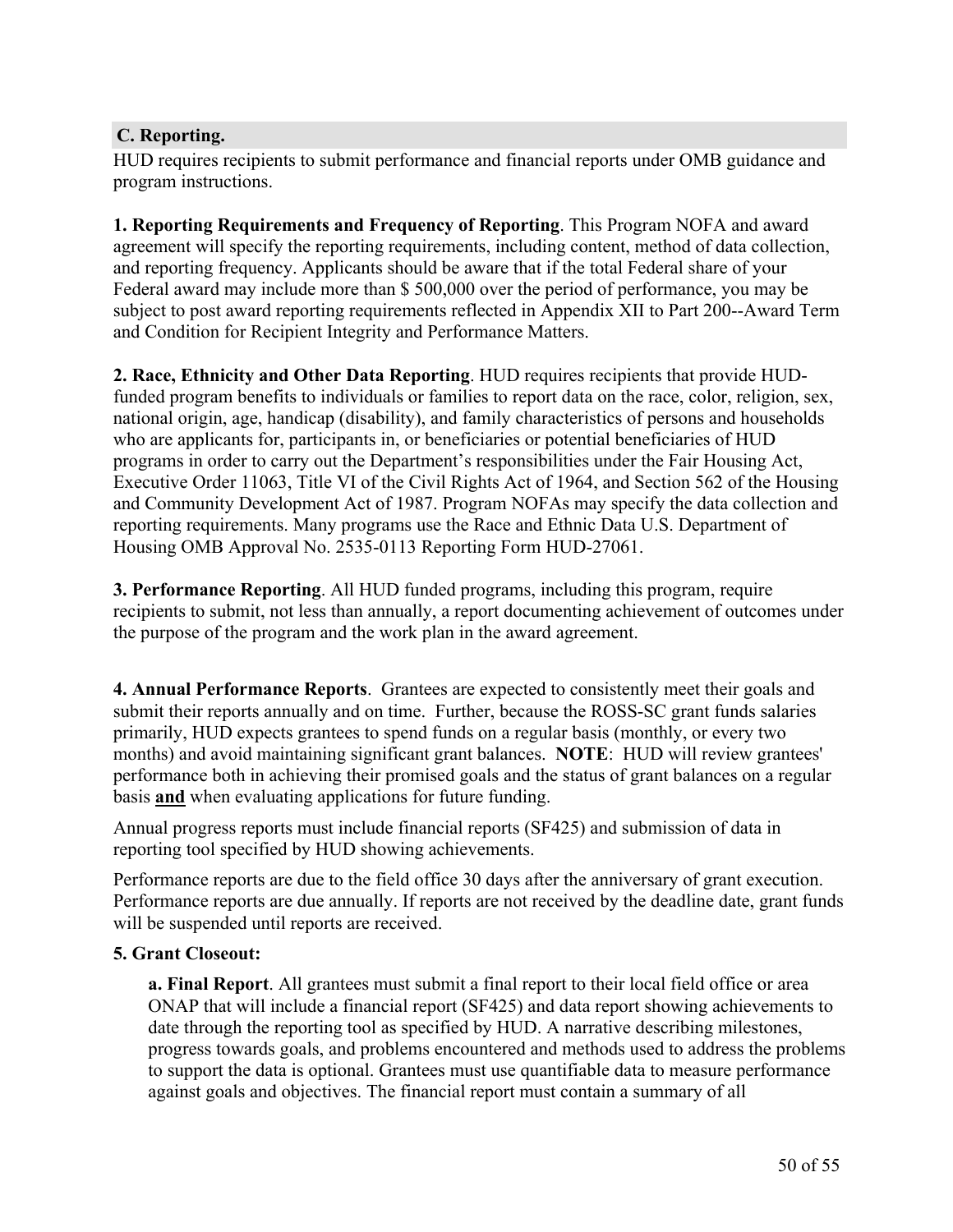expenditures made from the beginning of the grant agreement to the end of the grant agreement and must include any unexpended balances. The final report is due to the field office 90 days after the termination of the grant agreement.

**b. Final Audit**. Grantees that expend \$750,000 or more in federal funds in a given program or fiscal year are required to obtain a complete final close-out audit of the grant's financial statements by a Certified Public Accountant (CPA), in accordance with generally accepted government audit standards. A written report of the audit must be forwarded to HUD within 30 days of issuance. Grant recipients must comply with the requirements of OMB Final Guidance "Uniform Administrative Requirements, Cost Principles, and Audit Requirements for Federal Awards," codified at 2 CFR Part 200.

**6. Section 3 Reporting.** The Section 3 regulations at 24 CFR Part 135, subpart E, impose certain reporting requirements on recipients, including the submission of an annual report of Section 3 outcomes using form HUD 60002 via the Section 3 Performance Evaluation and Registry System (SPEARS). Additional information can be found at [https://portal.hud.gov/hudportal/HUD?src](https://foa.grantsolutions.gov/The%20Section%203%20regulations%20at%2024%20CFR%20Part%20135,%20subpart%20E,%20impose%20certain%20reporting%20requirements%20on%20recipients,%20including%20the%20submission%20of%20an%20annual%20report%20of%20Section%203%20outcomes%20using%20form%20HUD%2060002%20via%20the%20Section%203%20Performance%20Evaluation%20and%20Registry%20System%20(SPEARS).%20Additional%20information%20can%20be%20found%20at%20%20https:/portal.hud.gov/hudportal/HUD?src=/program_offices/fair_housing_equal_opp/section3/section3/spears4) [=/program\\_offices/fair\\_housing\\_equal\\_opp/section3/section3/spears](https://foa.grantsolutions.gov/The%20Section%203%20regulations%20at%2024%20CFR%20Part%20135,%20subpart%20E,%20impose%20certain%20reporting%20requirements%20on%20recipients,%20including%20the%20submission%20of%20an%20annual%20report%20of%20Section%203%20outcomes%20using%20form%20HUD%2060002%20via%20the%20Section%203%20Performance%20Evaluation%20and%20Registry%20System%20(SPEARS).%20Additional%20information%20can%20be%20found%20at%20%20https:/portal.hud.gov/hudportal/HUD?src=/program_offices/fair_housing_equal_opp/section3/section3/spears4)

Please direct questions regarding specific reporting requirements to the point of contact listed in Section VII. Agency Contact(s), below.

## **D. Debriefing.**

For a period of at least 120 days, beginning 30 days after the awards for a Program NOFA are publicly announced, HUD will provide to a requesting applicant a debriefing related to its application. A request for debriefing must be made in writing or by email by the authorized official whose signature appears on the SF424 or by his or her successor in office, and be submitted to the person, organization, or email address identified as the contact under the section entitled Agency Contact(s) in the Program NOFA. Information provided during a debriefing may include the final score the applicant received for each rating factor, final evaluator comments for each rating factor, and the final assessment indicating the basis upon which funding was approved or denied.

## <span id="page-52-0"></span>**VII. Agency Contact(s).**

HUD staff will be available to provide clarification on the content of this NOFA. Please note that HUD staff cannot assist applicants in preparing their applications. Questions regarding specific program requirements for this NOFA should be directed to the point of contact listed below.

#### Tremayne Youmans [ROSS-PIH@hud.gov](mailto:ROSS-PIH@hud.gov)

Persons with hearing or speech impairments may access this number via TTY by calling the toll-free Federal Relay Service at 800-877-8339.

#### <span id="page-52-1"></span>**VIII. Other Information.**

**Paperwork Reduction Act Statement.** The information collection requirements in this notice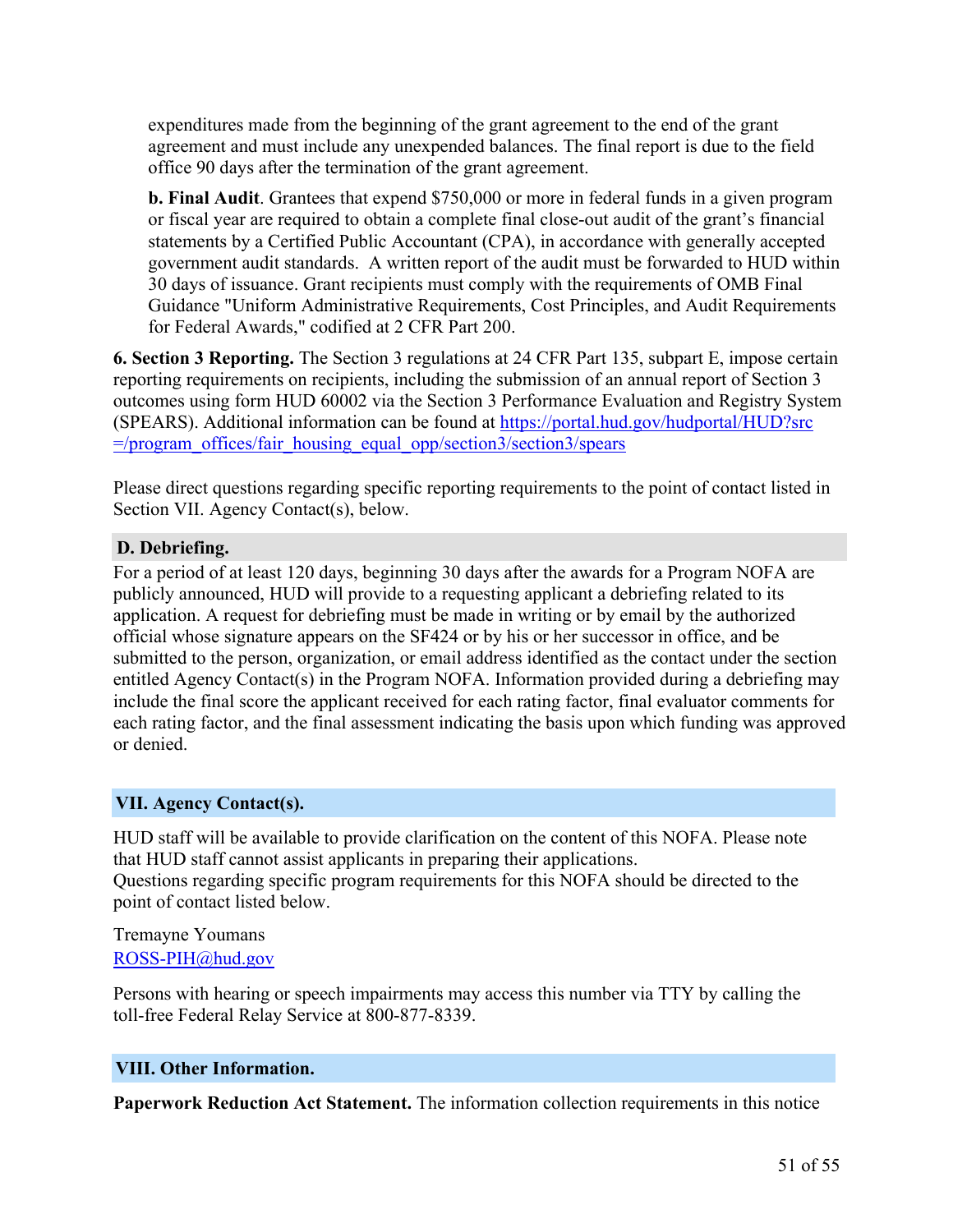have been approved by OMB under the Paperwork Reduction Act of 1995 (44 U.S.C.3501- 3520). In accordance with the Paperwork Reduction Act, HUD may not conduct or sponsor, and a person is not required to respond to, a collection of information unless the collection displays a valid OMB control number. Each Program NOFA will identify its applicable OMB control number unless its collection of information is excluded from these requirements under 5 CFR part 1320.

#### **National Environmental Policy Act.**

A Finding of No Significant Impact (FONSI) with respect to the environment has been made for this NOFA in accordance with HUD regulations at 24 CFR Part 50, which implement section 102(2)(C) of the National Environmental Policy Act of 1969 (42 U.S.C. 4332(2)(C)). The FONSI is available for inspection at HUD's Funds Available web page at [http://portal.hud.gov/hudportal](http://portal.hud.gov/hudportal/HUD?src=/program_offices/administration/grants/fundsavail) /HUD?src=/program\_offices /administration /grants /fundsavail.

## <span id="page-53-0"></span>**Appendix.**

Eligibility Chart:

| Applicant<br>type     | <b>Number</b><br>of SCs                                                                                                                          | <b>Number of</b> Notes<br><b>Applications</b>           |  |
|-----------------------|--------------------------------------------------------------------------------------------------------------------------------------------------|---------------------------------------------------------|--|
| <b>PHAs</b>           | Up to $3$ ,<br>depending<br>on the<br>number of<br>occupied<br><b>ACC</b> units<br>in their<br>inventory as<br>of the<br>application<br>deadline | 1, either<br>under the<br>new or<br>renewal<br>category |  |
| Tribes/TDHEs Up to 3, | depending<br>on the<br>number of<br>occupied<br><b>NAHASDA</b><br>-assisted<br>units in<br>their<br>inventory as<br>of the                       | 1, either<br>under the<br>new or<br>renewal<br>category |  |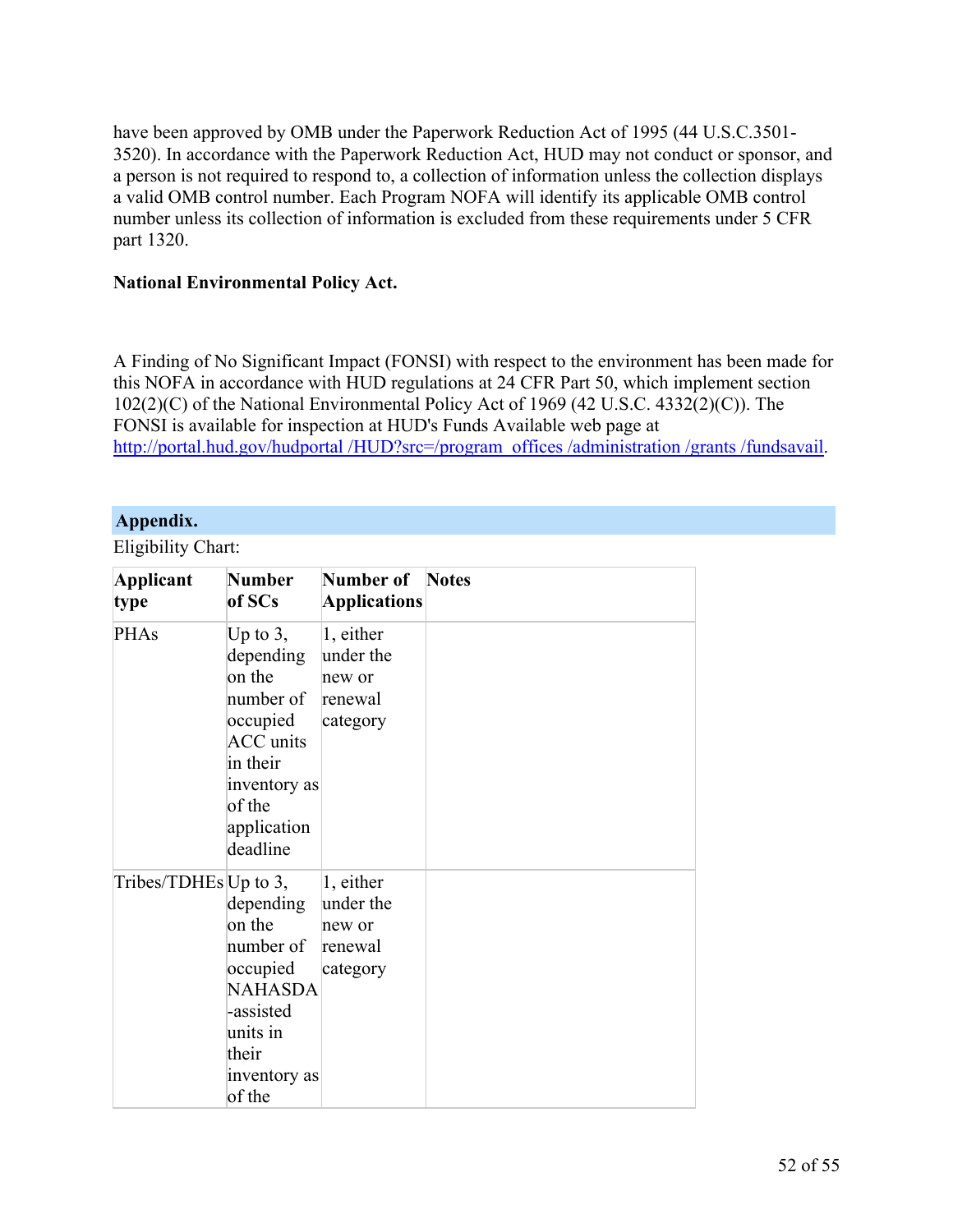|                                                                                                                                                                                                                           | application<br>deadline   |                                                                                                                            |                                                                                                                                                                                                                                                                                                                                                                                                                                       |
|---------------------------------------------------------------------------------------------------------------------------------------------------------------------------------------------------------------------------|---------------------------|----------------------------------------------------------------------------------------------------------------------------|---------------------------------------------------------------------------------------------------------------------------------------------------------------------------------------------------------------------------------------------------------------------------------------------------------------------------------------------------------------------------------------------------------------------------------------|
| Site-<br><b>Based RAs</b>                                                                                                                                                                                                 | 1                         | 1                                                                                                                          | • These applicants may<br>submit under either the new<br>or renewal category.<br>• A maximum of three site-<br>based Resident<br>Associations serving the<br>same PHA may be funded<br>through this NOFA.<br>• Site-based RA applicants<br>may only apply for one SC<br>• All Site-Based RA<br>applicants must submit<br>a CAPA.                                                                                                      |
| Non site-<br>based RAs (i.e<br>., city-wide,<br>intermediary,<br>jurisdiction-<br>wide, state-<br>wide, and<br>national) appl<br>ying under<br>the 25% RA<br>set aside                                                    | 1                         | 1                                                                                                                          | • These applicants may<br>submit one application<br>under either the new or<br>renewal category for one<br>SC.<br>• All RA applicants must<br>submit a CAPA.                                                                                                                                                                                                                                                                          |
| Non site-based Up to 3 per Up to 3 total.<br>RAs (i.e., city-application<br>wide,<br>intermediary,<br>jurisdiction-<br>wide, state-<br>wide, and<br>national) <i>not</i> a<br>pplying<br>under the<br>25% RA set<br>aside | for a<br>maximum<br>of 9. | Applications<br>may be<br>submitted<br>under both<br>renewal and<br>new<br>categories for<br>a total of 3<br>applications. | • These applicants will be<br>permitted to submit up to 3<br>applications if they are not<br>availing themselves of the<br>25% RA set-aside.<br>• These applicants may<br>request more than one SC<br>for PHAs,<br>tribes/TDHEs depending on<br>the unit count.<br>Applications submitted<br>under the renewal<br>category, <i>must</i> be submitted<br>on behalf of the same<br>organization the applicant<br>was funded to serve in |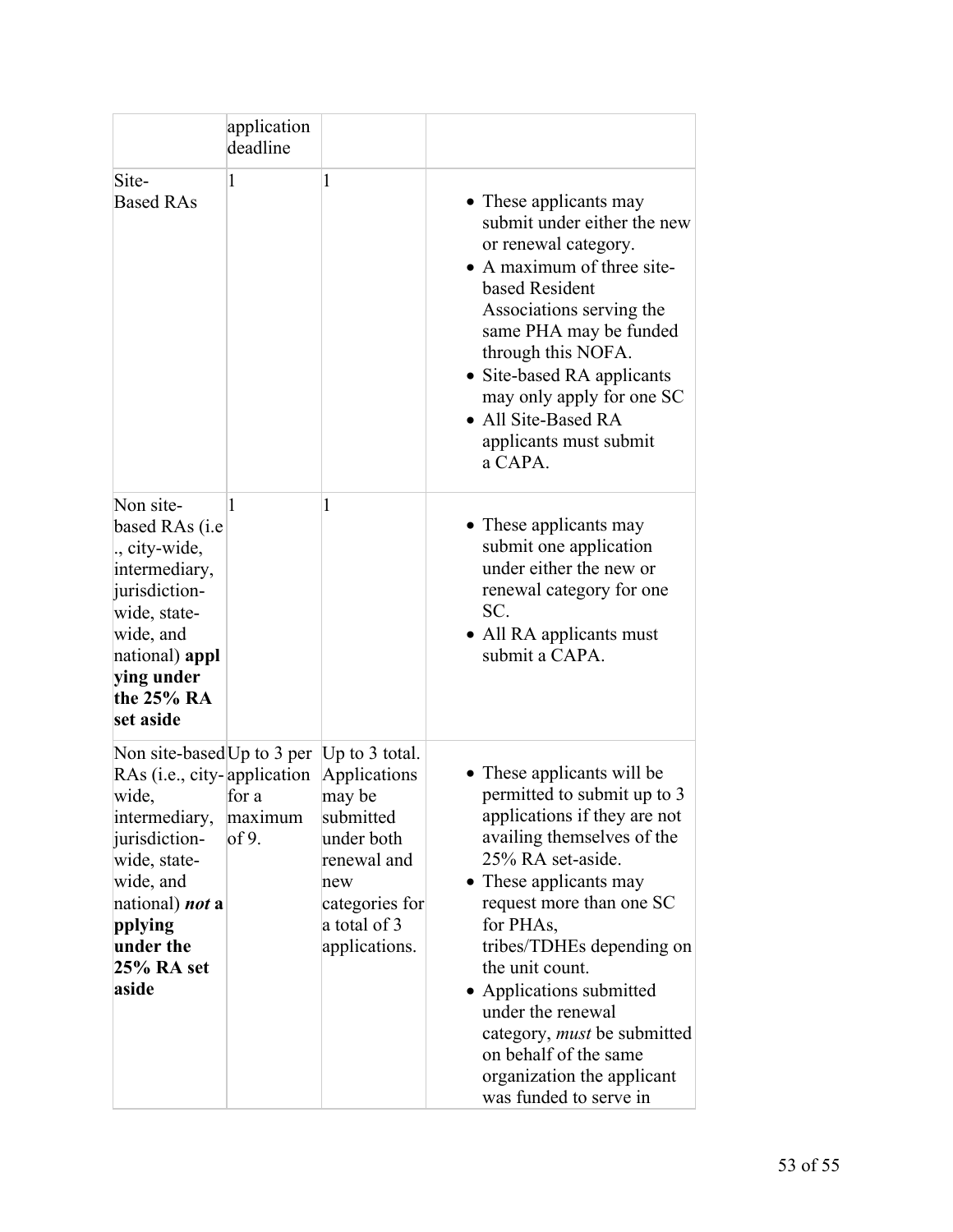|                                                              |                                 |                                                                                                                                                            | FY14.<br>• All RA applicants must<br>submit a CAPA.                                                                                                                                                                                                                                                                                                                                                                                                                                                                                                                                                                                                                                                                                                                                                                                                                                                                                                                                                                                                                                                                           |
|--------------------------------------------------------------|---------------------------------|------------------------------------------------------------------------------------------------------------------------------------------------------------|-------------------------------------------------------------------------------------------------------------------------------------------------------------------------------------------------------------------------------------------------------------------------------------------------------------------------------------------------------------------------------------------------------------------------------------------------------------------------------------------------------------------------------------------------------------------------------------------------------------------------------------------------------------------------------------------------------------------------------------------------------------------------------------------------------------------------------------------------------------------------------------------------------------------------------------------------------------------------------------------------------------------------------------------------------------------------------------------------------------------------------|
| Tax-exempt<br>applicants<br>with $501(c)(3)$ for a<br>status | application<br>maximum<br>of 9. | Up to 3 per [Up to 3 total.]<br>Applications<br>may be<br>submitted<br>under both<br>renewal and<br>new<br>categories for<br>a total of 3<br>applications. | • Applications submitted<br>under the renewal<br>category, <i>must</i> be submitted<br>on behalf of the same<br>organization the applicant<br>was funded to serve in<br>FY14.<br>• Non-profit $501(c)(3)$<br>applicants may apply with<br>the support of a PHA or<br>Tribe/THDE, or with the<br>support of one or<br>more RAs.<br>• Non-profit $501(c)(3)$<br>applicants applying with the<br>support of a site-<br><i>based <math>RA(s)</math> may apply for</i><br>up to one SC per RA (or<br>set of RAs if<br>combining RAs is required<br>to achieve the minimum<br>number of units (50) to be<br>served) for a total of not<br>more than<br>three SCs per PHA.<br>Non-profit $501(c)(3)$<br>applicants may apply to<br>serve as many as 3 PHAs or<br>tribes/TDHEs (up to 9 SCs),<br>but must submit a separate<br>application for each PHA or<br>tribe/TDHE to be served<br>unless they are proposing to<br>split one SCs time<br>between PHAs or<br>tribes/TDHEs. In this case,<br>one application may be<br>submitted, but a letter of<br>support from each PHA or<br>tribe/TDHE (or RA at<br>each PHA, tribe/TDHE) is |